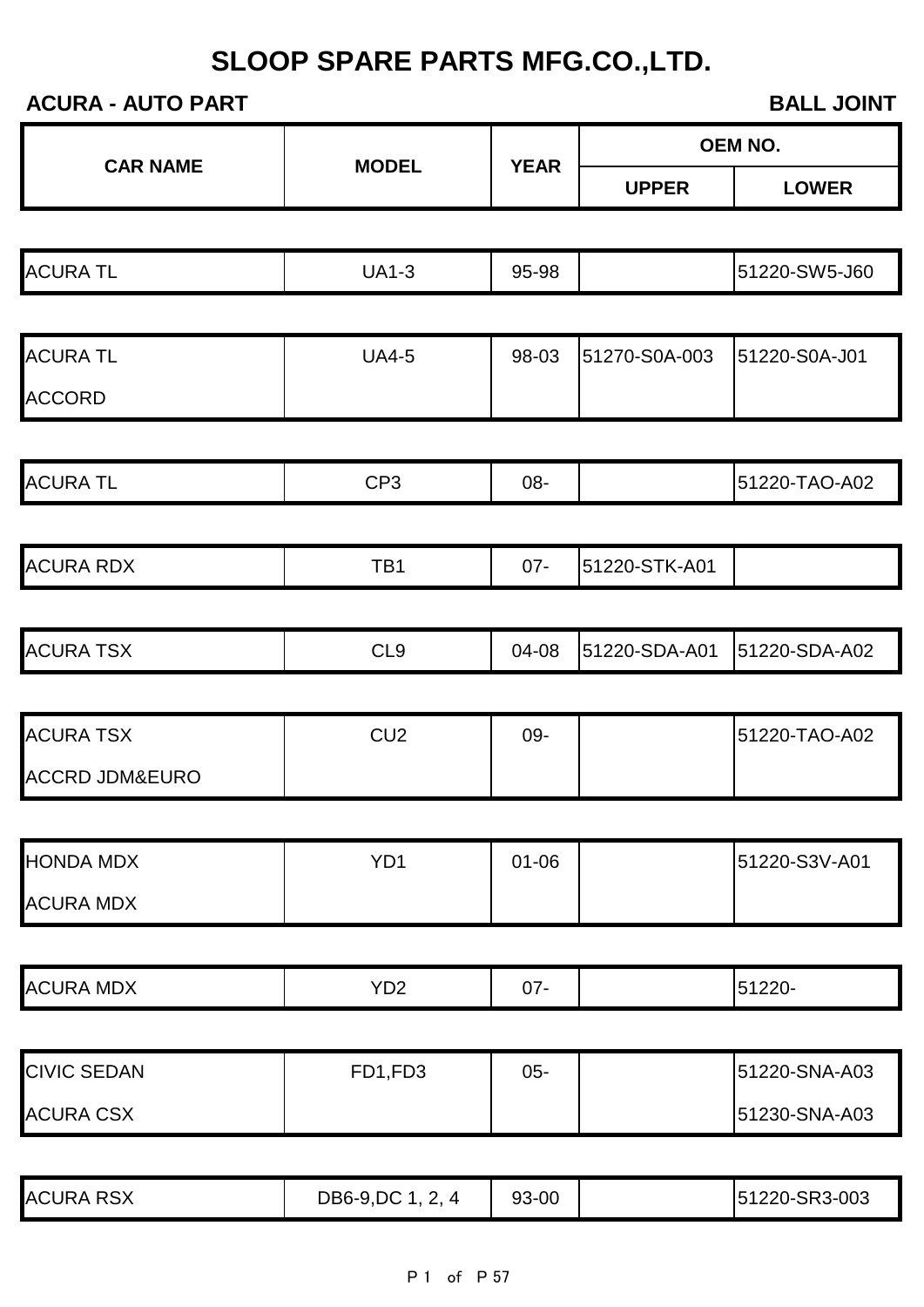### **ACURA - AUTO PART BALL JOINT**

| <b>CAR NAME</b> | <b>MODEL</b> | <b>YEAR</b> | <b>OEM NO.</b> |              |
|-----------------|--------------|-------------|----------------|--------------|
|                 |              |             | <b>UPPER</b>   | <b>_OWER</b> |

| <b>ISUZU TROOPER</b>     | <b>UBS</b> | 92-97 | 8-94374-424-0 | 8-94452-102-1 |
|--------------------------|------------|-------|---------------|---------------|
| <b>Opel Monterey</b>     |            |       |               |               |
| <b>Chevrolet Trooper</b> |            |       |               |               |
| <b>ACURA SLX</b>         |            |       |               |               |

| <b>ISUZU TROOPER</b>     | <b>TES</b> | 98-05 | 8-94374-424-0 | 8-97103-437-0 |
|--------------------------|------------|-------|---------------|---------------|
| <b>Opel Monterey</b>     |            |       |               |               |
| <b>Chevrolet Trooper</b> |            |       |               |               |
| <b>ACURA SLX</b>         |            |       |               |               |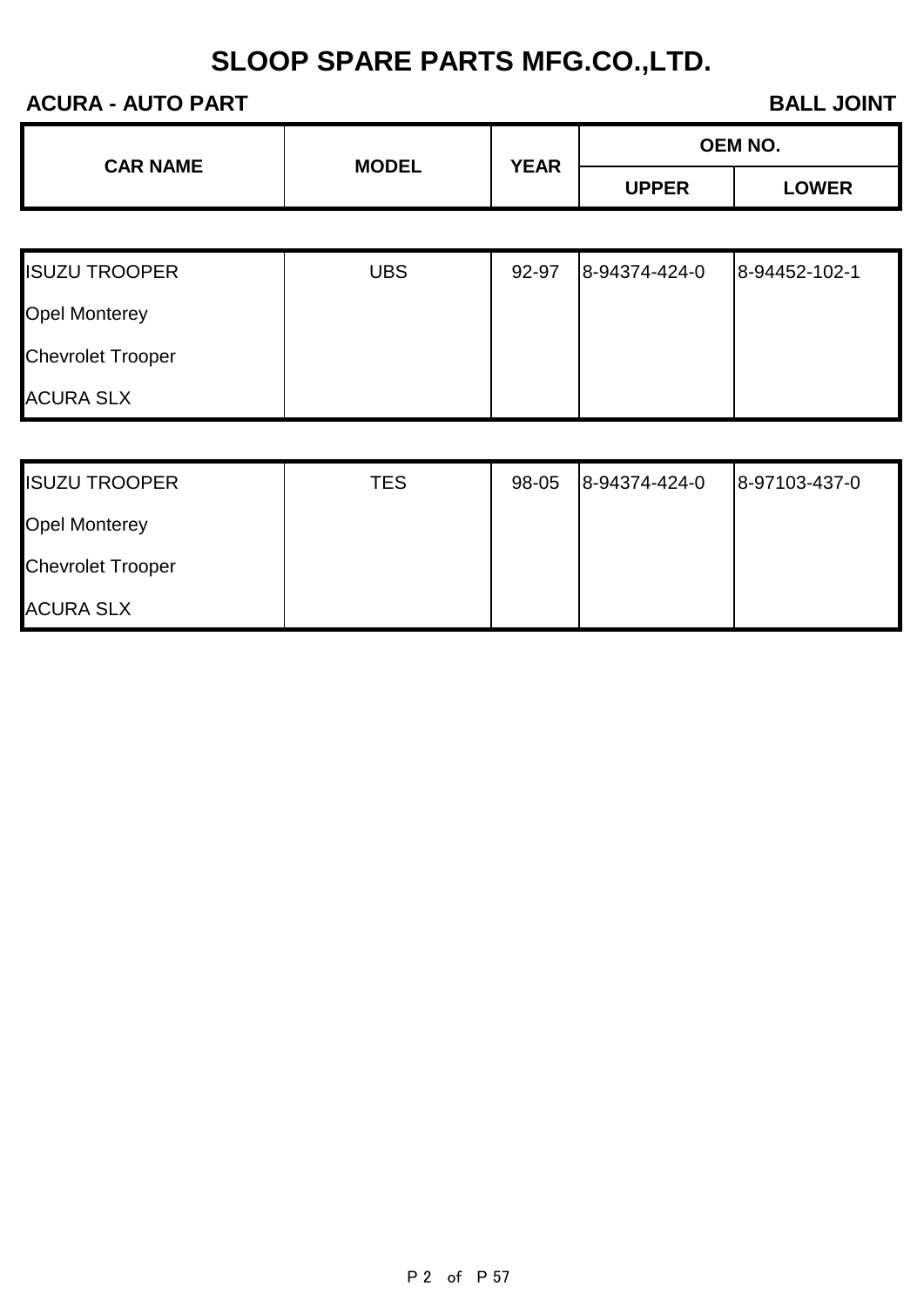### **CHEVROLET - AUTO PART BALL JOINT**

| <b>CAR NAME</b> | <b>MODEL</b> | <b>YEAR</b> | <b>OEM NO.</b> |              |
|-----------------|--------------|-------------|----------------|--------------|
|                 |              |             | <b>JPPER</b>   | <b>_OWER</b> |

| <b>COLORADO 2WD</b> | <b>TFB TFR</b> | $02 - 05$ | 8-97235-777-0 | 8-97235-776-0 |
|---------------------|----------------|-----------|---------------|---------------|
| <b>ISUZU D-MAX</b>  |                | 03-05     |               |               |

| <b>COLORADO 4WD</b> | TFS | 02-05 | 8-97235-777-0 | 8-97235-776-0 |
|---------------------|-----|-------|---------------|---------------|
| <b>ISUZU D-MAX</b>  |     |       |               |               |

| <b>TAVERA</b>        | TBR | 00-06 | 8-94459-453-4 | 8-94459-464-3 |
|----------------------|-----|-------|---------------|---------------|
| <b>ISUZU PANTHER</b> |     |       |               |               |

| <b>I</b> TAVERA      | 00-06 | 8-94459-453-4 | 8-94459-464-3 |
|----------------------|-------|---------------|---------------|
| <b>ISUZU PANTHER</b> |       |               |               |

| <b>TROOPER</b>         | <b>UBS</b> | 92-97 | 8-94374-424-0 | 8-94452-102-1 |
|------------------------|------------|-------|---------------|---------------|
| <b>ACURA SLX, Opel</b> |            |       |               |               |
| <b>Monterey</b>        |            |       |               |               |

| <b>TROOPER</b>         | <b>UBS</b> | 98-05 | 8-94374-424-0 | 8-97103-437-0 |
|------------------------|------------|-------|---------------|---------------|
| <b>ACURA SLX, Opel</b> |            |       |               |               |
| <b>Monterey</b>        |            |       |               |               |

| <b>NEXIA</b>        | 95-98 | 96216354 |
|---------------------|-------|----------|
| Daewoo Racer Heaven |       |          |
| Daewoo Cielo        |       |          |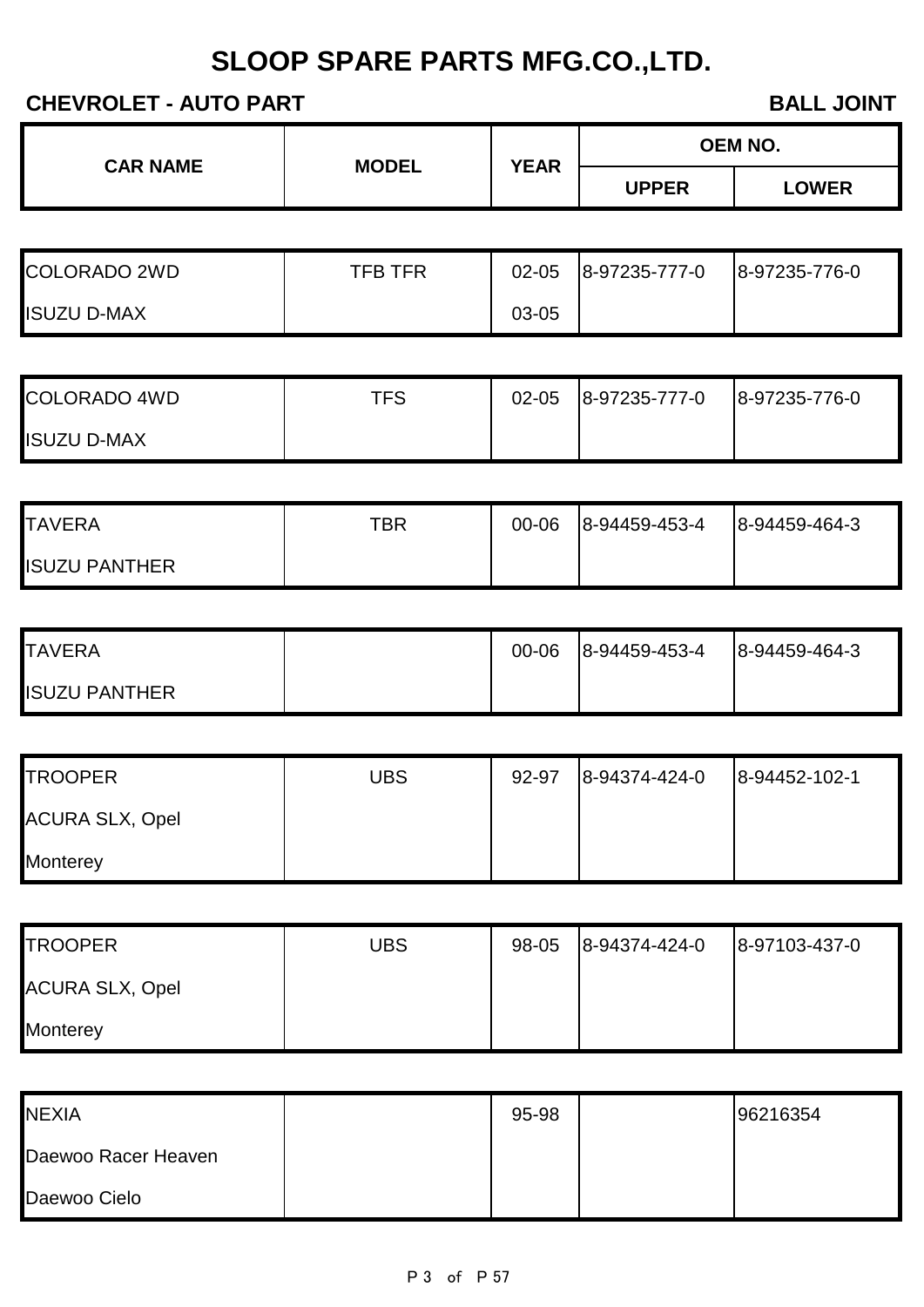### **CHEVROLET - AUTO PART BALL JOINT**

|                                 |  | <b>YEAR</b>  |              | <b>OEM NO.</b> |
|---------------------------------|--|--------------|--------------|----------------|
| <b>CAR NAME</b><br><b>MODEL</b> |  | <b>UPPER</b> | <b>LOWER</b> |                |

| <b>AVEO</b>              | $02 -$ | 96535089 |
|--------------------------|--------|----------|
| Daewoo WAVEO.AVEO.BARINA |        |          |
| <b>Chevrolet Aveo</b>    |        |          |
| (T200 .T250) Lova.kalos  |        |          |
| Suzuki Swift             |        |          |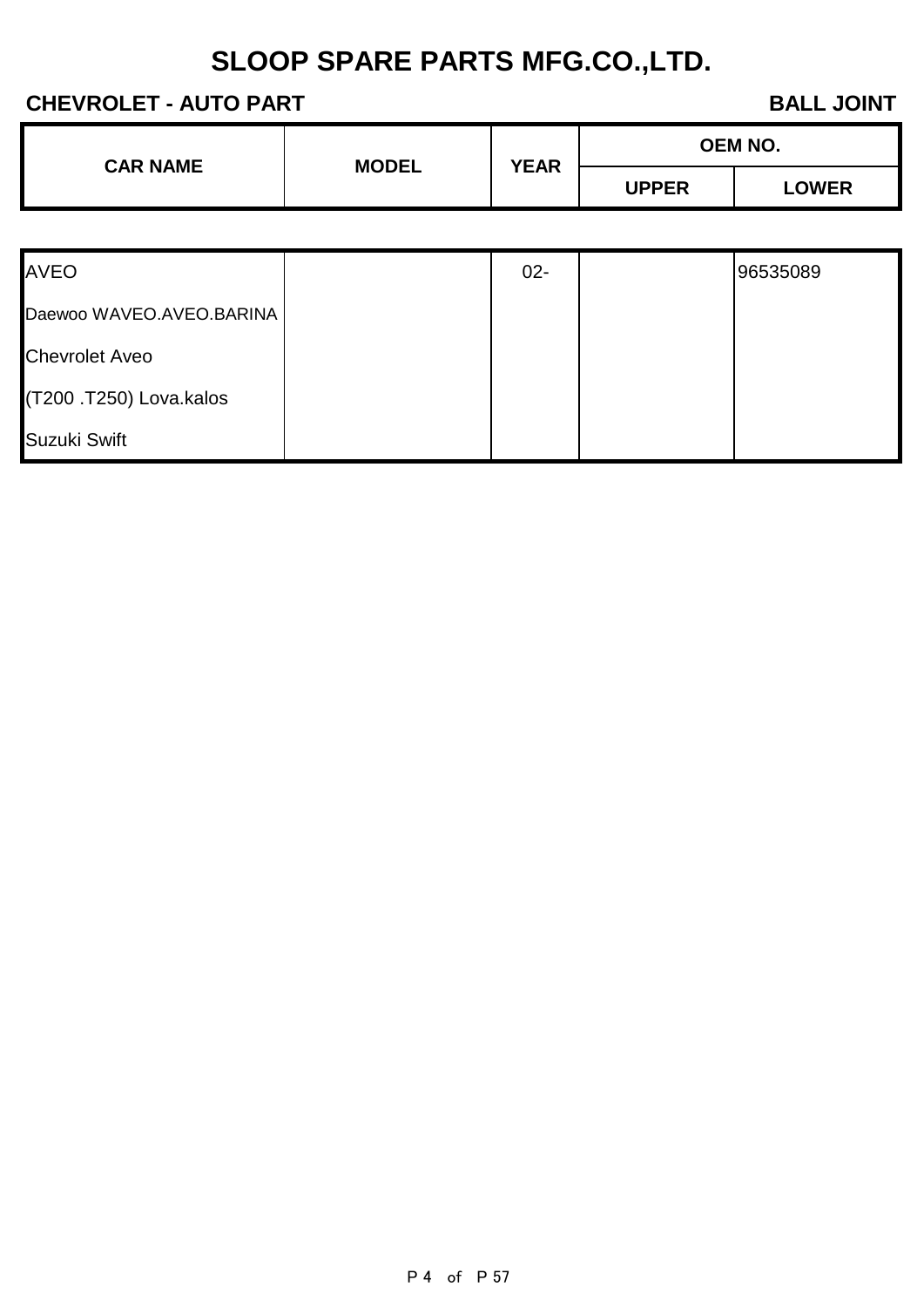### **DAIHATSU - AUTO PART BALL JOINT**

| <b>CAR NAME</b> | <b>MODEL</b> | <b>YEAR</b> | <b>OEM NO.</b> |              |  |
|-----------------|--------------|-------------|----------------|--------------|--|
|                 |              |             | <b>UPPER</b>   | <b>LOWER</b> |  |

| <b>XENIA</b>         | F601 | 03- | 43330-BZ010 |
|----------------------|------|-----|-------------|
| <b>TOYOTA AVANZA</b> |      |     |             |
| Daihatsu Xenia       |      |     |             |

| <b>TERIOS</b>     | F700,J200E | 06- | 43330-BZ120 |
|-------------------|------------|-----|-------------|
| <b>TOYOA PUSH</b> |            |     |             |
| Daihatst Terios   |            |     |             |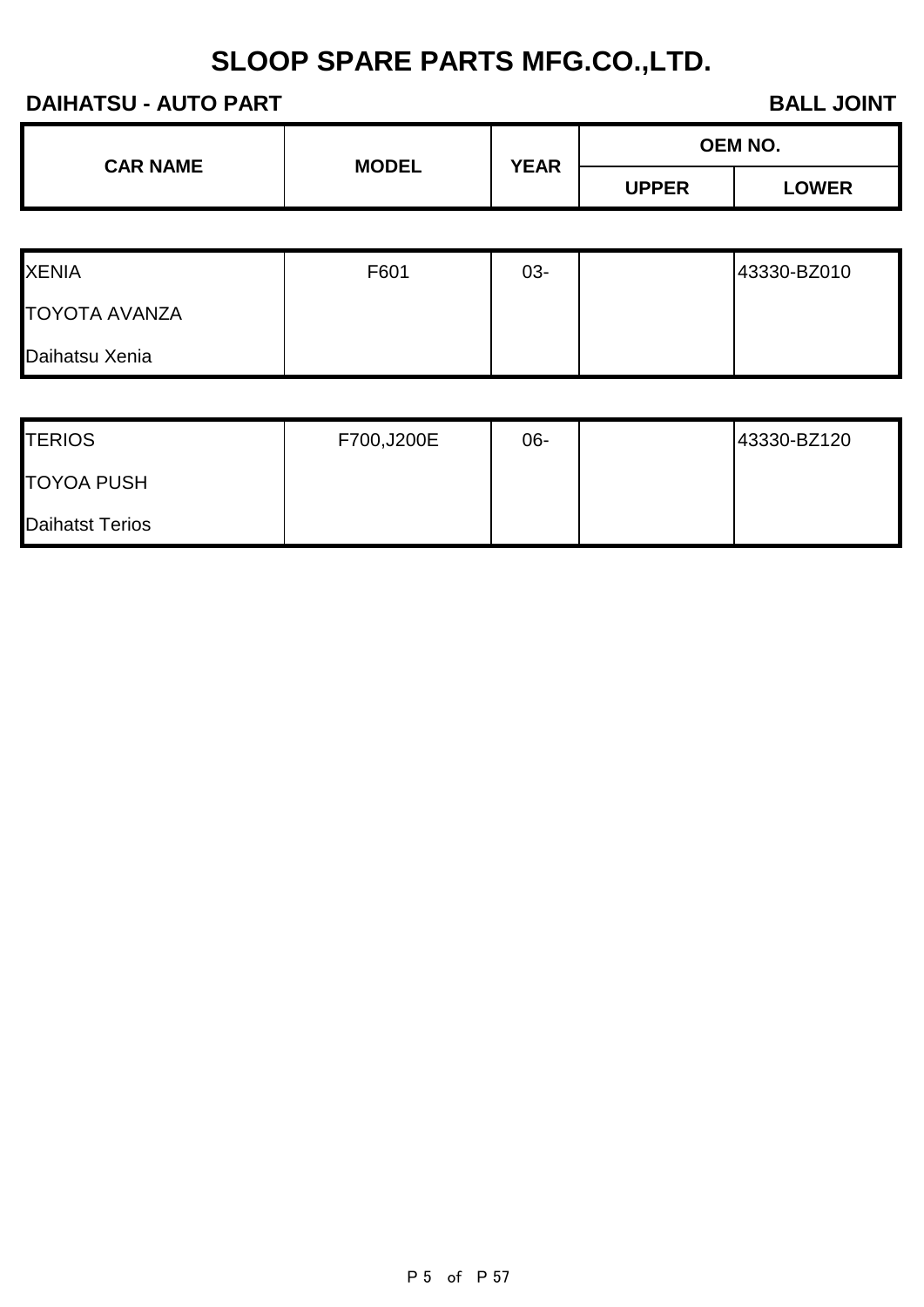### **FORD - AUTO PART BALL JOINT**

|                 | <b>MODEL</b> | <b>YEAR</b> |              | <b>OEM NO.</b> |
|-----------------|--------------|-------------|--------------|----------------|
| <b>CAR NAME</b> |              |             | <b>UPPER</b> | <b>LOWER</b>   |
|                 |              |             |              |                |

| <b>TRANSIT</b> | V18# | 00-06 | KT2T143468AA |
|----------------|------|-------|--------------|
|                |      |       | 4120734      |

| <b>ESCAPE2.0&amp;3.0</b> | JW | $01 - 04$ | E112-99-300C |
|--------------------------|----|-----------|--------------|
| <b>MAZDA TRIBUE</b>      |    |           |              |
| <b>FORD ESCAPE</b>       |    |           |              |

| ESCAPE2.3          | JW | 01-04 | E112-99-300C |
|--------------------|----|-------|--------------|
| <b>FORD ESCAPE</b> |    |       |              |

| ESCAPE2.0&3.0      | JW | $05-10$ | E112-99-300C |
|--------------------|----|---------|--------------|
| <b>FORD ESCAPE</b> |    |         |              |

| <b>ESCAPE 2.3</b>   | JW | $05-10$ | E112-99-300C |
|---------------------|----|---------|--------------|
| <b>MAZDA TRIBUE</b> |    |         |              |

| RANGER2WD             | <b>JH71</b> | 98-05 | UH71-34-540 | UH71-34-550 |
|-----------------------|-------------|-------|-------------|-------------|
| <b>MAZDA B-series</b> |             |       |             |             |

| RANGER4WD             | JH74 | 98-05 | UH71-34-540 | UH74-34-550 |
|-----------------------|------|-------|-------------|-------------|
| <b>MAZDA B-series</b> |      |       |             |             |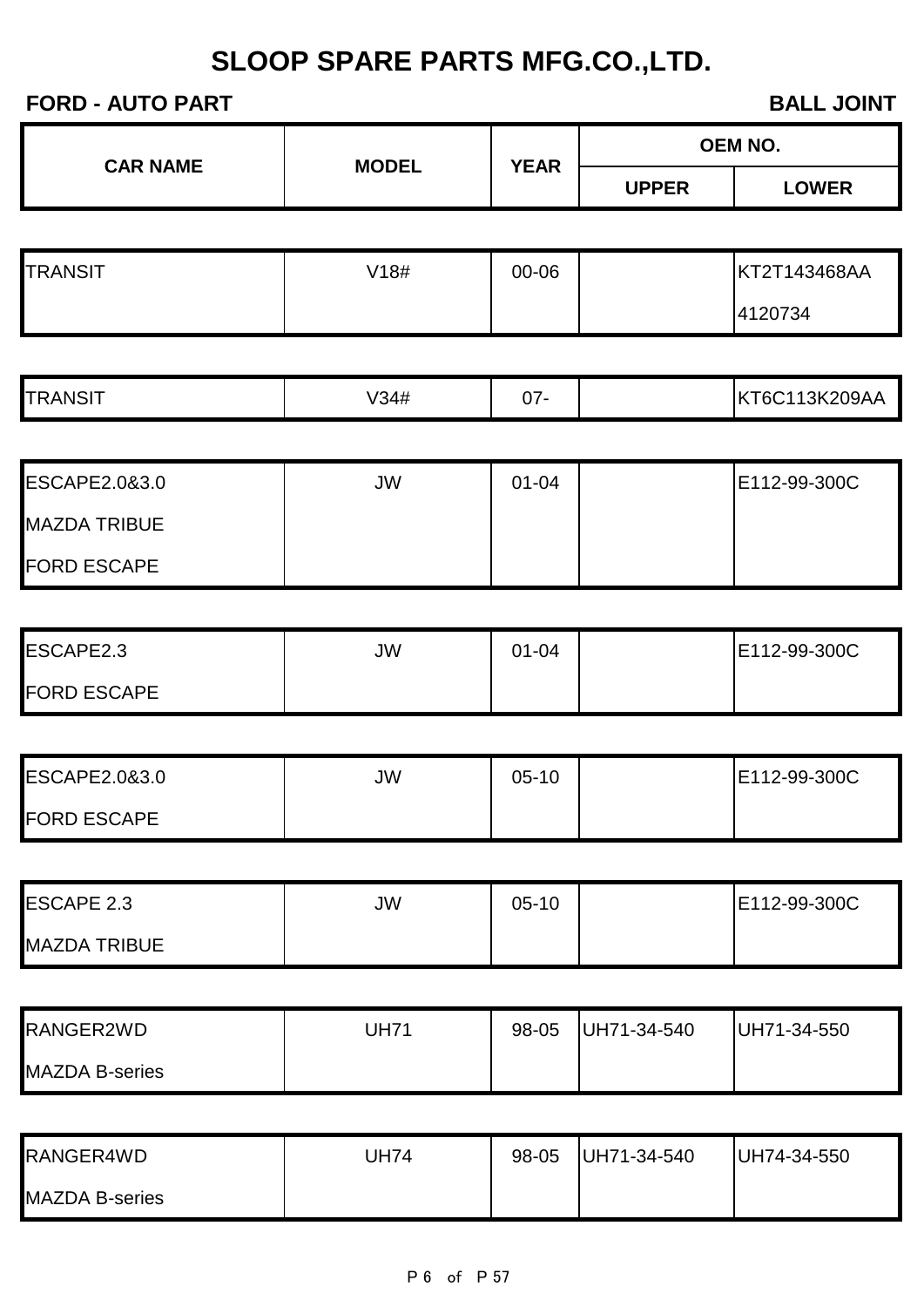### **FORD - AUTO PART BALL JOINT**

|                       |              |             |              | <b>OEM NO.</b> |
|-----------------------|--------------|-------------|--------------|----------------|
| <b>CAR NAME</b>       | <b>MODEL</b> | <b>YEAR</b> | <b>UPPER</b> | <b>LOWER</b>   |
|                       |              |             |              |                |
| <b>EVEREST 2WD</b>    | <b>UH71</b>  | 03-06       | UH71-34-540  | UH71-34-550    |
| <b>MAZDA B-series</b> |              |             |              |                |
|                       |              |             |              |                |
| <b>EVEREST 4WD</b>    | <b>UH74</b>  | 03-06       | UH71-34-540  | UH71-34-550    |
| <b>MAZDA B-series</b> |              |             |              |                |
|                       |              |             |              |                |
| RANGER2WD             | <b>UR56</b>  | $06-11$     | UH71-34-540  | UR58-34-550    |
| MAZDA BT-50           |              |             |              |                |
|                       |              |             |              |                |
| RANGER4WD             | <b>UR61</b>  | $06-11$     | UH71-34-540  | UR61-34-550    |
| MAZDA BT-50           |              |             |              |                |
|                       |              |             |              |                |
| <b>EVEREST 2WD</b>    | <b>UR56</b>  | $06-11$     | UH71-34-540  | UR58-34-550    |
|                       |              |             |              |                |
| <b>EVEREST 4WD</b>    | <b>UR61</b>  | $06-11$     | UH71-34-540  | UR61-34-550    |
|                       |              |             |              |                |
| <b>LASER</b>          | BH# BA#      | 94-98       |              | B01A-34-550    |
| MAZDA323,A11egro      |              | 93-98       |              |                |
| Protégé               |              |             |              |                |
| <b>IXION</b>          | <b>CPBW</b>  | 99-00       |              | GA6B-99-300E   |
| <b>MAZDA PREMACY</b>  |              |             |              |                |
|                       |              |             |              |                |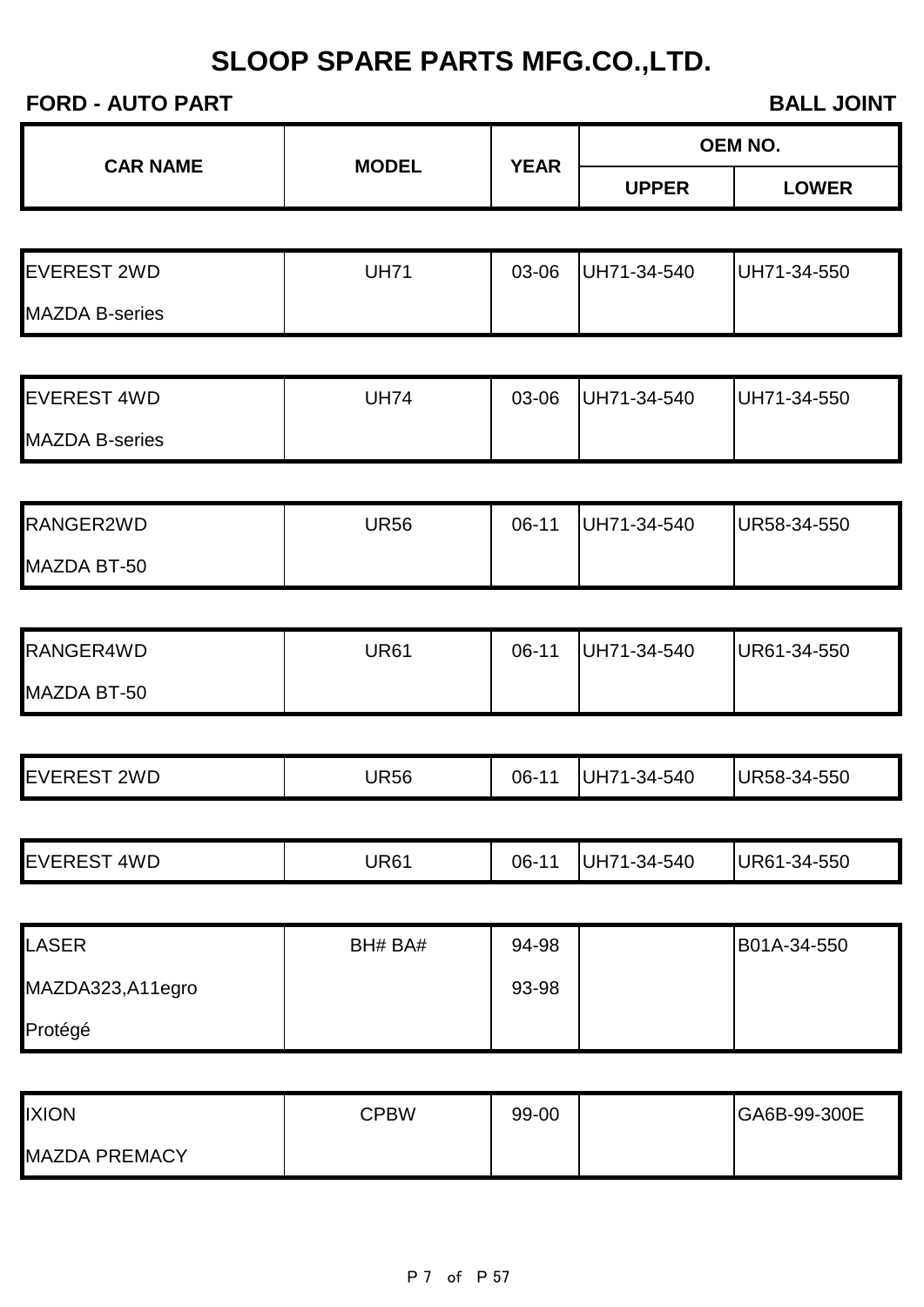### **FORD - AUTO PART BALL JOINT**

|  | <b>YEAR</b>                     | <b>OEM NO.</b> |              |              |
|--|---------------------------------|----------------|--------------|--------------|
|  | <b>CAR NAME</b><br><b>MODEL</b> |                | <b>UPPER</b> | <b>LOWER</b> |

| <b>IXION</b>         | <b>CPBW</b> | $01 - 04$ | GA6B-99-300E |
|----------------------|-------------|-----------|--------------|
| <b>MAZDA PREMACY</b> |             |           |              |

| <b>I</b> SPECTRON 2WD | SR, SS, SE, SD | 83-99 | S083-99-354 | S083-99-356 |
|-----------------------|----------------|-------|-------------|-------------|
| <b>MAZDA BONGO</b>    |                |       |             |             |

| <b>SPECTRON 4WD</b> | SR, SS, SE, SD | 85/10-99 S083-99-354 |  |
|---------------------|----------------|----------------------|--|
| <b>MAZDA BONGO</b>  |                |                      |  |

| <b>FREDA 2WD</b>      | SGL <sub>3</sub> | $95 - 05$ | S083-99-354 |  |
|-----------------------|------------------|-----------|-------------|--|
| <b>MAZDA FRIENDEE</b> |                  |           |             |  |

| <b>FREDA 4WD</b>      | SGL <sub>5</sub> | $95 - 05$ | S083-99-354 |  |
|-----------------------|------------------|-----------|-------------|--|
| <b>MAZDA FRIENDEE</b> |                  |           |             |  |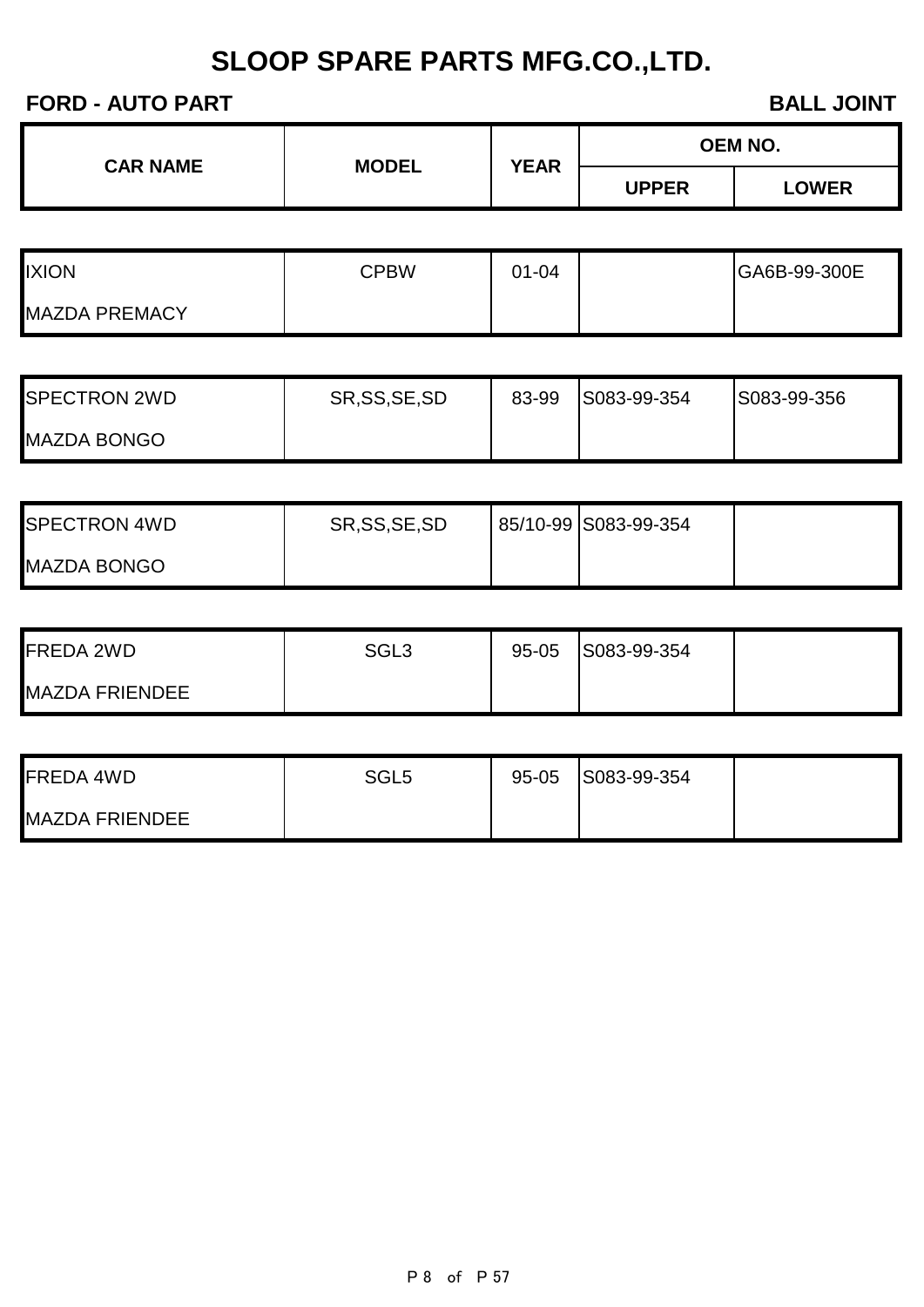### **GMDAEWOO - AUTO PART BALL JOINT**

| <b>CAR NAME</b> | <b>MODEL</b> | <b>YEAR</b> | <b>OEM NO.</b> |              |
|-----------------|--------------|-------------|----------------|--------------|
|                 |              |             | <b>JPPER</b>   | <b>LOWER</b> |

| <b>ESPERO</b> | 90-97 | 94788122 |
|---------------|-------|----------|
| Daewoo Aranos |       |          |

| <b>CIELO</b>          | 94-97 | 94788122 |
|-----------------------|-------|----------|
| <b>Cherolet Nexia</b> |       |          |

| <b>LEMANS</b>         | 86-97 | 94786917 |
|-----------------------|-------|----------|
| Daewoo Fantasy        |       |          |
| (Thai land)           |       |          |
| <b>Pontiac LeMans</b> |       |          |

| <b>ESOERO</b> | 90-97 | 94788122 |
|---------------|-------|----------|
| Daewoo Aranos |       |          |

| <b>CIELO</b>           | 94-97 | 94788122 |
|------------------------|-------|----------|
| <b>Chevrolet Nexia</b> |       |          |

| <b>LEMANS</b>         | 86-97 | 94786917 |
|-----------------------|-------|----------|
| Daewoo Fantast        |       |          |
| (Thai land)           |       |          |
| <b>Pontiac LeMans</b> |       |          |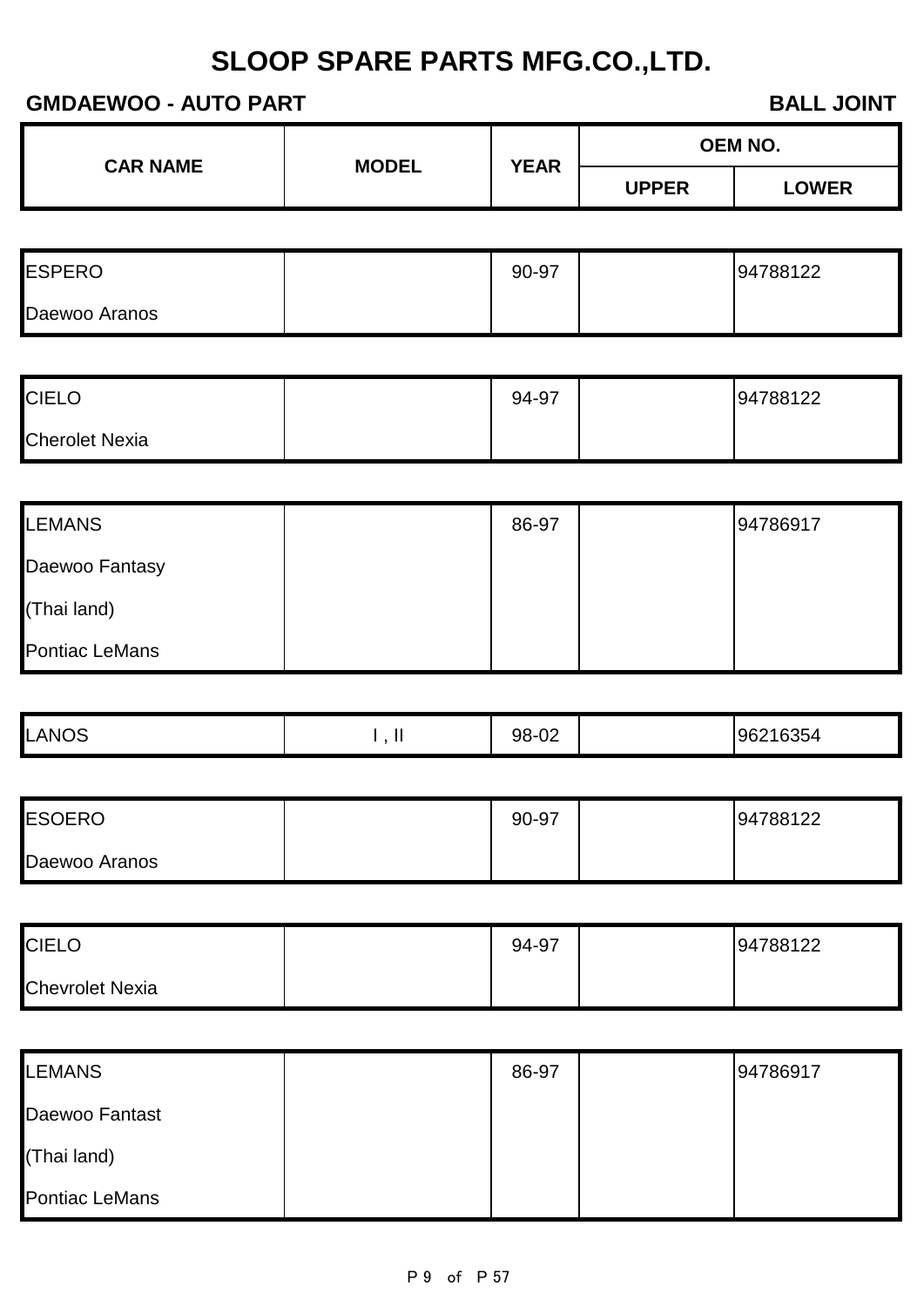### **GMDAEWOO - AUTO PART BALL JOINT**

| <b>CAR NAME</b> | <b>MODEL</b> | <b>YEAR</b> |              | OEM NO.      |
|-----------------|--------------|-------------|--------------|--------------|
|                 |              |             | <b>UPPER</b> | <b>.OWER</b> |

| <b>KALOS</b>         | $02 -$ | 96535089 |
|----------------------|--------|----------|
| WAVE , AVEO BARINA   |        |          |
| Chevrolet Aveo(T200) |        |          |
| Lova, Kalos          |        |          |
| Suzuki Swift         |        |          |

| <b>MAGNUS</b>           | МA | 99-05 | 96292010 |  |
|-------------------------|----|-------|----------|--|
| EPICA, EVANDA, VERONA   |    |       |          |  |
| Chevrolet Epica, Evanda |    |       |          |  |
| Suzuki Verona           |    |       |          |  |
| Formosa Magnus          |    |       |          |  |

|  | <b>NUBIRA</b> |  | ⌒っ<br>-99<br>. J I |  | 300648<br>ч |
|--|---------------|--|--------------------|--|-------------|
|--|---------------|--|--------------------|--|-------------|

| .სპ00648<br>ິ<br>ັບ∠<br>. . | <b>NUBIRA</b> |  | $\sim$<br>aa <sub>-l</sub> |  | $\sim$ $\sim$ $\sim$<br>96. |
|-----------------------------|---------------|--|----------------------------|--|-----------------------------|
|-----------------------------|---------------|--|----------------------------|--|-----------------------------|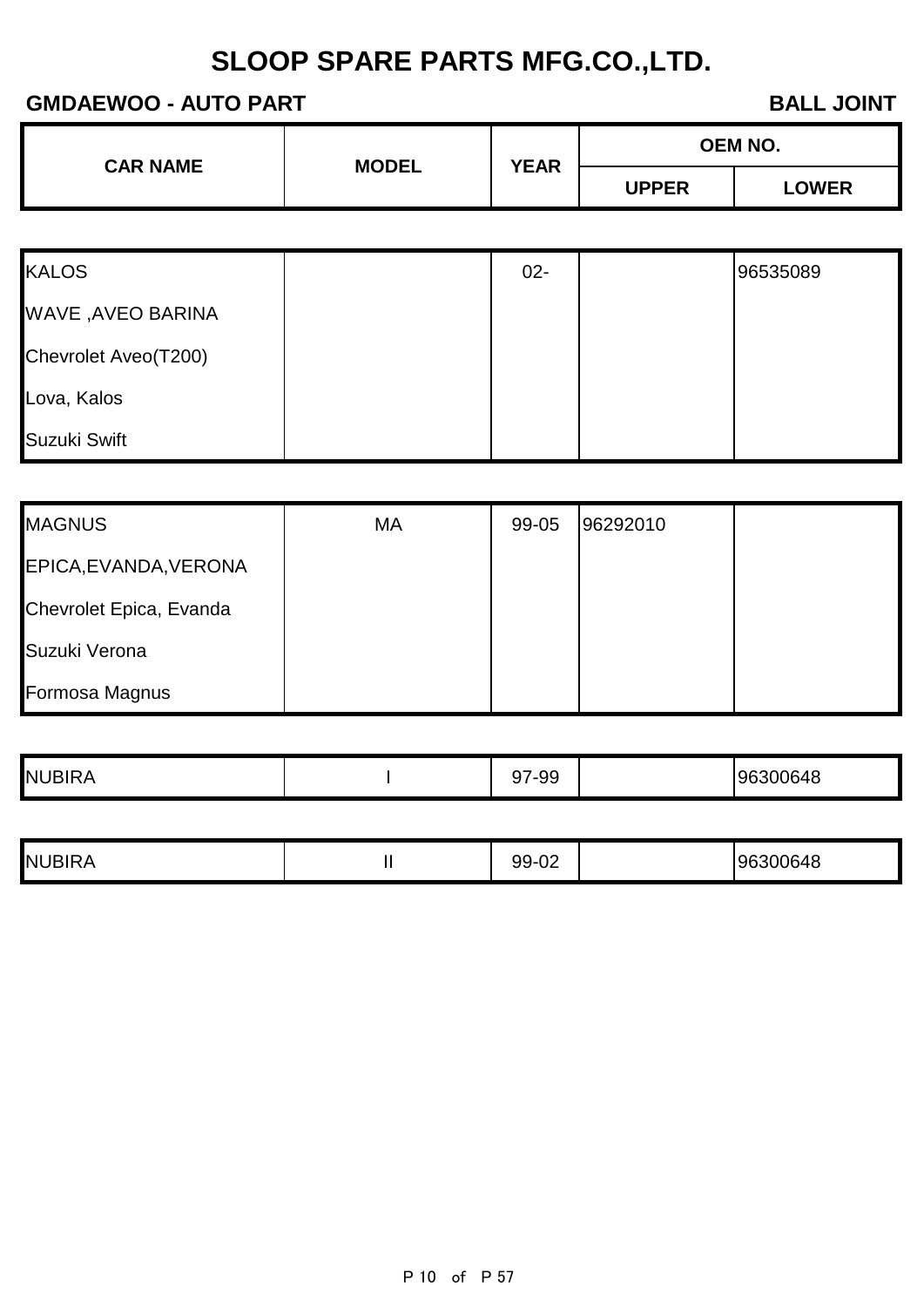|                              |                   |             | <b>OEM NO.</b> |               |  |
|------------------------------|-------------------|-------------|----------------|---------------|--|
| <b>CAR NAME</b>              | <b>MODEL</b>      | <b>YEAR</b> | <b>UPPER</b>   | <b>LOWER</b>  |  |
|                              |                   |             |                |               |  |
| <b>ACCORD</b>                | CP2-3             | 08-         |                | 51220-TA0-A02 |  |
|                              |                   |             |                |               |  |
| ACCORD&USA                   | SEDAN, COUPE      | 08-         | 51270-TA0-A03  | 51220-TA0-A02 |  |
| <b>ACCORD USA</b>            | SEDAN, COUPE      | 98-02       | 51270-S0A-003  | 51220-S0A-J01 |  |
| <b>ACCORD USA</b>            | SEDAN, COUPE      | 03-06       | 51220-SDA-A01  | 51220-SDA-A02 |  |
| <b>CIVIC</b>                 | EK2,EK3,EK4,EJ7   | 96-99       | 53010-S04-023  | 51220-SR3-003 |  |
| <b>CIVIC</b>                 | EU1-4ES1-3        | 00-04       |                | 51220-S5A-003 |  |
|                              |                   |             |                |               |  |
| <b>CIVIC</b>                 | FD#, FA#, FG#     | $05 -$      |                | 51220-SNA-A03 |  |
| FD1:1.8L                     |                   |             |                | 51230-SNA-A03 |  |
| FD3:HYBRID                   |                   |             |                |               |  |
| FD2:2.0                      |                   |             |                |               |  |
| <b>FA.FG : CHINA AMERICA</b> |                   |             |                |               |  |
| <b>FK.FN: EURO</b>           |                   |             |                |               |  |
| CR-V                         | RD1,RD2           | 95-00       |                | 51220-S04-003 |  |
|                              |                   |             |                |               |  |
| CR-V                         | RD4,RD5           | $01 - 05$   |                | 51220-S9A-982 |  |
| CR-V                         | <b>RE1-5, RE7</b> | 06-         |                | 51220-STK-A01 |  |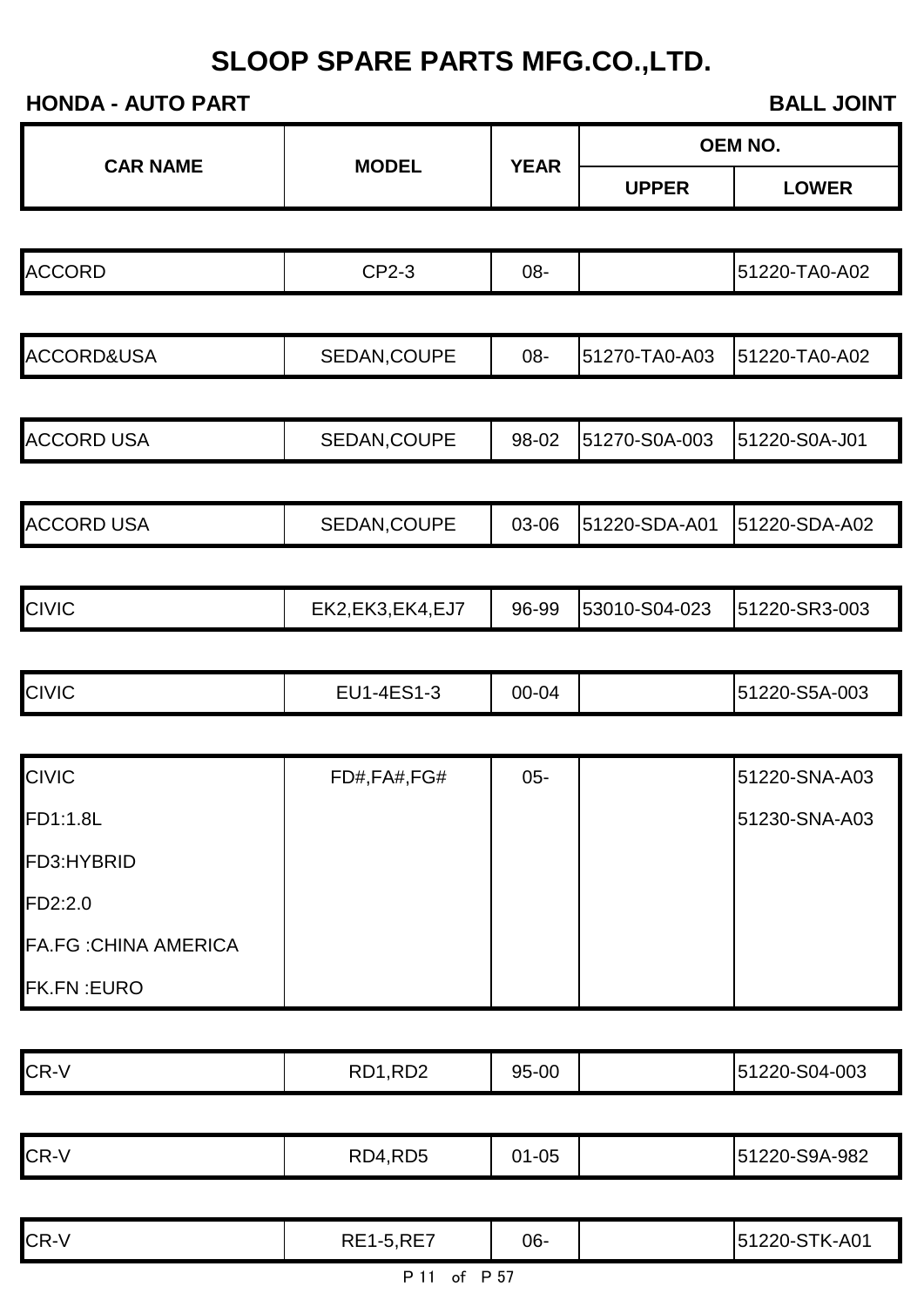| <b>CAR NAME</b> | <b>MODEL</b> | <b>YEAR</b> |              | <b>OEM NO.</b> |
|-----------------|--------------|-------------|--------------|----------------|
|                 |              |             | <b>UPPER</b> | <b>LOWER</b>   |

| <b>INSPIRE</b>  | JA1-3 | 95-98 | 51220-SW5-J60 |
|-----------------|-------|-------|---------------|
| 2001-2002 coupe |       |       |               |

| <b>INSPIRE</b> | UA4-5 | 98-03 | 51270-S0A-003 | 51220-S0A-J01 |
|----------------|-------|-------|---------------|---------------|
| Isuzu Aska     |       |       |               |               |

| <b>INSPIRE</b> | CP3 | 08- | 51270-TA0-A03 | 51220-TA0-A02 |
|----------------|-----|-----|---------------|---------------|
| <b>ARCCORD</b> |     |     |               |               |

|  | <b>INTEGRA</b> | DB6-9, DC1, 2, 4 | 93-00 | 53010-S04-023 | 51220-SR3-003 |
|--|----------------|------------------|-------|---------------|---------------|
|--|----------------|------------------|-------|---------------|---------------|

| <b>DOMINI</b>      | MK4-6 | 92-97 | 53010-S04-023 | 51220-SR3-003 |
|--------------------|-------|-------|---------------|---------------|
| <b>Civic Ferio</b> |       |       |               |               |
| <b>Isuzu Gemin</b> |       |       |               |               |

| <b>DOMINI</b>      | EK2, EK3, EK4, EJ7 | 97-00 | 53010-S04-023 | 51220-SR3-003 |
|--------------------|--------------------|-------|---------------|---------------|
| <b>Civic Ferio</b> |                    |       |               |               |
| <b>Isuzu Gemin</b> |                    |       |               |               |

| <b>PASSPORT 2WD</b> | TFR | 94-97 | 8-94459-453-4 | 8-94459-465-2 |
|---------------------|-----|-------|---------------|---------------|
| Isuzu Rodeo         |     |       | 8-94374-424-2 |               |

| <b>PASSPORT 4WD</b> | TFR | 94-97 | 8-94459-453-4 | 8-994459-465-2 |
|---------------------|-----|-------|---------------|----------------|
| <b>Isuzu Rodeo</b>  |     |       |               |                |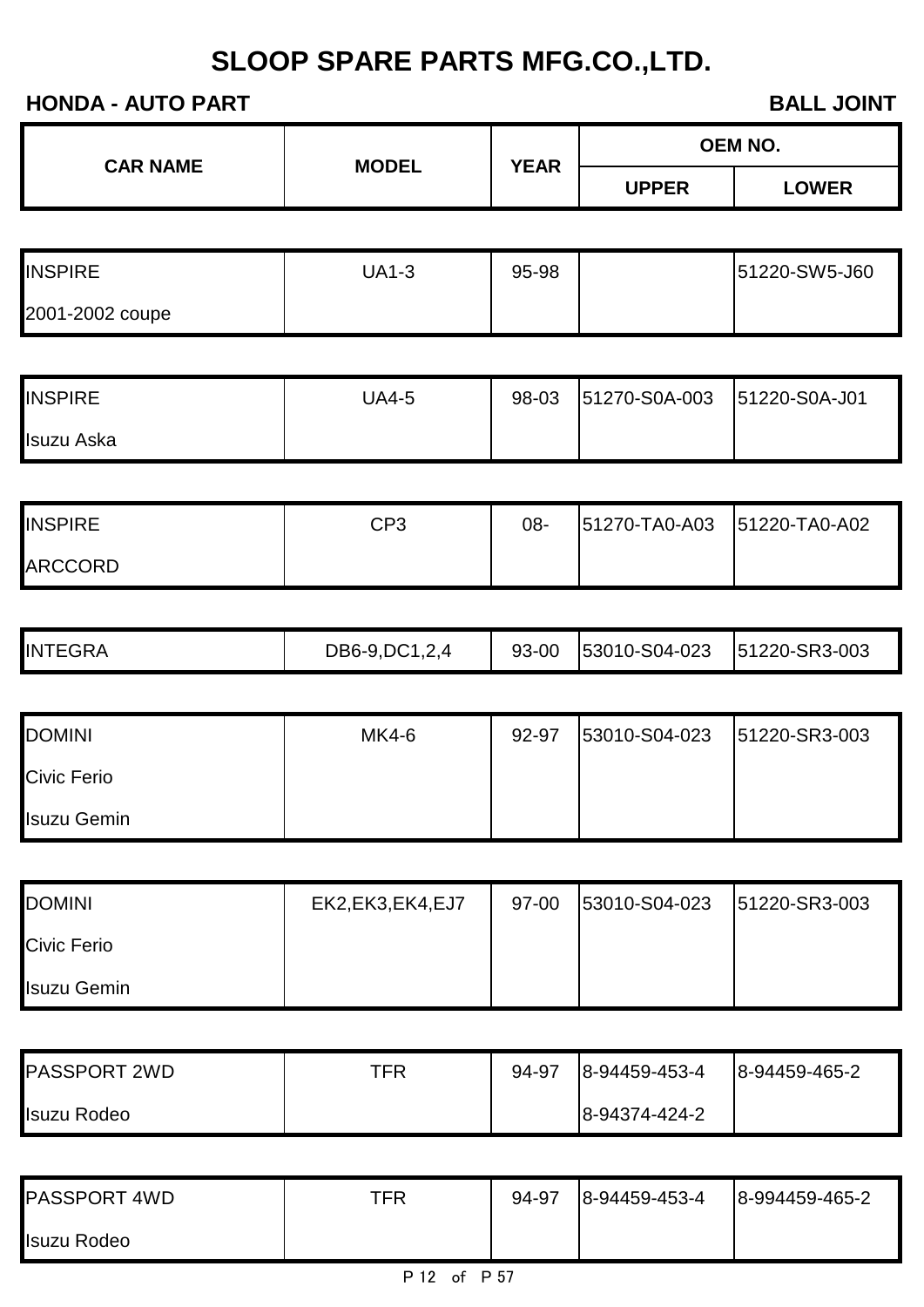| <b>CAR NAME</b> | <b>MODEL</b> | <b>YEAR</b> | OEM NO.      |              |
|-----------------|--------------|-------------|--------------|--------------|
|                 |              |             | <b>JPPER</b> | <b>LOWER</b> |

| <b>PASSPORT 2WD</b> | TFR | 98-05 | 8-94374-424-2 | 8-94459-465-2 |
|---------------------|-----|-------|---------------|---------------|
| <b>Isuzu Rodeo</b>  |     |       |               |               |

| <b>PASSPORT 4WD</b> | TFS | 98-05 | 8-94374-424-2 | 8-94459-465-2 |
|---------------------|-----|-------|---------------|---------------|
| <b>Isuzu Rodeo</b>  |     |       |               |               |

| <b>ODYSSEY</b> | <b>RA6-9</b> | 99-03 | 53010-S04-023 |  |
|----------------|--------------|-------|---------------|--|
| <b>SABER</b>   |              |       |               |  |

| <b>ODYSSEY</b> | י גם ח<br>۲D. | 02-08<br>$\cap$ | 53010-S04-023 |  |
|----------------|---------------|-----------------|---------------|--|
|                |               |                 |               |  |

| <b>ACCORD</b> | CB1,3,4,5   | 89-93 | 51270-SM4-A04 51220-SM4-013 |  |
|---------------|-------------|-------|-----------------------------|--|
| <b>ASCOT</b>  | CC2,5 CD5-8 |       |                             |  |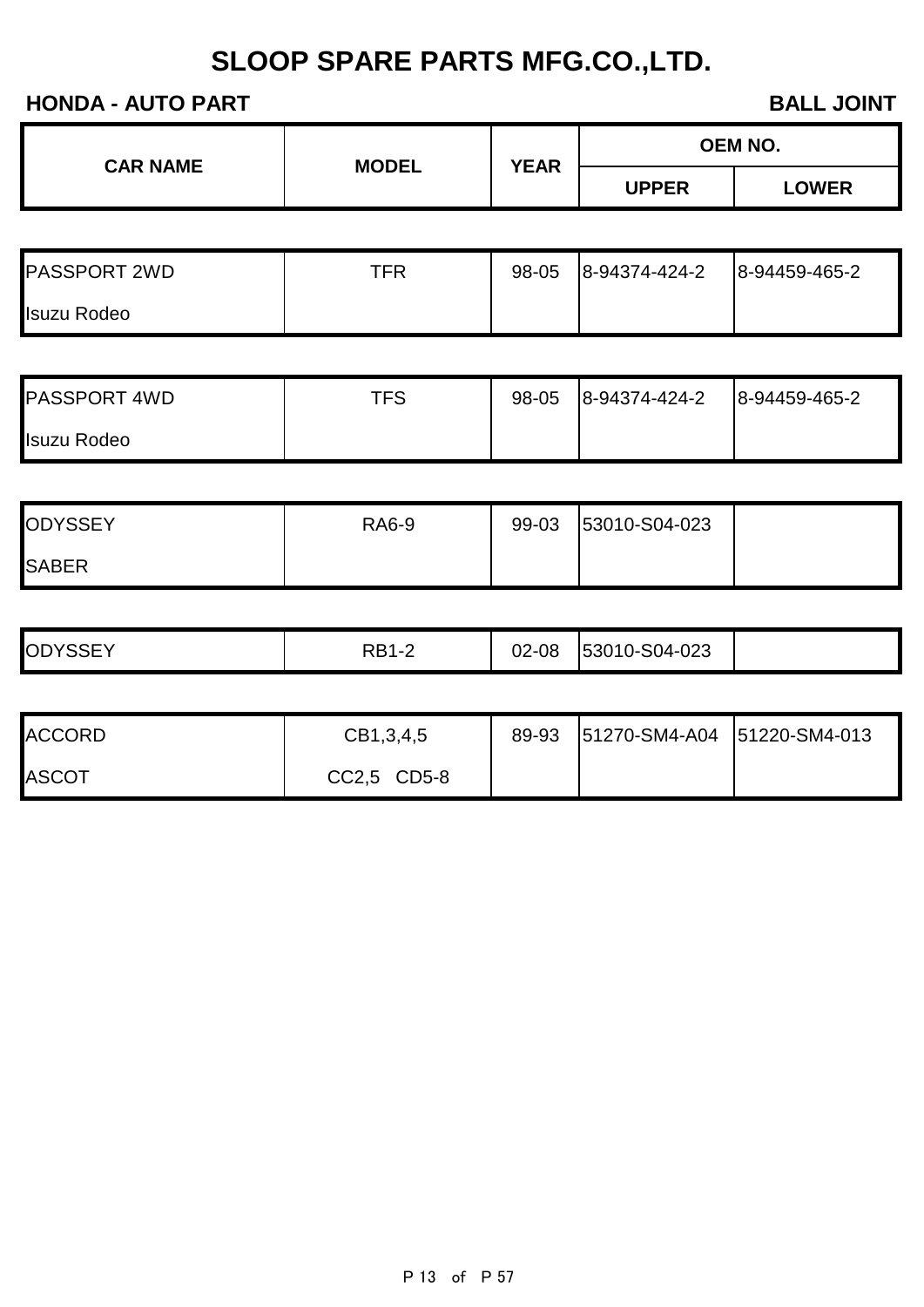|                              |              |             |                   | OEM NO.      |
|------------------------------|--------------|-------------|-------------------|--------------|
| <b>CAR NAME</b>              | <b>MODEL</b> | <b>YEAR</b> | <b>UPPER</b>      | <b>LOWER</b> |
|                              |              |             |                   |              |
| <b>STAREX 2WD</b>            | S            | 97-06       | 54417-4AA00       | 54530-4AA00  |
| <b>MITSUBISHI SPACE GEAR</b> |              |             |                   |              |
|                              |              |             |                   |              |
| <b>STAREX 4WD</b>            | S            | 97-06       | 54417-4AA00       | 54528-4AA10  |
|                              |              |             |                   | 54530-4AA10  |
| <b>GRAND STAREX</b>          | G            | $07 -$      |                   | 54530-3J000  |
|                              |              |             |                   |              |
| <b>TUCSON</b>                | <b>JM</b>    | 04-08       |                   | 51760-2E000  |
|                              |              |             |                   |              |
| <b>TUCSON 4WD</b>            | <b>JM</b>    | 04-08       |                   | 51760-2E010  |
|                              |              |             |                   | 51770-2E010  |
| <b>SONATA</b>                | EF           |             | 98-04 54403-38A00 | 51760-38000  |
| <b>SONICA</b>                |              |             |                   |              |
|                              |              |             |                   |              |
| <b>SONATA</b>                | <b>NF</b>    | 04-06       |                   | 51760-3K000  |
| <b>SONATA</b>                | <b>NF</b>    | 06-07       |                   | 51760-3K000  |
|                              |              |             |                   |              |
| <b>SONICA</b>                | <b>NF</b>    | $07-10$     |                   | 51760-3K000  |
| <b>SONATA</b>                |              |             |                   |              |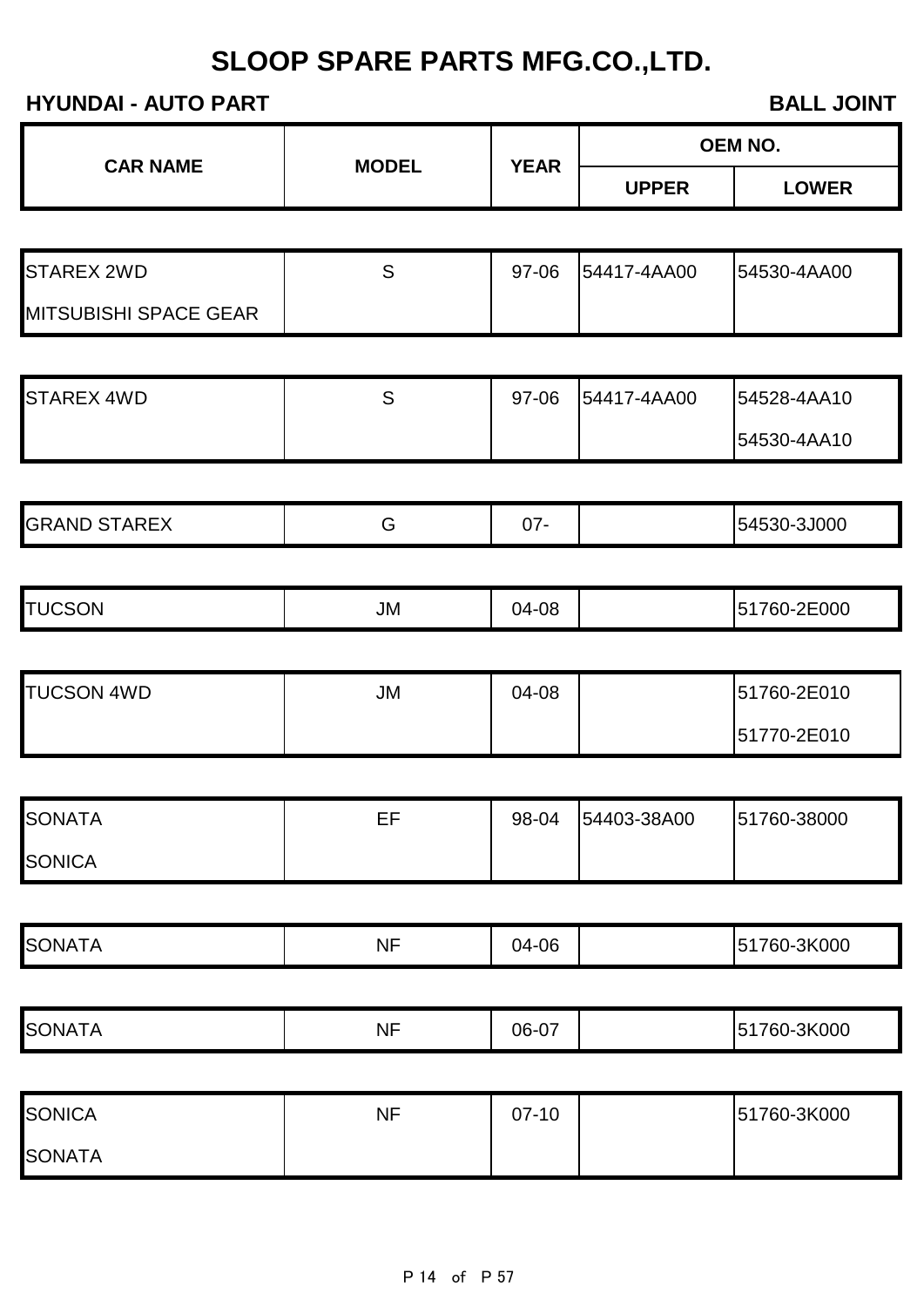|                 |              |             |              | OEM NO.      |
|-----------------|--------------|-------------|--------------|--------------|
| <b>CAR NAME</b> | <b>MODEL</b> | <b>YEAR</b> | <b>UPPER</b> | <b>LOWER</b> |
|                 |              |             |              |              |
| <b>MATRIX</b>   | LA           | $01 - 10$   |              | 54503-38A00  |
| LAVITA          |              |             |              |              |
|                 |              |             |              |              |
| <b>VERACRUZ</b> | VE           | 06-         |              | 54530-3J000  |
| <b>SANTAFE</b>  | SM           | 00-06       |              | 54530-3B000  |
| <b>SANTAFE</b>  | CM           | 06-         |              | 54530-3B000  |
| <b>TIBURON</b>  | RC           | 96-01       |              | 54530-31600  |
| <b>TIBURON</b>  | GK           | $01 - 08$   |              | 54503-38A00  |
| <b>TUSCANI</b>  |              |             |              |              |
| <b>ACCENT</b>   |              | 99-06       |              | 54503-25A00  |
| <b>BRIO</b>     |              |             |              |              |
| <b>VERNA</b>    |              |             |              |              |
|                 |              |             |              |              |
| <b>ACCENT</b>   | $MC$         | $05 -$      |              | 51760-1G000  |
| <b>BRIO</b>     |              | 05-06       |              |              |
| <b>VERNA</b>    |              | 06/05-      |              |              |

| HYBRID<br><b>VERNA</b> | <b>MCE</b> | J5- |  | G000<br>.<br>∽<br>n<br> |
|------------------------|------------|-----|--|-------------------------|
|------------------------|------------|-----|--|-------------------------|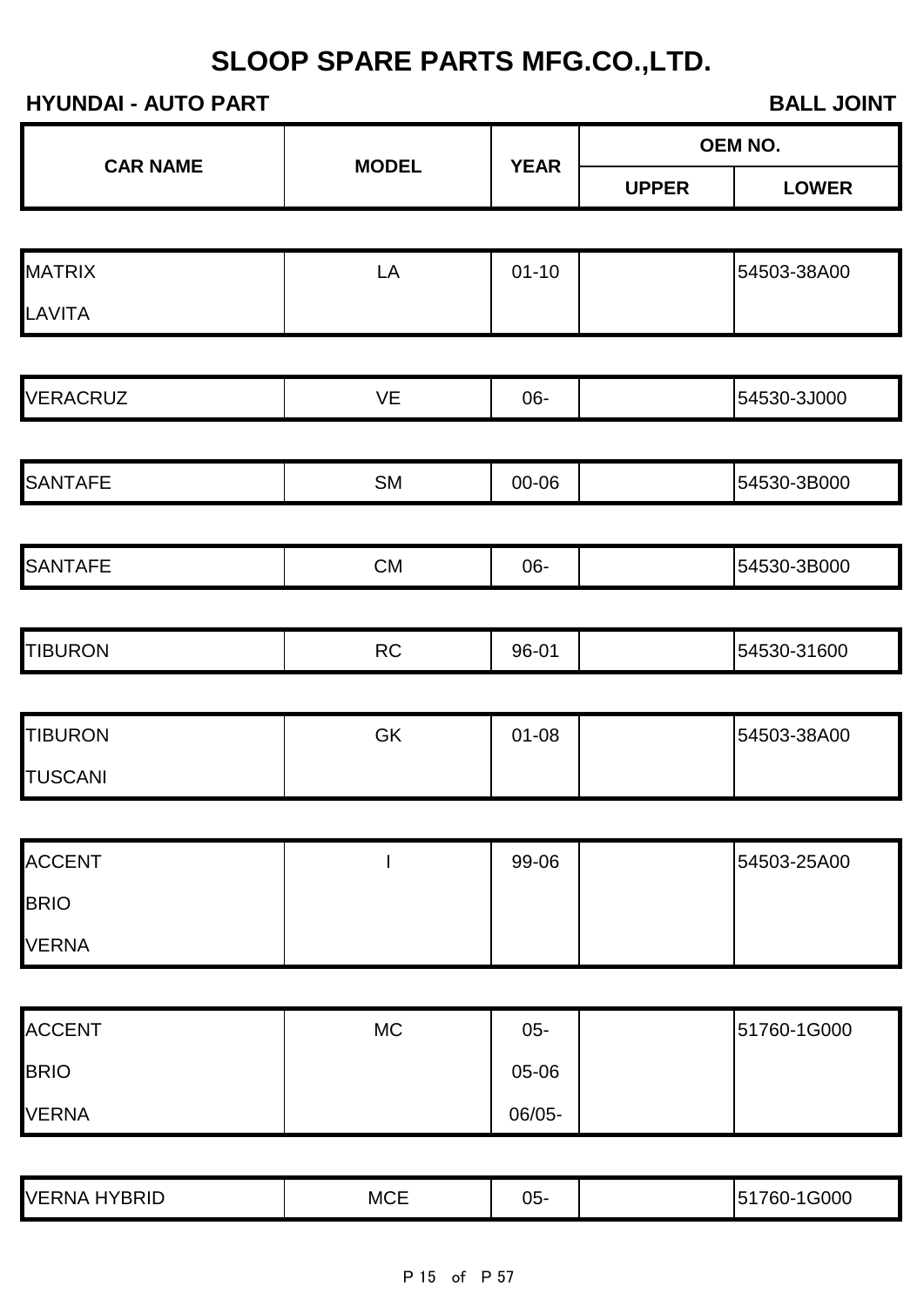| <b>CAR NAME</b> | <b>MODEL</b> | <b>YEAR</b> | OEM NO.      |              |
|-----------------|--------------|-------------|--------------|--------------|
|                 |              |             | <b>UPPER</b> | <b>_OWER</b> |

| <b>ATOZ</b>        | A | 97-02 | 54530-02000 |
|--------------------|---|-------|-------------|
| <b>ATOS SANTRO</b> |   |       |             |
| <b>KIA VISTO</b>   |   |       |             |

| <b>GETS GETZ</b> | GЕ | 02- | 54503-25A00 |
|------------------|----|-----|-------------|
| <b>CLICK</b>     |    |     |             |

| <b>LANTRA</b> | RD, RD2 | 95-00 | 54503-22A00 |
|---------------|---------|-------|-------------|
| <b>ELANRA</b> |         |       |             |
| <b>AVANTE</b> |         |       |             |

| <b>LANTRA</b> | XD | 00-05 | 54503-38A00 |
|---------------|----|-------|-------------|
| <b>ELANRA</b> |    |       |             |
| <b>AVANTE</b> |    |       |             |

| <b>LANTRA</b> | HD | 06- | 51760-2H000 |
|---------------|----|-----|-------------|
| <b>ELANRA</b> |    |     |             |
| <b>AVANTE</b> |    |     |             |

| <b>AZERA</b>    | XG | 98-05     | 54403-38A00 | 51760-38000 |
|-----------------|----|-----------|-------------|-------------|
| <b>GRANDEUR</b> |    | $00 - 05$ |             |             |

| <b>AZERA</b>    | $T^{\wedge}$ | 05-   | 51760-3K000 |
|-----------------|--------------|-------|-------------|
| <b>GRANDEUR</b> |              | 05-06 |             |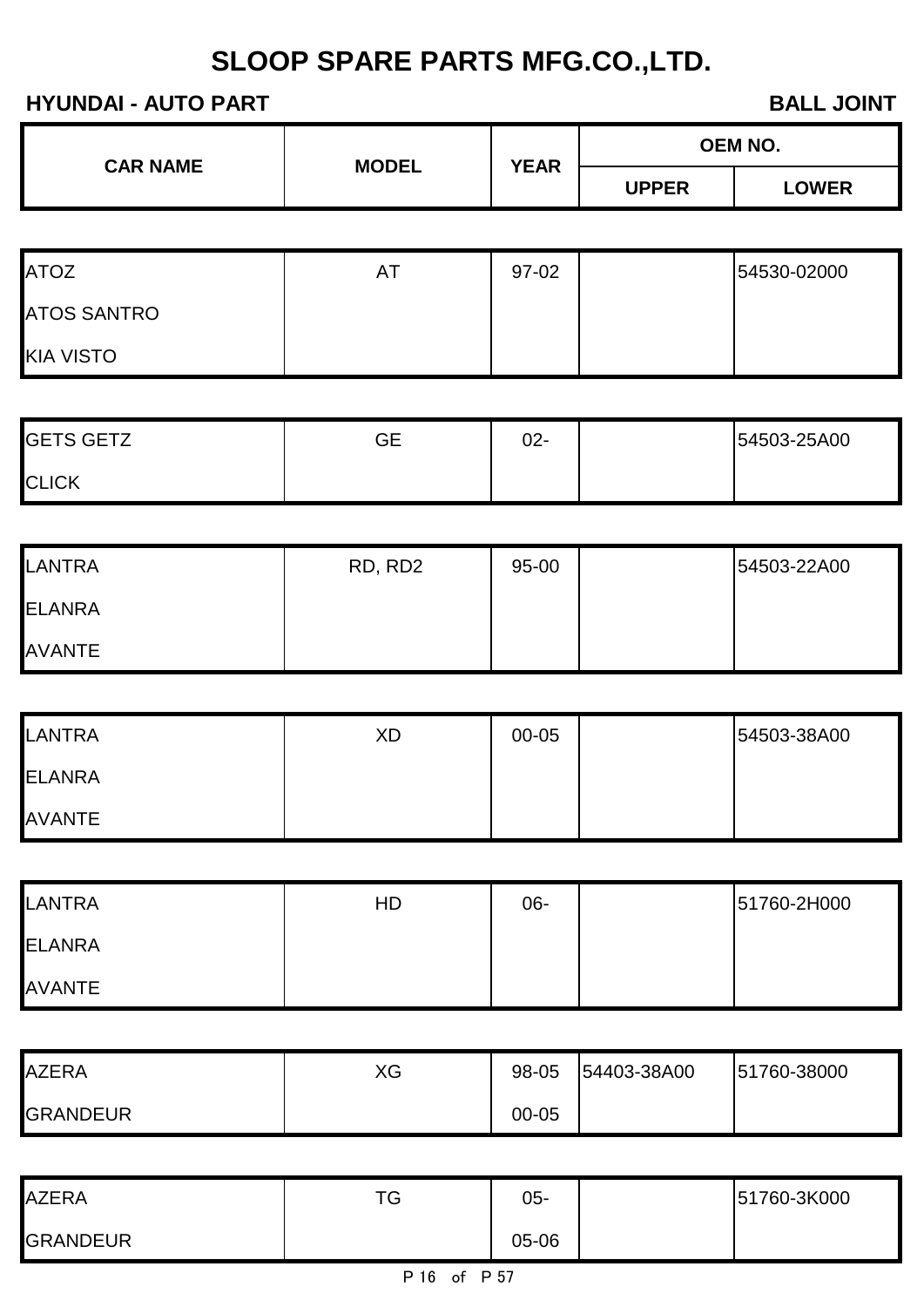|  | <b>CAR NAME</b><br><b>MODEL</b> | <b>YEAR</b> | OEM NO.      |              |
|--|---------------------------------|-------------|--------------|--------------|
|  |                                 |             | <b>UPPER</b> | <b>LOWER</b> |

| <b>MITSUBISHI</b>         | XG | 99-06 | 54530-3B000 |
|---------------------------|----|-------|-------------|
| <b>SPACE WAGON NIMBUS</b> |    | 99-01 |             |
| <b>TRAJET</b>             |    | 02-06 |             |

| <b>GRACE</b>             | GR | 86-03 | 54417-43A00 | 54524-43000 |
|--------------------------|----|-------|-------------|-------------|
| <b>MITSUBISHI DELICA</b> |    |       |             |             |

|  | <b>PORTER</b> |  | $96 -$<br>. O4 | '-4BA00<br>- 15441 | 54524-43000 |
|--|---------------|--|----------------|--------------------|-------------|
|--|---------------|--|----------------|--------------------|-------------|

|  | <b>PORTER</b> | . . | 14 | '-4BA00<br>15441 | 54524-43000 |
|--|---------------|-----|----|------------------|-------------|
|--|---------------|-----|----|------------------|-------------|

|  | <b>LIBERO</b> | . PWST<br>tor | 00-07 | 7-4AA00<br>15441 | 54530-4AA00 |
|--|---------------|---------------|-------|------------------|-------------|
|--|---------------|---------------|-------|------------------|-------------|

| <b>SANTAMO</b>        | SA | 96-02 | 54530-M2000 |  |
|-----------------------|----|-------|-------------|--|
| mitsubish space wagon |    |       |             |  |
| kia Carstar           |    |       |             |  |

| <b>MARCIA</b> | MА | $\sim$ $\rightarrow$<br>95-9. | 34A01<br>154503- |
|---------------|----|-------------------------------|------------------|

| <b>DYNASTY</b> | DY | 96-05 | 55130-37010 | 54503-34A01 |
|----------------|----|-------|-------------|-------------|
|                |    |       |             | 55130-34A01 |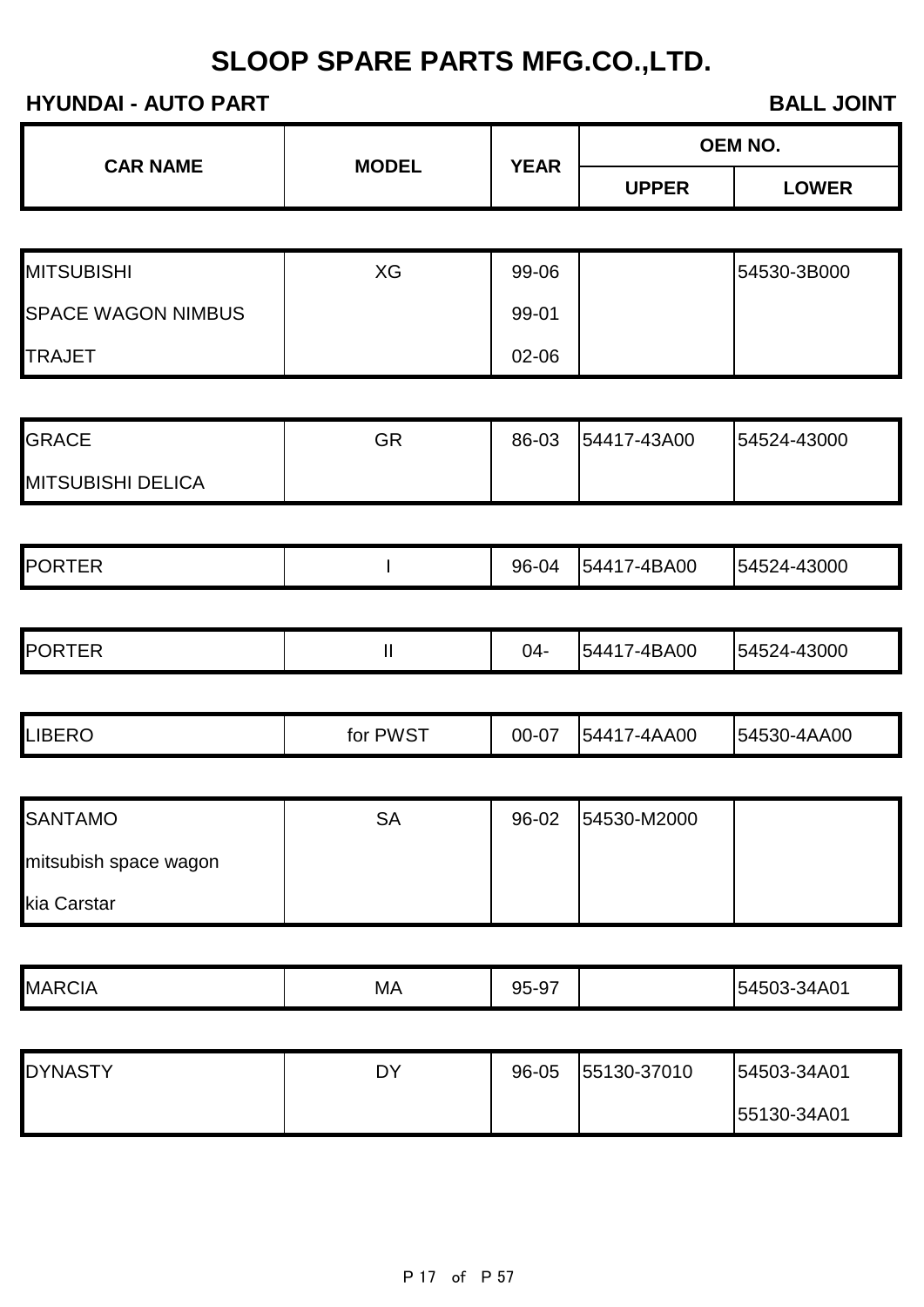| <b>CAR NAME</b> | <b>MODEL</b> | <b>YEAR</b> | <b>OEM NO.</b> |              |  |
|-----------------|--------------|-------------|----------------|--------------|--|
|                 |              |             | <b>UPPER</b>   | <b>LOWER</b> |  |

| <b>EQUUS</b>       | EQ | 99-08 | 54530-3B000 |
|--------------------|----|-------|-------------|
| <b>CENTENNIAL</b>  |    |       |             |
| Mitsubishi Proudia |    |       |             |
| Mitsubishi Dignity |    |       |             |

| li10 | $\sim$ | 08- | $-07000$<br>$1 - \alpha$<br>-04'<br>. |
|------|--------|-----|---------------------------------------|
|      |        |     |                                       |

|  | i20 |  | JO. |  | $\sim$ $\sim$<br>UC.<br> |
|--|-----|--|-----|--|--------------------------|
|--|-----|--|-----|--|--------------------------|

|  | i30 | -- | -30 |  |  |
|--|-----|----|-----|--|--|
|--|-----|----|-----|--|--|

| <b>GALLOPER</b>  | 91-98 | 54417-44000 |  |
|------------------|-------|-------------|--|
| <b>INOVATION</b> |       |             |  |

| <b>GALLOPER</b>  | 98-03 | 54417-44000 |  |
|------------------|-------|-------------|--|
| <b>INOVATION</b> |       |             |  |

| <b>PORT</b><br>TER | 7-96<br>o<br>. U I | 44000-<br>5441 |  |
|--------------------|--------------------|----------------|--|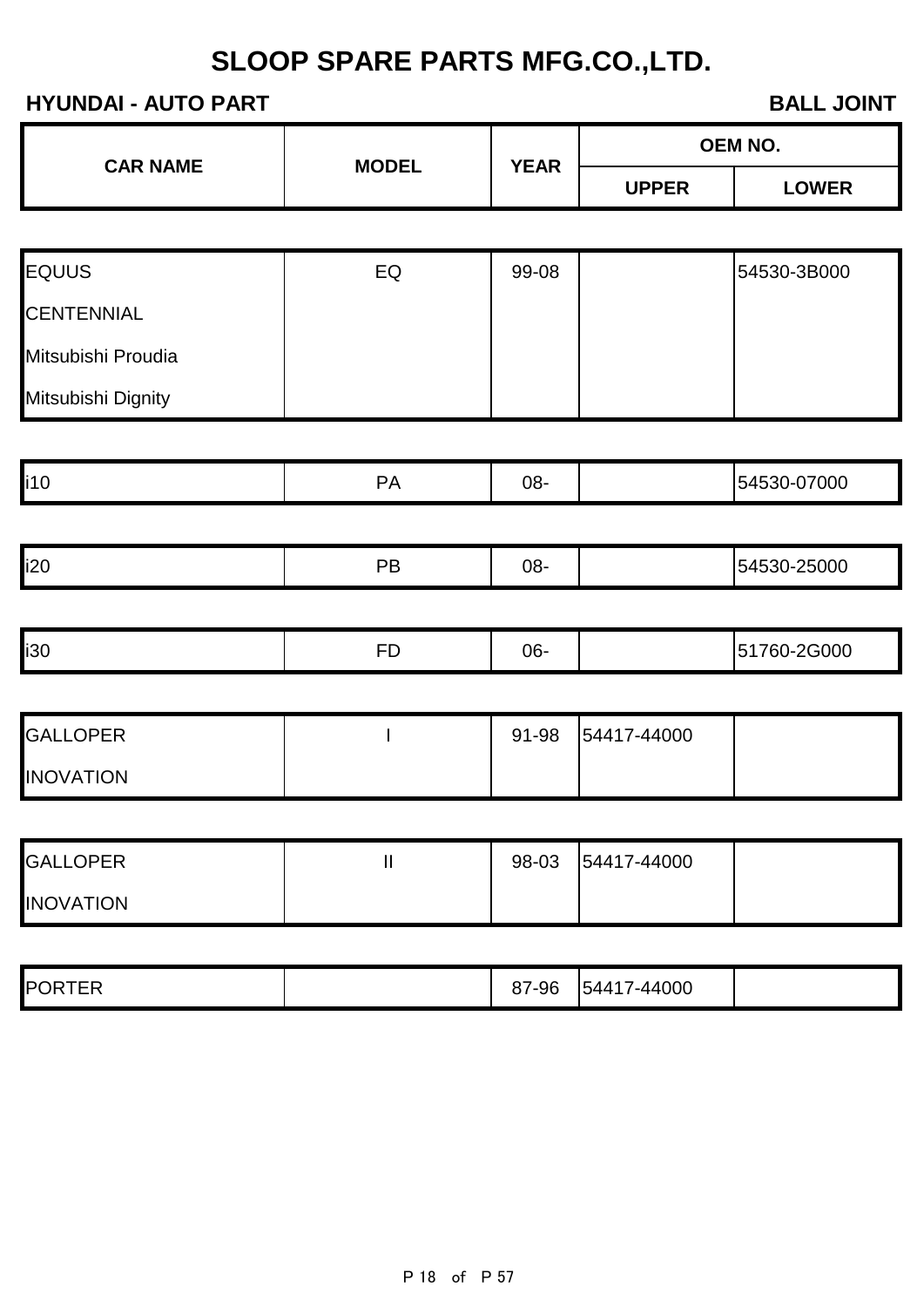| <b>CAR NAME</b> | <b>MODEL</b> | <b>YEAR</b> | <b>OEM NO.</b> |              |
|-----------------|--------------|-------------|----------------|--------------|
|                 |              |             | <b>UPPER</b>   | <b>LOWER</b> |

| <b>Isuzu Leopard (China)</b> | TBR | 00-06 | 8-94459-453-4 | 8-94459-464-3 |
|------------------------------|-----|-------|---------------|---------------|
| Isuzu AUV(Russia)            |     |       |               |               |
| Chevrolet Tacera(India)      |     |       |               |               |
| HI-LANDER / PANTHER          |     |       |               |               |

| Isuzu Leopard (China)          | TBR | 06- | 8-94459-453-4 | 8-94459-464-3 |
|--------------------------------|-----|-----|---------------|---------------|
| Isuzu AUV(Russia)              |     |     |               |               |
| <b>Chevrolet Tacera(India)</b> |     |     |               |               |
| <b>HI-LANDER / PANTHER</b>     |     |     |               |               |

| <b>CHEVROLET COLORADO</b> | TFB | $02 - 05$ | 8-97235-777-0 | 8-97235-776-0 |
|---------------------------|-----|-----------|---------------|---------------|
| D-MAX 2WD                 | TER | 03-05     |               |               |
|                           | TFB | $02 - 05$ |               |               |
|                           |     | 03-05     |               |               |

| CHEVROLET COLORADO | <b>TFS</b> | $02 - 05$ | 8-97235-777-0 | 8-97235-776-0 |
|--------------------|------------|-----------|---------------|---------------|
| D-MAX 4WD          |            |           |               |               |

| Landwind(PRC)         | TFR | 91-97 | 8-94459-453-4 | 8-94459-465-2 |
|-----------------------|-----|-------|---------------|---------------|
| Isuzu Amigo (3 door)  |     | 91-95 |               |               |
| Isuzu Wizard (5 door) |     | 96-97 | 8-94374-424-2 |               |
| RODEO 2WD             |     |       |               |               |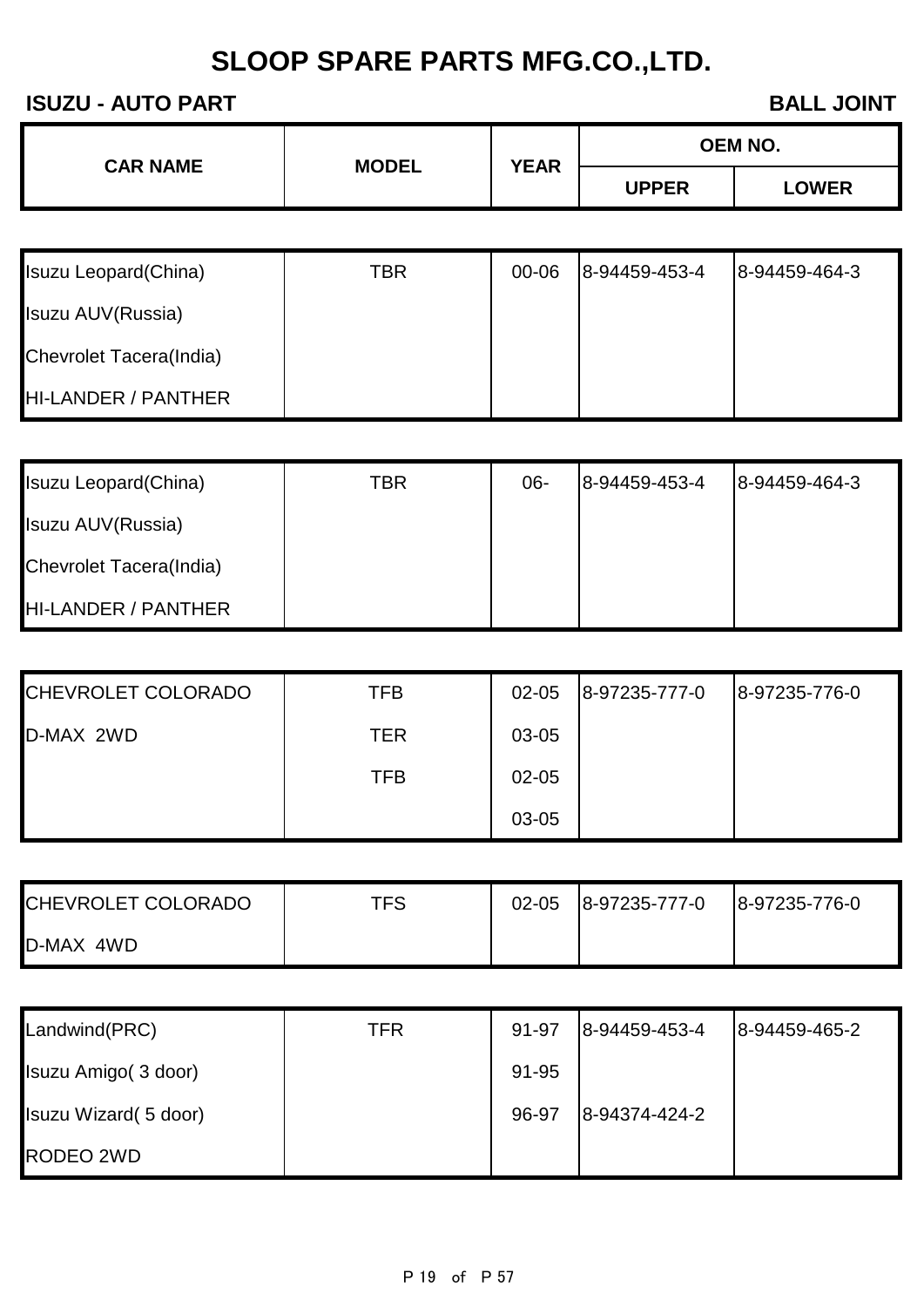| <b>MODEL</b><br><b>CAR NAME</b> | <b>YEAR</b> | <b>OEM NO.</b> |              |
|---------------------------------|-------------|----------------|--------------|
|                                 |             |                | <b>UPPER</b> |

| Landwind(PRC)         | TFR | 91-97 | 8-94459-453-4 | 8-94459-465-2 |
|-----------------------|-----|-------|---------------|---------------|
| Isuzu Amigo (3 door)  |     | 91-95 |               |               |
| Isuzu Wizard (5 door) |     | 96-97 |               |               |
| RODEO 4WD             |     |       |               |               |

| <b>RODEO</b><br>2WD | ---<br>ิ⊢⊾ | 98-05 | 8-94374-424-2 | 8-94459-465-2 |
|---------------------|------------|-------|---------------|---------------|
|---------------------|------------|-------|---------------|---------------|

| <b>RODEO</b><br>4WD | ᆍᆖ<br>-- | 98-05 | 8-94374-424-2 | 8-94459-465-2 |  |
|---------------------|----------|-------|---------------|---------------|--|
|---------------------|----------|-------|---------------|---------------|--|

| Isuzu Leopard (China)          | TBR | 00-06 | 8-94459-453-4 | 8-94459-464-3 |
|--------------------------------|-----|-------|---------------|---------------|
| Isuzu AUV(Russia)              |     |       |               |               |
| <b>Chevrolet Tacera(India)</b> |     |       |               |               |
| HI-LANDER / PANTHER            |     |       |               |               |

| Isuzu Leopard (China)          | TBR | 06- | 8-94459-453-4 | 8-94459-464-3 |
|--------------------------------|-----|-----|---------------|---------------|
| Isuzu AUV(Russia)              |     |     |               |               |
| <b>Chevrolet Tacera(India)</b> |     |     |               |               |
| HI-LANDER / PANTHER            |     |     |               |               |

| CHEVROLET COLORADO    | TFB | $02 - 05$ | 8-97235-777-0 | 8-97235-776-0 |
|-----------------------|-----|-----------|---------------|---------------|
| T-series, Isuzu Rodeo |     |           | 8-94374-424   |               |
| D-MAX 2WD             |     |           |               |               |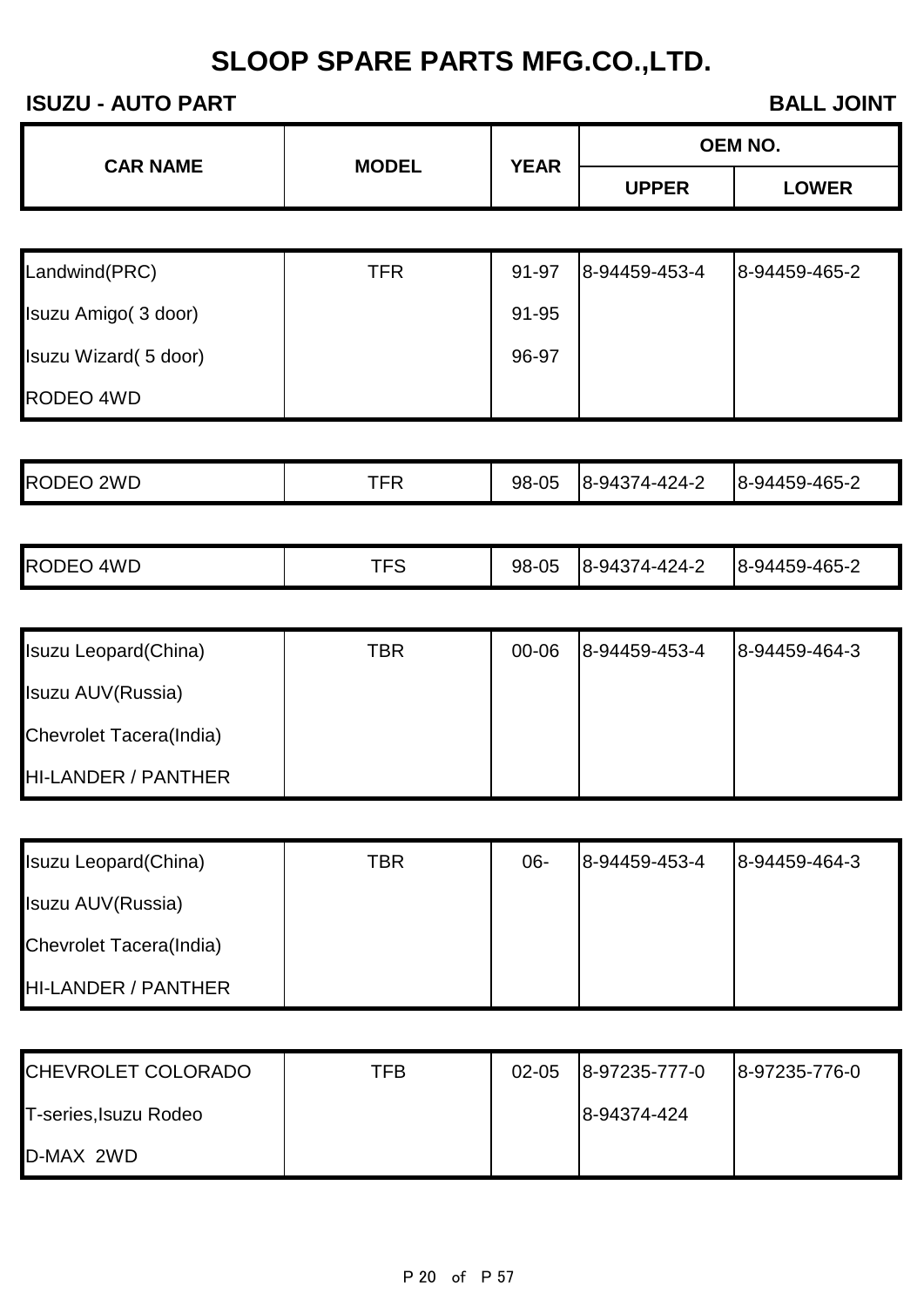| <b>CAR NAME</b> | <b>MODEL</b> | <b>YEAR</b> | OEM NO.      |              |
|-----------------|--------------|-------------|--------------|--------------|
|                 |              |             | <b>UPPER</b> | <b>LOWER</b> |

| <b>CHEVROLET COLORADO</b> | TFS | $02 - 05$ | 8-97235-777-0 | 8-97235-776-0 |
|---------------------------|-----|-----------|---------------|---------------|
| T-series, Isuzu Rodeo     |     |           |               |               |
| D-MAX 4WD                 |     |           |               |               |

| Landwind(PRC)         | <b>TFR</b> | 91-97 | 8-94459-453-4 |  |
|-----------------------|------------|-------|---------------|--|
| Isuzu Amigo (3 door)  |            | 91-95 |               |  |
| Isuzu Wizard (5 door) |            | 96-97 | 8-94374-424-2 |  |
| <b>HONDA PASSPORT</b> |            |       |               |  |
| RODEO 2WD             |            |       |               |  |

| Landwind(PRC)         | TFR | 91-97 | 8-94459-465-2 | 8-94459-465-2 |
|-----------------------|-----|-------|---------------|---------------|
| Isuzu Amigo (3 door)  |     | 91-95 |               |               |
| Isuzu Wizard (5 door) |     | 96-97 |               |               |
| <b>HONDA PASSPORT</b> |     |       |               |               |
| RODEO 4WD             |     |       |               |               |

| <b>HONDA PASSPORT</b> | TFR | 98-05 | 8-94459-424-2 | 8-94459-465-2 |
|-----------------------|-----|-------|---------------|---------------|
| RODEO 2WD             |     |       |               |               |

| <b>HONDA PASSPORT</b> | TFR | 98-05 | 8-94374-424-2 | 8-94459-465-2 |
|-----------------------|-----|-------|---------------|---------------|
| RODEO 4WD             |     |       |               |               |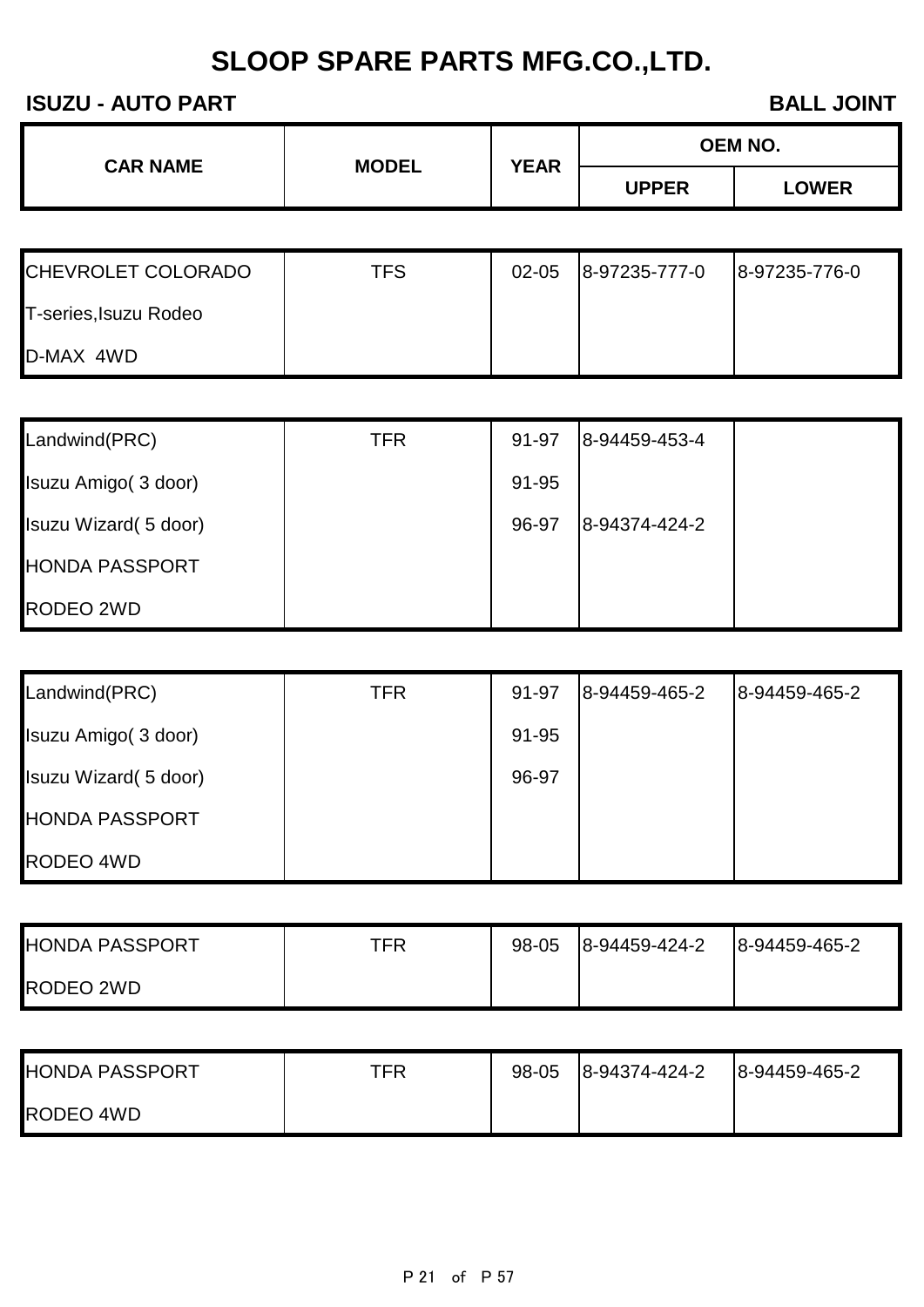| <b>CAR NAME</b> | <b>MODEL</b> | <b>YEAR</b> | OEM NO.      |              |
|-----------------|--------------|-------------|--------------|--------------|
|                 |              |             | <b>UPPER</b> | <b>LOWER</b> |

| <b>ACURA SLX, Opel Monterey</b> | UBS | 92-97 | 8-94374-424-0 | 8-94452-102-1 |
|---------------------------------|-----|-------|---------------|---------------|
| <b>Chevrolet Trooper</b>        |     |       |               |               |
| <b>TROOPER</b>                  |     |       |               |               |

| <b>TROOPER</b>                  | <b>UBS</b> | 98-05 | 8-94374-424-0 | 8-97103-437-0 |
|---------------------------------|------------|-------|---------------|---------------|
| <b>ACURA SLX. Opel Monterey</b> |            |       |               |               |
| <b>Chevroiet Trooper</b>        |            |       |               |               |

| <b>CAMEO 2WD</b> | TFR | 93-97 | 8-94459-453-4 | 8-94459-465-2 |
|------------------|-----|-------|---------------|---------------|
| <b>THAILAND</b>  |     |       | 8-94374-424-2 |               |

| <b>CAMEO 4WD</b> | TFR | 93-97 | 8-94459-453-4 | 8-94459-465-2 |
|------------------|-----|-------|---------------|---------------|
| <b>THAILAND</b>  |     |       |               |               |

| VEGA 2WD        | TFR | 98-05 | 8-94374-424-2 | 8-94459-465-2 |
|-----------------|-----|-------|---------------|---------------|
| <b>THAILAND</b> |     |       |               |               |

| VEGA 4WD        | TFR | 98-05 | 8-94374-424-2 | 8-94459-465-2 |
|-----------------|-----|-------|---------------|---------------|
| <b>THAILAND</b> |     |       |               |               |

| <b>ASKA</b>         | CD7,CD8 | 94-97 | 51220-S0A-J01 |
|---------------------|---------|-------|---------------|
| <b>HONDA ACCROD</b> |         |       |               |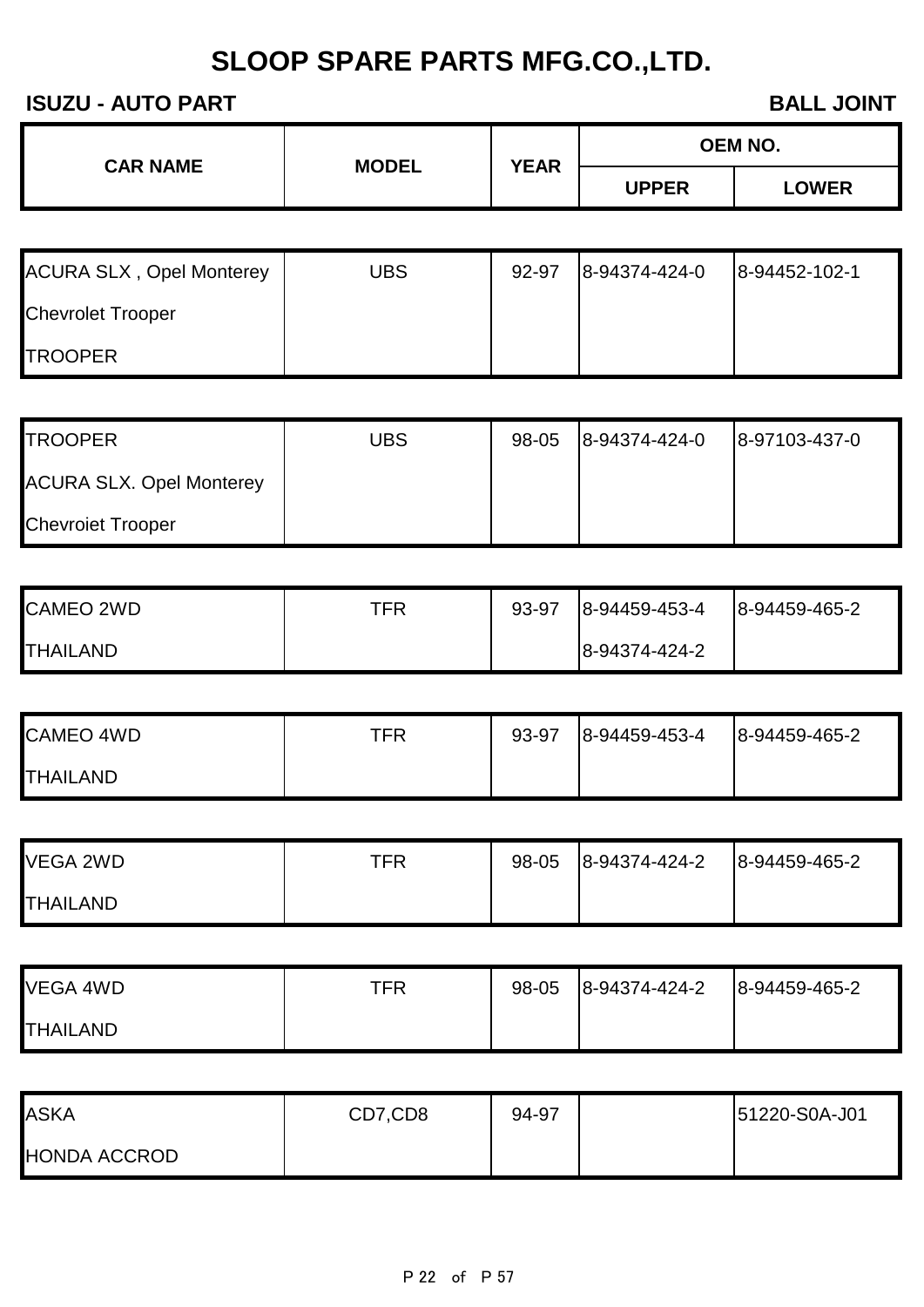| <b>CAR NAME</b> | <b>MODEL</b> | <b>YEAR</b> | <b>OEM NO.</b> |              |
|-----------------|--------------|-------------|----------------|--------------|
|                 |              |             | <b>UPPER</b>   | <b>LOWER</b> |

| ASKA                | CF3, CF4, CF5 | 98-02 51270-S0A-003 | 51220-S0A-J01 |
|---------------------|---------------|---------------------|---------------|
| <b>HONDA ACCROD</b> | <b>SEDAN</b>  |                     |               |

| <b>ASKA</b>         | <b>COUPE</b> | 98-02 | 51270-S0A-003 51220-S0A-J01 |  |
|---------------------|--------------|-------|-----------------------------|--|
| <b>HONDA ACCROD</b> |              |       |                             |  |

| <b>GEMINI</b>       | MK4-6 | 92-97 | 53010-S04-023 |
|---------------------|-------|-------|---------------|
| <b>HONDA ACCROD</b> |       |       | 51220-SR3-003 |

| <b>GEMINI</b>      | EK2, EK3, EK4, EJ7 | 97-00 | 53010-S04-023 |
|--------------------|--------------------|-------|---------------|
| <b>Civic Ferio</b> |                    |       | 51220-SR3-003 |
| <b>DOMINI</b>      |                    |       |               |

| MU-2WD             | <b>TFB</b> | 04- | 8-97235-777-0 | 8-97235-776-0 |
|--------------------|------------|-----|---------------|---------------|
| <b>Civic Ferio</b> |            |     |               |               |
| <b>DOMINI</b>      |            |     |               |               |

| <b>MU-7 4WD</b>    | <b>TFS</b> | $04 -$ | 8-97235-777-0 | 8-97235-776-0 |
|--------------------|------------|--------|---------------|---------------|
| D-MAX              |            |        |               |               |
| Alterra(PHI)       |            |        |               |               |
| Duogongengche(PRC) |            |        |               |               |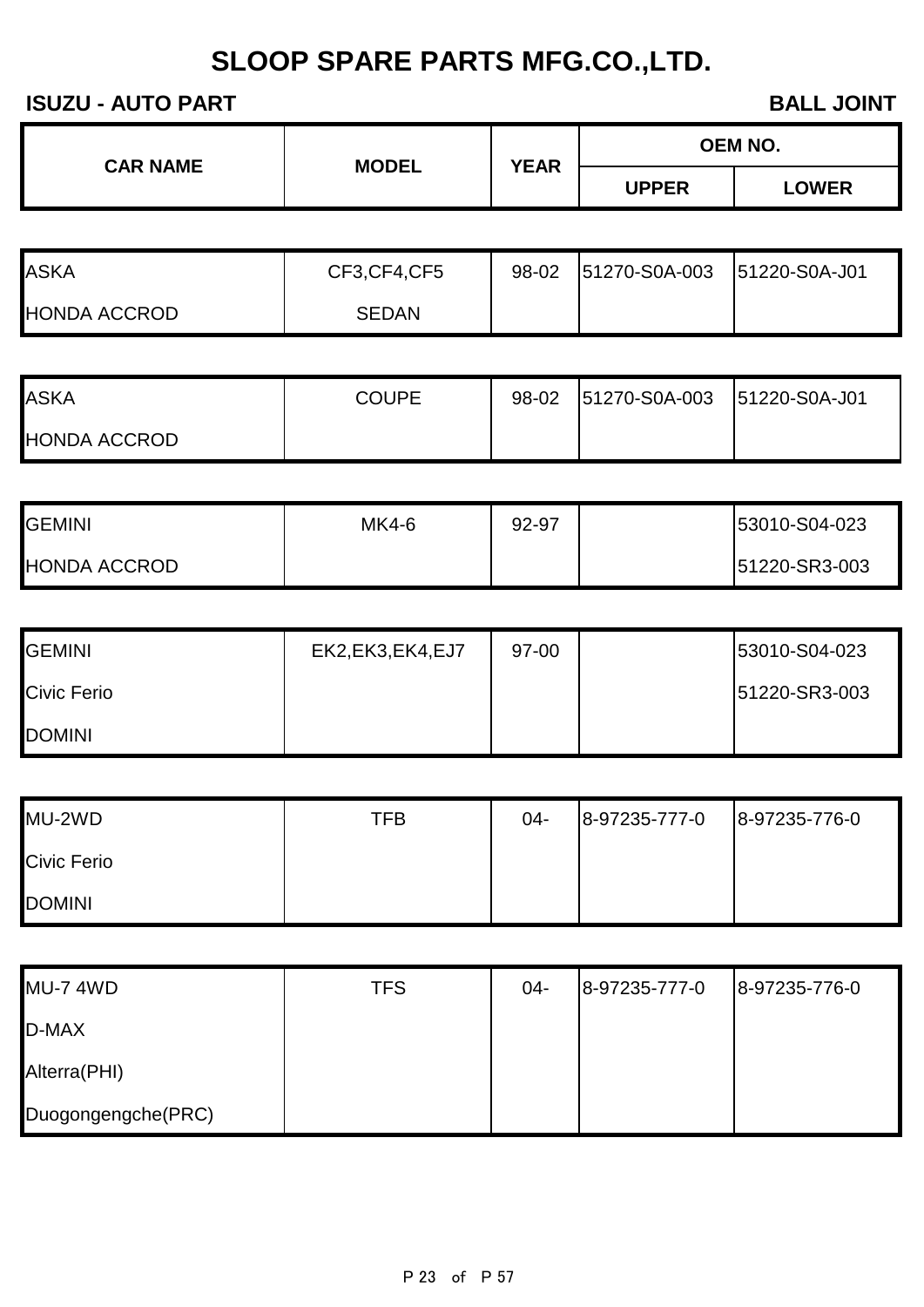| <b>CAR NAME</b> |              | <b>YEAR</b> | <b>OEM NO.</b> |
|-----------------|--------------|-------------|----------------|
|                 | <b>MODEL</b> |             | <b>UPPER</b>   |

| <b>AXIOM 2WD</b>   | TFR | 02-04 | 8-94374-424-2 | 8-94459-465-2 |
|--------------------|-----|-------|---------------|---------------|
| D-MAX              |     |       |               |               |
| Alterra(PH)        |     |       |               |               |
| Duogongengche(PRC) |     |       |               |               |

| <b>AXIOM 2WD</b> | TFR | $02 - 04$ | 8-94374-424-2 | 8-94459-465-2 |
|------------------|-----|-----------|---------------|---------------|
| lUS              |     |           |               |               |

| AXIOM 4WD | TFS | 02-04 | 8-94374-424-2 | 8-94459-465-2 |
|-----------|-----|-------|---------------|---------------|
| US        |     |       |               |               |

| <b>FASTER 2WD</b>         | <b>TFR</b> | 88-02 | 8-94374-424-2 | 8-94459-465-2 |
|---------------------------|------------|-------|---------------|---------------|
| 2 door pickup             |            |       |               |               |
| <b>PRC:Foton Aoling</b>   |            |       |               |               |
| Egypt:Chevrolet T-        |            |       |               |               |
| PHILIPPINES: Isuzu Fuego  |            |       |               |               |
| Thailand: Isuzu TFR       |            |       |               |               |
| Dragon Power, Dragon Eyes |            |       |               |               |
| <b>Honda Tourmaster</b>   |            |       |               |               |
| Malaysi: Isuzu Invader    |            |       |               |               |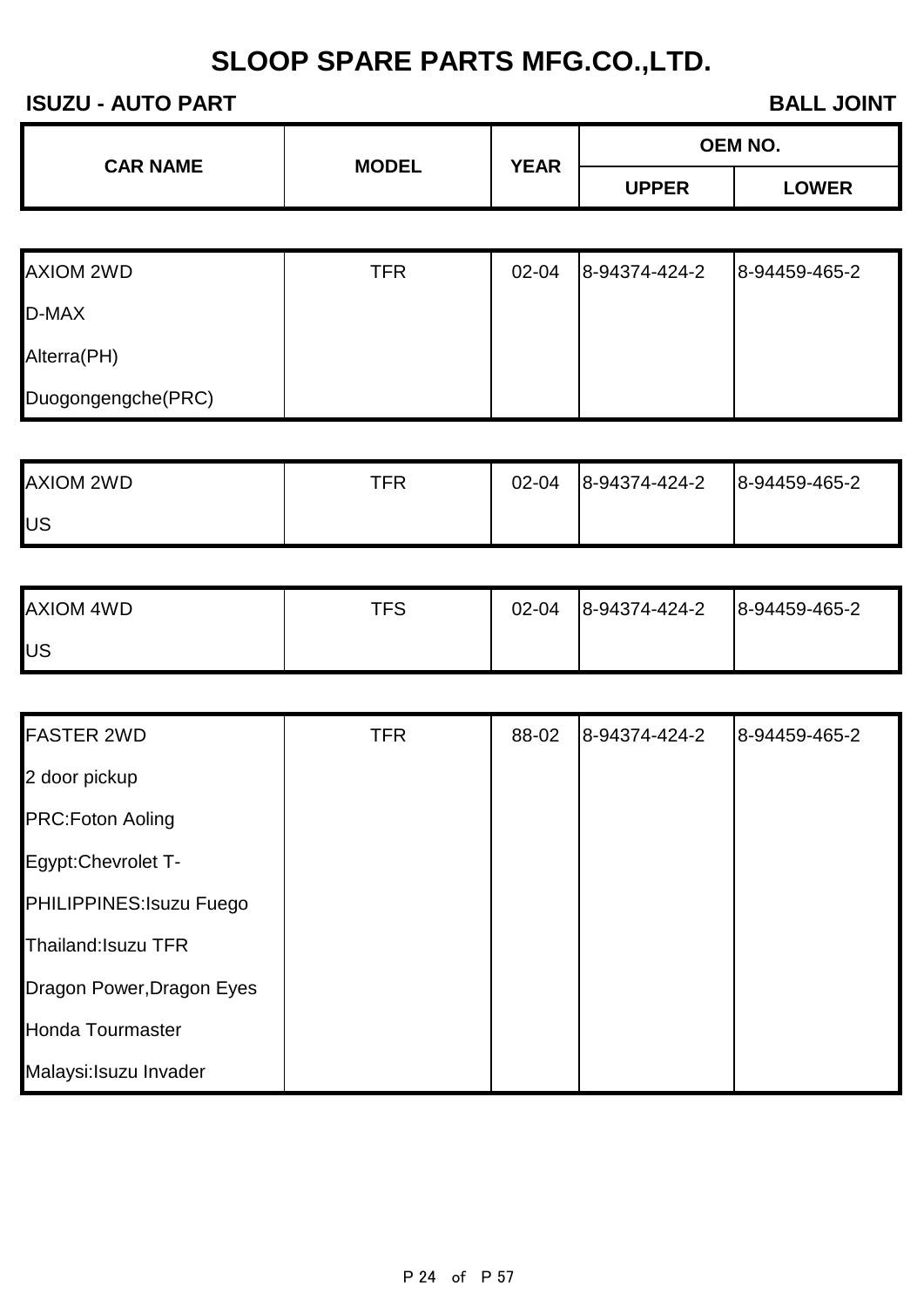| <b>CAR NAME</b> | <b>MODEL</b> | <b>YEAR</b> | <b>OEM NO.</b> |              |
|-----------------|--------------|-------------|----------------|--------------|
|                 |              |             | <b>UPPER</b>   | <b>LOWER</b> |

| <b>FASTER 4WD</b>         | <b>TFS</b> | 88-02 | 8-94374-424-2 | 8-94459-465-2 |
|---------------------------|------------|-------|---------------|---------------|
| 5 door SUV                |            |       |               |               |
| PRC;Foton Aoling          |            |       |               |               |
| Egypt:Chevrolet T-        |            |       |               |               |
| PHILIPPINES: Isuzu Fuego  |            |       |               |               |
| Thailand: Isuzu TFR       |            |       |               |               |
| Dragon Power, Dragon Eyes |            |       |               |               |
| <b>Honda Tourmaster</b>   |            |       |               |               |

| IELF                      | <b>NHR, NKR</b> | $93 -$ | 8-97107-328-0 |  |
|---------------------------|-----------------|--------|---------------|--|
| HICOM Perkasa (Malaysia0) |                 |        |               |  |

| D-MAX 2WD                | TFR | $07 -$ | 8-97235-777-0 | 8-97235-776-0 |
|--------------------------|-----|--------|---------------|---------------|
| <b>CHVROLET COLORADO</b> |     |        |               |               |

| <b>D-MAX 4WD</b>         | TFR | 07- | 8-97235-777-0 | 8-97235-776-0 |
|--------------------------|-----|-----|---------------|---------------|
| <b>CHVROLET COLORADO</b> |     |     |               |               |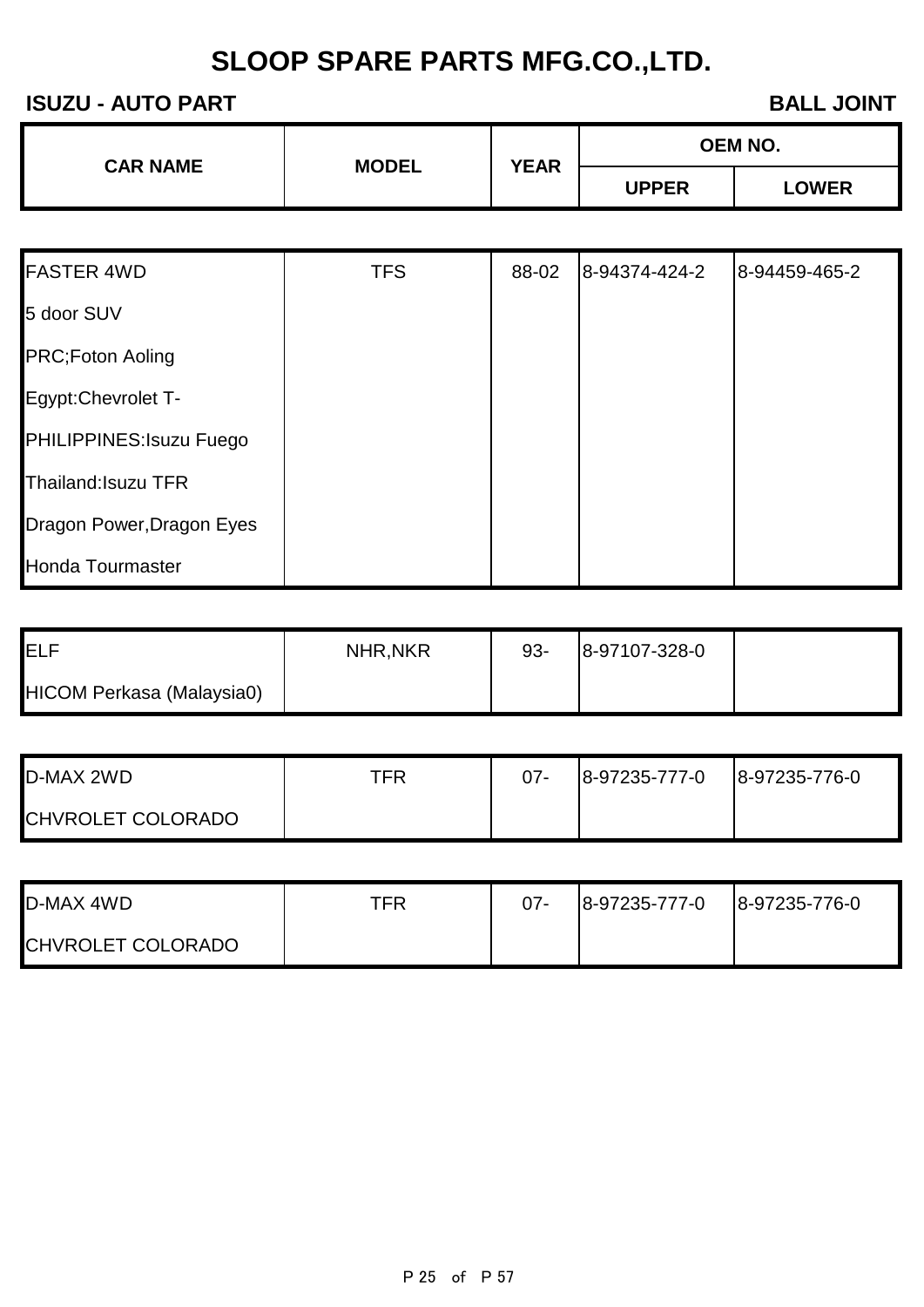| <b>KIA - AUTO PART</b><br><b>BALL JOINT</b> |                                    |             |              |              |
|---------------------------------------------|------------------------------------|-------------|--------------|--------------|
| <b>CAR NAME</b>                             | <b>MODEL</b>                       | <b>YEAR</b> |              | OEM NO.      |
|                                             |                                    |             | <b>UPPER</b> | <b>LOWER</b> |
|                                             |                                    |             |              |              |
| <b>CARENS</b>                               |                                    | 99-02       |              | 0K2A134550A  |
|                                             |                                    |             |              |              |
| <b>CARENS</b>                               | <b>UN</b>                          | 06-         |              | 51760-2G000  |
| <b>XTREK</b>                                |                                    |             |              |              |
|                                             |                                    |             |              |              |
| <b>CERATO</b>                               | $\mathop{\rm II}\nolimits$         | 03-06       |              | 54530-31600  |
| <b>SPECTRA</b>                              |                                    |             |              |              |
|                                             |                                    |             |              |              |
| <b>CERATO</b>                               | $\ensuremath{\mathsf{III}}\xspace$ | 06-         |              | 54530-31600  |
| <b>SPECTRA</b>                              |                                    |             |              |              |
|                                             |                                    |             |              |              |
| <b>SPORTAGE</b>                             |                                    | 93-02       |              | 0K01134510B  |
|                                             |                                    |             |              |              |
| <b>SPORTAGE</b>                             | $\mathbf{II}$                      | $04 - 10$   |              | 51760-2E000  |
| <b>HYUNDAI TUCSON</b>                       |                                    |             |              |              |
|                                             |                                    |             |              |              |
| <b>VISTO</b>                                | $\vee$                             | 97-03       |              | 54530-02000  |
| <b>HYUNDAI ATOS</b>                         |                                    |             |              |              |
|                                             |                                    |             |              |              |
| <b>MORNING</b>                              | M                                  | 04-07       |              | 54530-07000  |
| <b>PICANTO</b>                              |                                    |             |              |              |

| <b>OPTIMA</b>   | ΜS | 00-05 | 54403-38A00 | 51760-38000 |
|-----------------|----|-------|-------------|-------------|
| <b>MAGENTIS</b> |    |       |             |             |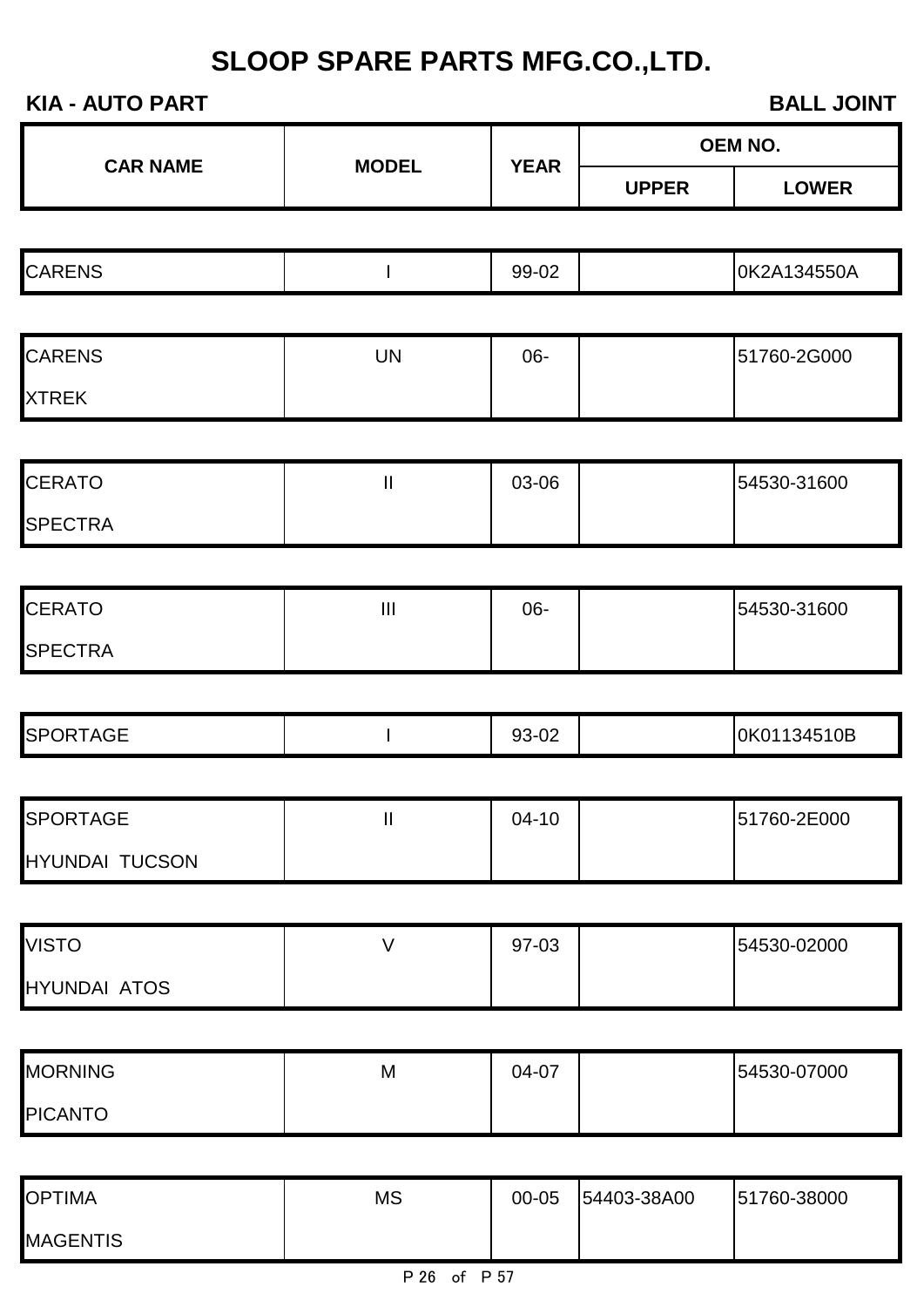| <b>KIA - AUTO PART</b><br><b>BALL JOINT</b> |                                                      |             |              |              |
|---------------------------------------------|------------------------------------------------------|-------------|--------------|--------------|
|                                             |                                                      |             |              | OEM NO.      |
| <b>CAR NAME</b>                             | <b>MODEL</b>                                         | <b>YEAR</b> | <b>UPPER</b> | <b>LOWER</b> |
|                                             |                                                      |             |              |              |
| <b>LOTZE</b>                                | <b>MG</b>                                            | $05-10$     |              | 51760-2G000  |
| <b>OPTIMA</b>                               |                                                      |             |              |              |
| K <sub>5</sub>                              |                                                      |             |              |              |
|                                             |                                                      |             |              |              |
| <b>RIO</b>                                  | $\mathsf{JB}% _{\mathsf{S}}\left( \mathsf{S}\right)$ | $05 - 11$   |              | 51760-1G000  |
|                                             |                                                      |             |              |              |
| <b>OPIRUS</b>                               | AM                                                   | 03-06       | 54403-38A00  |              |
| <b>AMANTI</b>                               |                                                      |             |              |              |
|                                             |                                                      |             |              |              |
| <b>OPIRUS</b>                               | AM                                                   | 06-08       |              | 51760-3K000  |
| <b>AMANTI</b>                               |                                                      |             |              |              |
|                                             |                                                      |             |              |              |
| <b>REGAL</b>                                | <b>MS</b>                                            | 02-05       | 54403-38A00  | 51760-38000  |
| OPVIMA (KDM Facelift)                       |                                                      |             |              |              |
|                                             |                                                      |             |              |              |
| <b>FORTE</b>                                | TD                                                   | 08-         |              | 51760-2G000  |
| <b>KIA</b>                                  |                                                      |             |              |              |
|                                             |                                                      |             |              |              |
| Cee'd                                       | ED                                                   | 06-         |              | 51760-2G000  |
| EU                                          |                                                      |             |              |              |
|                                             |                                                      |             |              |              |
| <b>RETONA</b>                               | <b>SP</b>                                            | 97-03       |              | OK01134510B  |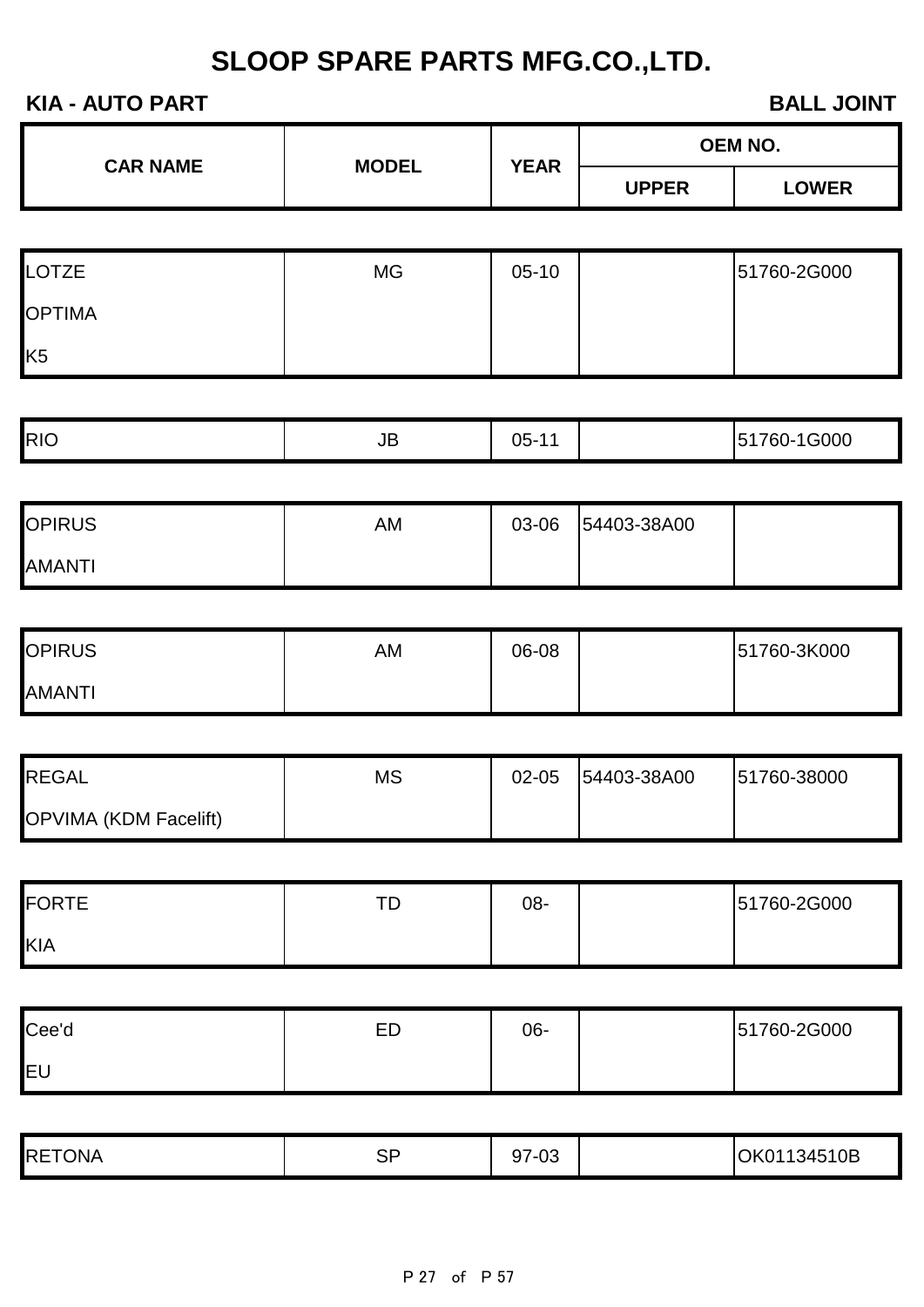| <b>KIA - AUTO PART</b><br><b>BALL JOINT</b> |              |             |              |                |
|---------------------------------------------|--------------|-------------|--------------|----------------|
| <b>CAR NAME</b>                             | <b>MODEL</b> | <b>YEAR</b> |              | <b>OEM NO.</b> |
|                                             |              |             | <b>UPPER</b> | <b>LOWER</b>   |
|                                             |              |             |              |                |
| <b>Kia K-Series</b>                         | <b>BE</b>    | 86-96       | OK71034540   | OK71034510     |
| <b>BESTA</b>                                | for 4WD      |             |              |                |
|                                             |              |             |              |                |
| Kia K-Series                                | <b>BO</b>    | 96-97       | OK71034540   |                |
| <b>BONGO</b>                                |              |             |              |                |
|                                             |              |             |              |                |
| Kia K-Series                                | 1TON         | 97-01       | OK71034540   | OK71034510     |
| <b>BONGO</b>                                | for MNL      |             |              |                |
| <b>FRONTIER 2WD</b>                         | for PWR      |             |              |                |
|                                             |              |             |              |                |
| Kia K-Series                                | 1TON         | 97-01       | OK71034540   |                |
| <b>BONGO</b>                                | for MNL      |             |              |                |
| FRONTIER 4WD                                | for PWR      |             |              |                |
|                                             |              |             |              |                |
| <b>Kia K-Series</b>                         | 1TON         | $01 - 05$   | OK71034540   | OK71034510     |
| <b>BONGO</b>                                | for MNL      |             |              |                |
| FRONTIER 2WD                                | for PWR      |             |              |                |
|                                             |              |             |              |                |
| <b>BONGO</b>                                | 1TON         | $01 - 05$   | OK71034540   |                |
| FRONTIER 4WD                                | for PWR      |             |              |                |
|                                             |              |             |              |                |
| <b>PICANTO</b>                              | <b>SA</b>    | 08-         |              | 54530-07000    |
| <b>MORNING</b>                              | for general  |             |              | 54530-31600    |

for TAXI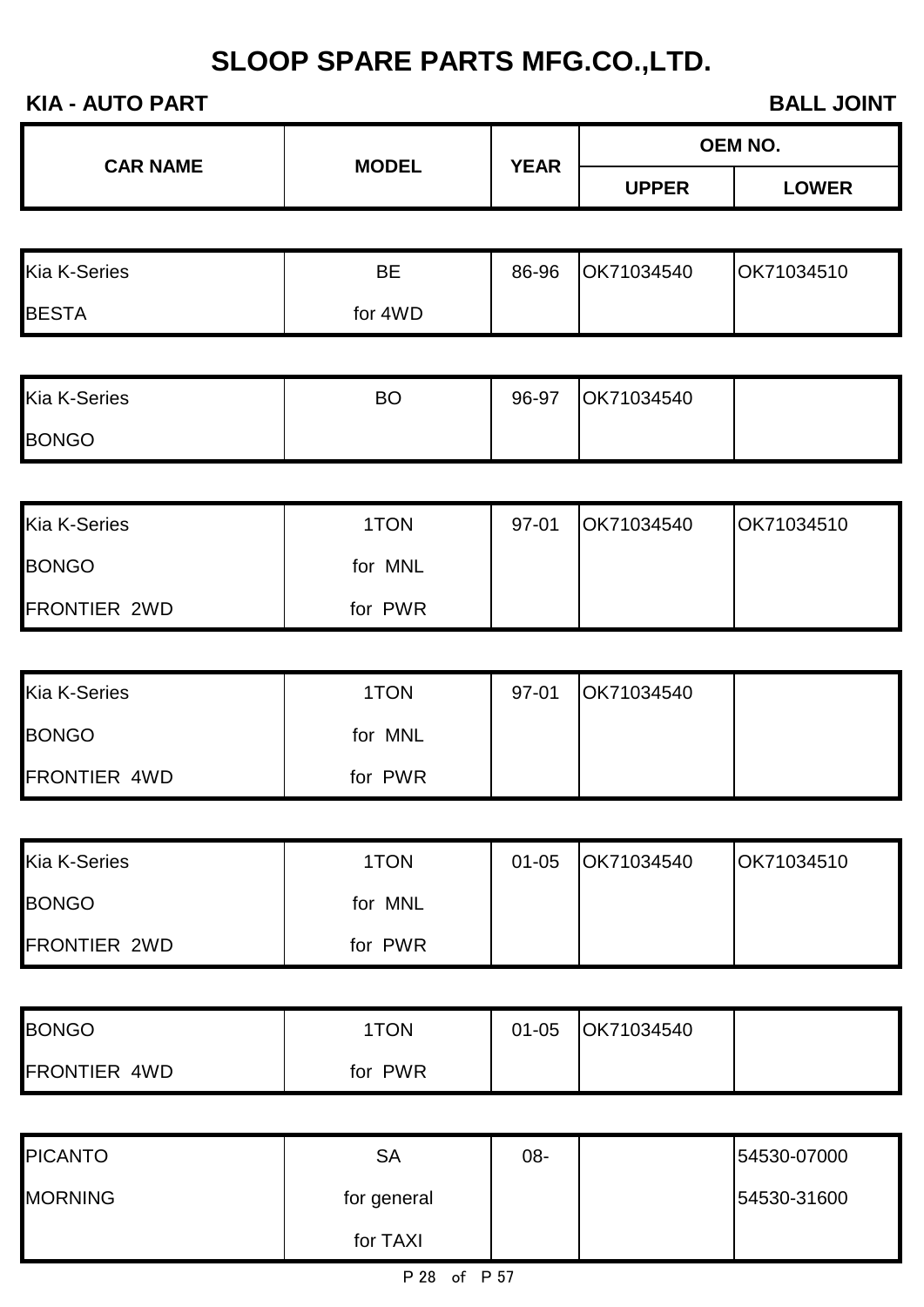#### **LEXUS - AUTO PART BALL JOINT**

| <b>CAR NAME</b> | <b>MODEL</b> | <b>OEM NO.</b><br><b>YEAR</b> |              |
|-----------------|--------------|-------------------------------|--------------|
|                 |              | <b>UPPER</b>                  | <b>LOWER</b> |

| <b>IS 200</b> | GXE10# | 99-05 | 43330-59135 |
|---------------|--------|-------|-------------|
| ALTEZZA 98-05 |        |       | 43330-59066 |
|               |        |       | 43340-59135 |
|               |        |       | 43340-59066 |

| <b>IS 300</b> | <b>JCE10#</b> | 00-05 | 43330-59135 |
|---------------|---------------|-------|-------------|
| ALTEZZA 98-05 |               |       | 43340-59066 |

| <b>ES 250</b>      | VZV21 | 89-91 | 43330-39275 |
|--------------------|-------|-------|-------------|
| <b>CAMRY VZV20</b> |       |       |             |

| <b>ES 300</b>         | <b>VCV10</b> | 92-96 | 43330-39285 |
|-----------------------|--------------|-------|-------------|
| <b>CAMRY US MCV21</b> |              |       |             |

| <b>ES 300</b>         | MCV30 | 01-03 | 43330-29405 |
|-----------------------|-------|-------|-------------|
| <b>CAMRY US MCV30</b> |       |       | 43340-29175 |

| <b>ES 330</b>         | MCV31 | 03-06 | 43330-29405 |
|-----------------------|-------|-------|-------------|
| <b>GAMRY US MCV31</b> |       |       | 43340-29175 |

| <b>ES 350</b> | <b>GSV40</b> | 07-09 | 43330-39775 |
|---------------|--------------|-------|-------------|
| CAMRY 07-     |              |       | 43340-39545 |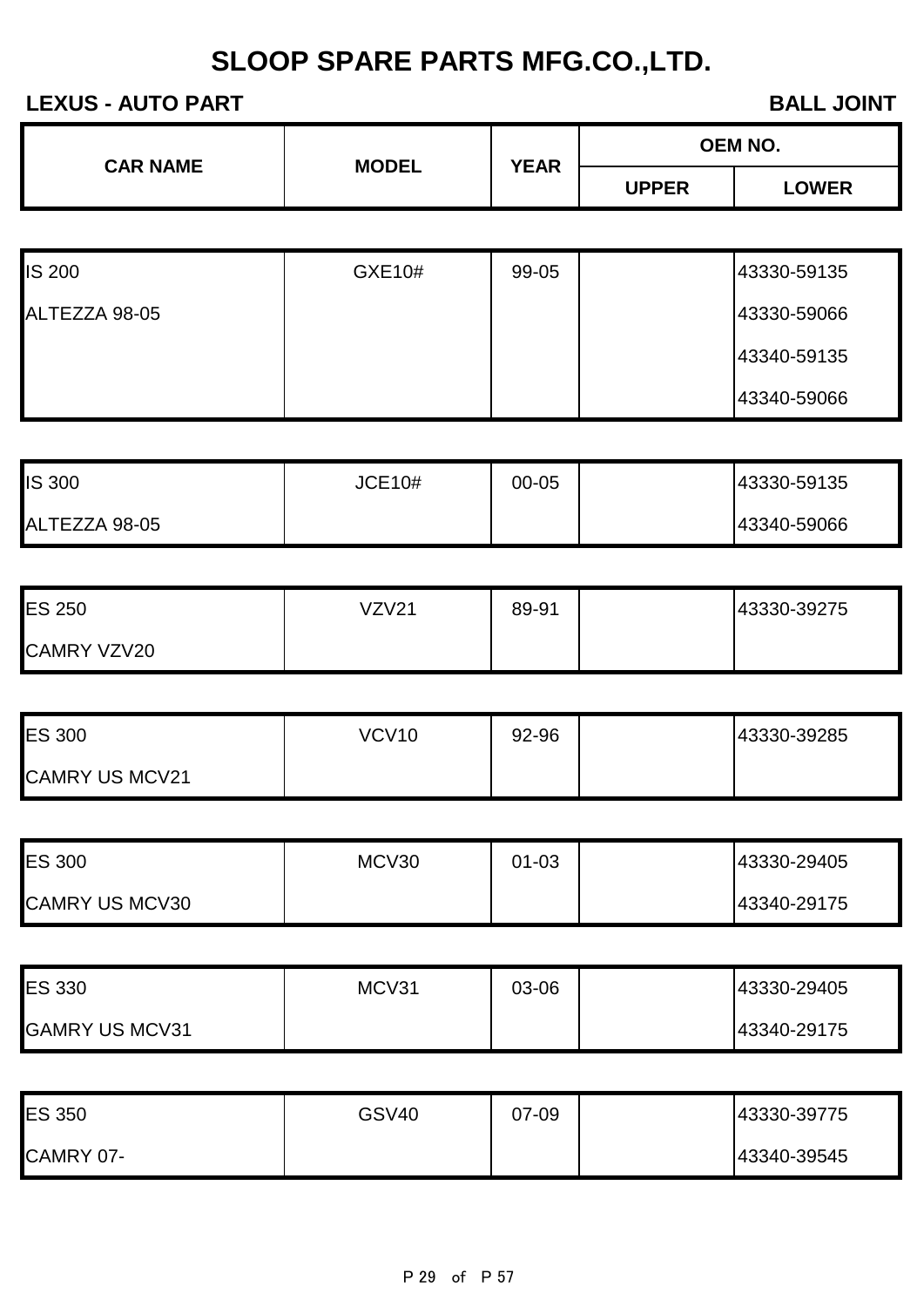**CAR NAME MODEL YEAR**

#### **LEXUS - AUTO PART BALL JOINT**

**OEM NO.**

|                |                  |           | <b>UPPER</b> | <b>LOWER</b> |
|----------------|------------------|-----------|--------------|--------------|
|                |                  |           |              |              |
| <b>GS 300</b>  | <b>JZS16#</b>    | 98-05     |              | 43330-39535  |
| <b>JZS160R</b> |                  |           |              | 43340-39415  |
|                |                  |           |              |              |
| GS 400         | <b>UZS160</b>    | 98-05     |              | 43330-39535  |
|                |                  |           |              | 43340-39415  |
|                |                  |           |              |              |
| <b>GS 430</b>  | <b>UZS161</b>    | 00-05     |              | 43330-39535  |
|                |                  |           |              | 43340-39415  |
|                |                  |           |              |              |
| <b>GS 300</b>  | <b>GRS190</b>    | 06-08     | 43310-39135  |              |
|                |                  |           |              |              |
| <b>SC 430</b>  | <b>UZZ40</b>     | $01 - 10$ |              | 43330-39535  |
| <b>HARRIER</b> |                  |           |              | 43340-39415  |
|                |                  |           |              |              |
| <b>RX 300</b>  | <b>ACU MCU</b>   | 97-03     |              | 43330-39435  |
| <b>HARRIER</b> | <b>SXU10-2WD</b> |           |              |              |
|                | SXU15-4WD        |           |              |              |
|                |                  |           |              |              |
| <b>RX 300</b>  | ACU30,35FWD      | 04-06     |              | 43330-09160  |
| <b>HARRIER</b> | MCU30.35AWD      |           |              | 43340-09010  |
|                |                  |           |              |              |
| <b>RX 330</b>  | MCU33,38         | 04-06     |              | 43330-09160  |
|                |                  |           |              | 43340-09010  |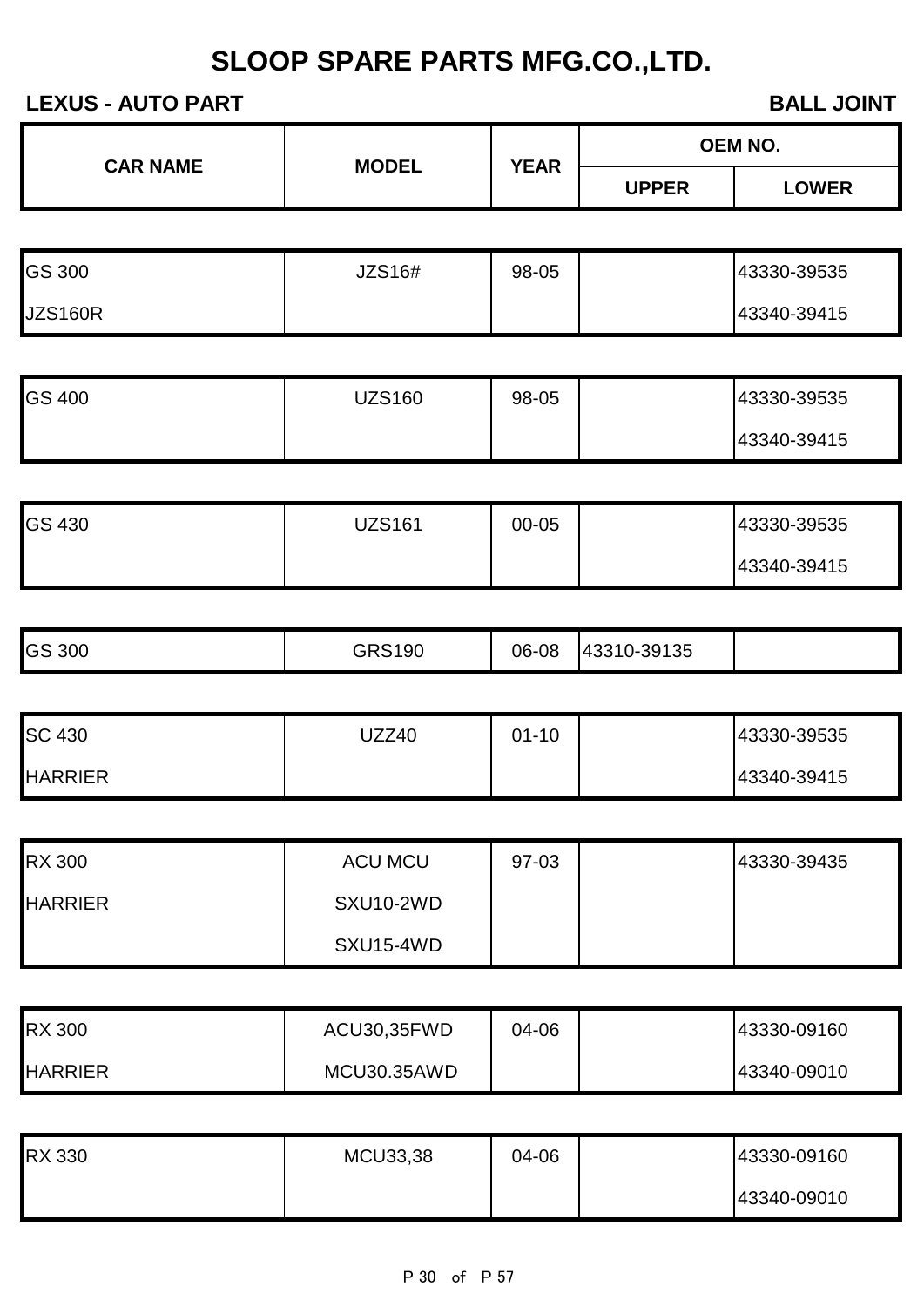**LEXUS - AUTO PART BALL JOINT** 

| <b>CAR NAME</b> | <b>MODEL</b> | <b>YEAR</b> |              | <b>OEM NO.</b> |
|-----------------|--------------|-------------|--------------|----------------|
|                 |              |             | <b>UPPER</b> | <b>LOWER</b>   |

| <b>RX 400h</b> | MHU35 FWD | 06-09 | 43330-09160 | 43340-09010 |
|----------------|-----------|-------|-------------|-------------|
|                | MHU38 AWD |       |             |             |

| <b>RX 330</b> | <b>MCU33,38</b> | 04-06 | 43330-09160 |
|---------------|-----------------|-------|-------------|
|               |                 |       | 43340-09010 |

| <b>RX 400h</b> | MHU35 FWD | 06-09 | 43330-09160 |  |
|----------------|-----------|-------|-------------|--|
|                | MHU38 AWD |       | 43340-09010 |  |

| <b>RX 350</b> | GSU30,35 | 07-09 | 43330-09160 |  |
|---------------|----------|-------|-------------|--|
|               |          |       | 43340-09010 |  |

| GX 470                          | GZJ12#,KDJ12# | 03-08 | 43310-60050 | 43330-60010 |
|---------------------------------|---------------|-------|-------------|-------------|
| <b>LAND GRUISER PARADO 02-1</b> |               |       |             |             |

| GX 460                   | GRJ150, TRJ150 | 09- | 43310-60050 | 43330-60040 |
|--------------------------|----------------|-----|-------------|-------------|
| LAND GRUISER PARADO 09-l |                |     |             |             |

| LX 470                         | JZJ100 | 99-02 | 43310-60030 | 43340-60010 |
|--------------------------------|--------|-------|-------------|-------------|
| <b>LAND GRUISER 100-SERIES</b> |        |       |             |             |

|  | l V<br>470<br>◡ | UZJ100 | 03-07 | 43310-60030 | 43340-60010 |
|--|-----------------|--------|-------|-------------|-------------|
|--|-----------------|--------|-------|-------------|-------------|

| $- - -$<br>.570<br>┖∧ | ZJ200 | 08- | 60060<br>$\overline{\phantom{a}}$<br>. U-<br>vv. |  |
|-----------------------|-------|-----|--------------------------------------------------|--|
|                       |       |     |                                                  |  |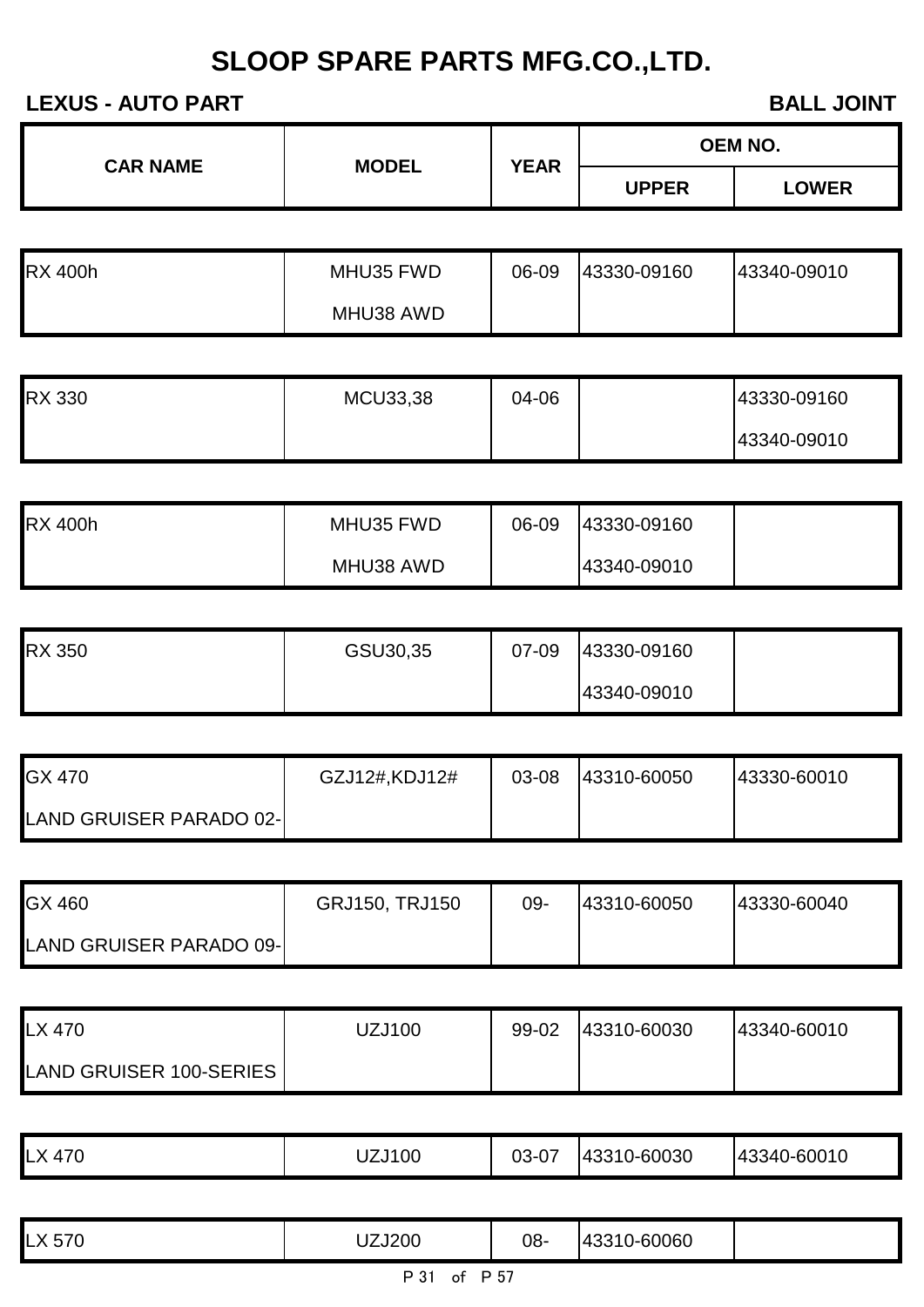#### **MAZDA - AUTO PART BALL JOINT**

| <b>MALUA - AUTU FANT</b>   |                  |             | <b>DALL JUINT</b> |                |  |
|----------------------------|------------------|-------------|-------------------|----------------|--|
| <b>CAR NAME</b>            |                  | <b>YEAR</b> |                   | <b>OEM NO.</b> |  |
|                            | <b>MODEL</b>     |             | <b>UPPER</b>      | <b>LOWER</b>   |  |
|                            |                  |             |                   |                |  |
| <b>TRIBUTE 2.0&amp;3.0</b> | <b>EPFW EPEW</b> | 00-03       |                   | E112-99-300C   |  |
|                            |                  |             |                   |                |  |
| TRIBUTE 2.3                | <b>EPFW EPEW</b> | 00-03       |                   | E112-99-300C   |  |
| <b>FORD ESCAPE</b>         |                  |             |                   |                |  |
|                            |                  |             |                   |                |  |
| <b>TRIBUTE 2.0&amp;3.0</b> | <b>EP3W EPFW</b> | $04 - 10$   |                   | E112-99-300C   |  |
| <b>FORD ESCAPE</b>         |                  |             |                   |                |  |
| TRIBUTE 2.3                | <b>EP3W EPFW</b> | $04 - 10$   |                   | E112-99-300C   |  |
| <b>FORD ESCAPE</b>         |                  |             |                   |                |  |
|                            |                  |             |                   |                |  |
| <b>B-series 2WD</b>        | <b>UH71</b>      | 98-05       | UH71-34-540       | UH71-34-550    |  |
| B2200.B2500                |                  |             |                   |                |  |
| B2600.B2900                |                  |             |                   |                |  |
| <b>FORD RANGER</b>         |                  |             |                   |                |  |
|                            |                  |             |                   |                |  |
| <b>B-series 4WD</b>        | <b>UH74</b>      | 98-05       | UH71-35-540       | UH74-34-550    |  |
| B2200.B2500                |                  |             |                   |                |  |
| B2600.B2900                |                  |             |                   |                |  |
| <b>FORD RANGER</b>         |                  |             |                   |                |  |
|                            |                  |             |                   |                |  |
| <b>BT-50 2WD</b>           | <b>J97M</b>      | $06-11$     | UH71-34-540       | UR58-34-550    |  |
| <b>FORO RANGER</b>         |                  |             |                   |                |  |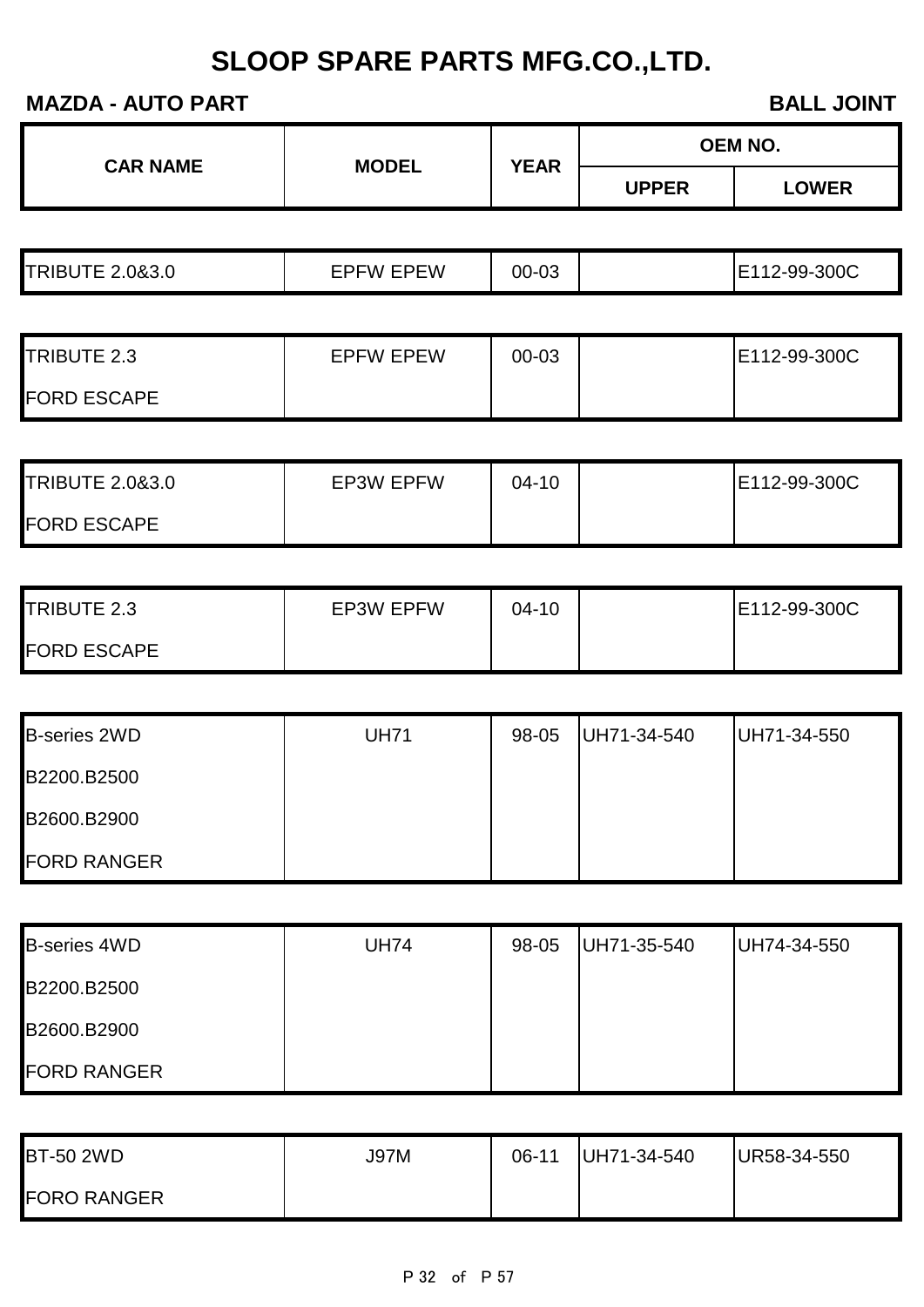### **MAZDA - AUTO PART BALL JOINT**

| <b>CAR NAME</b> | <b>MODEL</b> | <b>YEAR</b> |              | <b>OEM NO.</b> |
|-----------------|--------------|-------------|--------------|----------------|
|                 |              |             | <b>UPPER</b> | <b>LOWER</b>   |

| <b>BT-50 4WD</b>   | J97M | 06-11 | UH71-34-540 | UR61-34-550 |
|--------------------|------|-------|-------------|-------------|
| <b>FORO RANGER</b> |      |       |             |             |

| MAZDA 323/LANTIS       | BH# BA# | 94-98 | B01A-34-550 |
|------------------------|---------|-------|-------------|
| <b>FAMILIA Allegro</b> |         | 93-98 |             |
| Protégé                |         |       |             |

| MAZDA 323              | BJ# | 98-00 | GA6B-99-300E |
|------------------------|-----|-------|--------------|
| <b>FAMILIA Allegro</b> |     |       |              |
| Protégé                |     |       |              |

| MAZDA 6         | GG3P GGEP GGES | $02 - 08$ | <b>IGG3P-34-200B</b> |  |
|-----------------|----------------|-----------|----------------------|--|
| GG(SEDAN/HATCH) | GG35 GYEW GY3W |           |                      |  |
| GY(wagon)       |                |           |                      |  |
| ATENZA(JP)      |                |           |                      |  |

| <b>PREMACY</b>          | <b>CPBW</b> | 99-00 | GA6B-99-300E |
|-------------------------|-------------|-------|--------------|
| Haima Freema (China)    |             |       |              |
| <b>FORD IXION.LASER</b> |             |       |              |

| <b>PREMACY</b>          | <b>CPBW</b> | $01 - 04$ | GA6b-99-300E |
|-------------------------|-------------|-----------|--------------|
| Haima Freema (China)    |             |           |              |
| <b>FORD IXION.LASER</b> |             |           |              |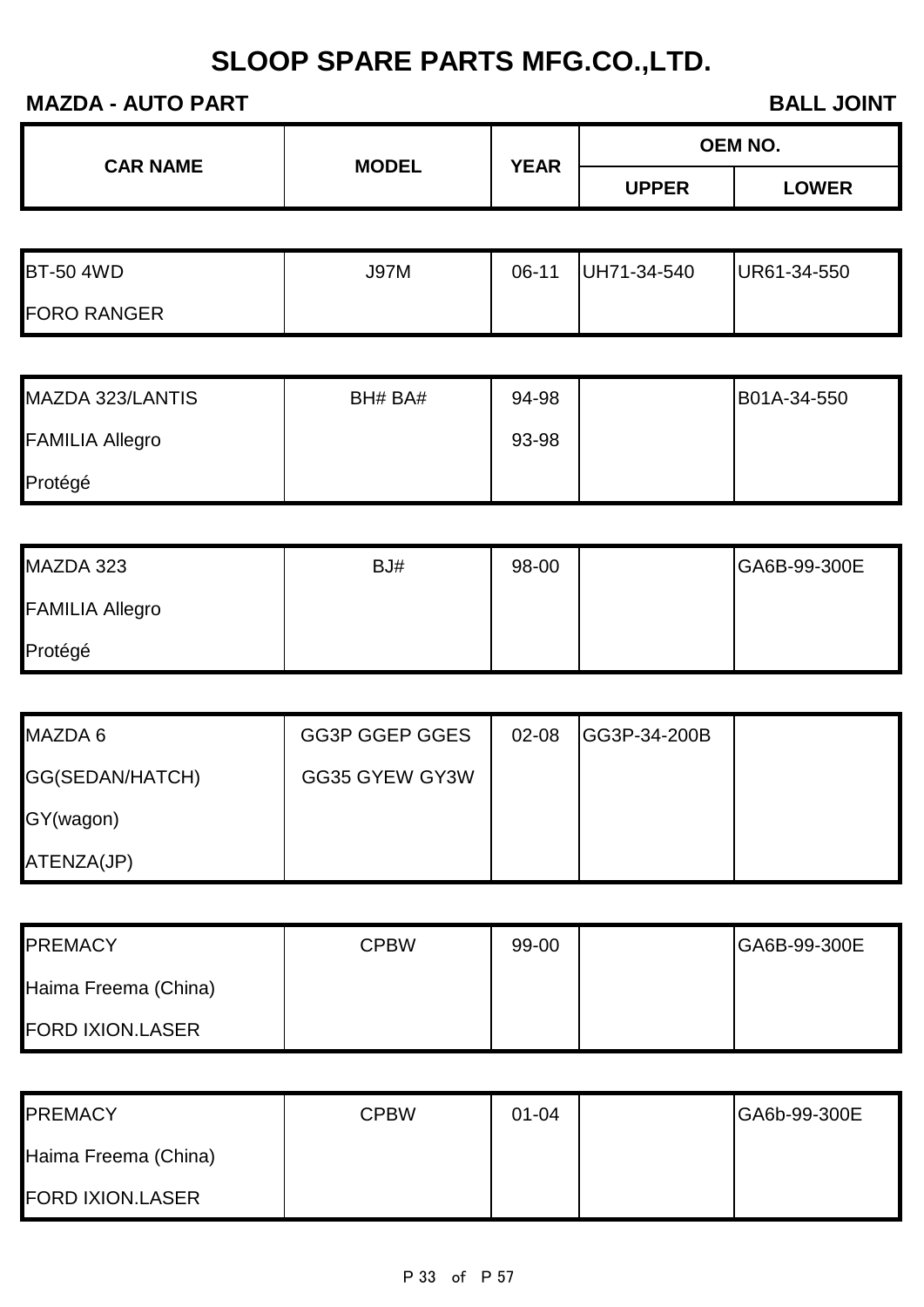| <b>MAZDA - AUTO PART</b> |                  | <b>BALL JOINT</b> |              |                |
|--------------------------|------------------|-------------------|--------------|----------------|
| <b>CAR NAME</b>          | <b>MODEL</b>     | <b>YEAR</b>       |              | <b>OEM NO.</b> |
|                          |                  |                   | <b>UPPER</b> | <b>LOWER</b>   |
|                          |                  |                   |              |                |
| MAZDA 5                  | <b>CR</b>        | $05-10$           |              | B32H-34-300A   |
| <b>FORD I-MAX</b>        |                  |                   |              |                |
| <b>PREMACY</b>           |                  |                   |              |                |
|                          |                  |                   |              |                |
| <b>MPV</b>               | LW5W             | 99-06             |              | GA6B-99-300E   |
| <b>BONGO 2WD</b>         | SR, SS, SE, SD   | 83-99             | S083-99-354  |                |
| <b>FRIENDEE 2WD</b>      | SGL <sub>3</sub> | 95-05             | S083-99-354  |                |
|                          |                  |                   |              |                |
| <b>FRIENDEE 4WD</b>      | SGL <sub>5</sub> | 95-05             | S083-99-354  |                |
| <b>BONGO BIANTE</b>      | <b>SK82V</b>     | $07 -$            | S47P-34-540A |                |
| MAZDA 2                  | DE3FS            | $11 -$            |              | DE5F-34-350B   |
| DEMIO(JP)                |                  |                   |              |                |
| Mazda2 Jinxiang(CHINA)   |                  |                   |              |                |
| <b>MAZDA 6 MPS</b>       | GG#              | 05-07             | GG3P-34-200B |                |
| GG(sedan/hatch)          |                  |                   |              |                |

MAZDA SPEED

ATENZA(JP)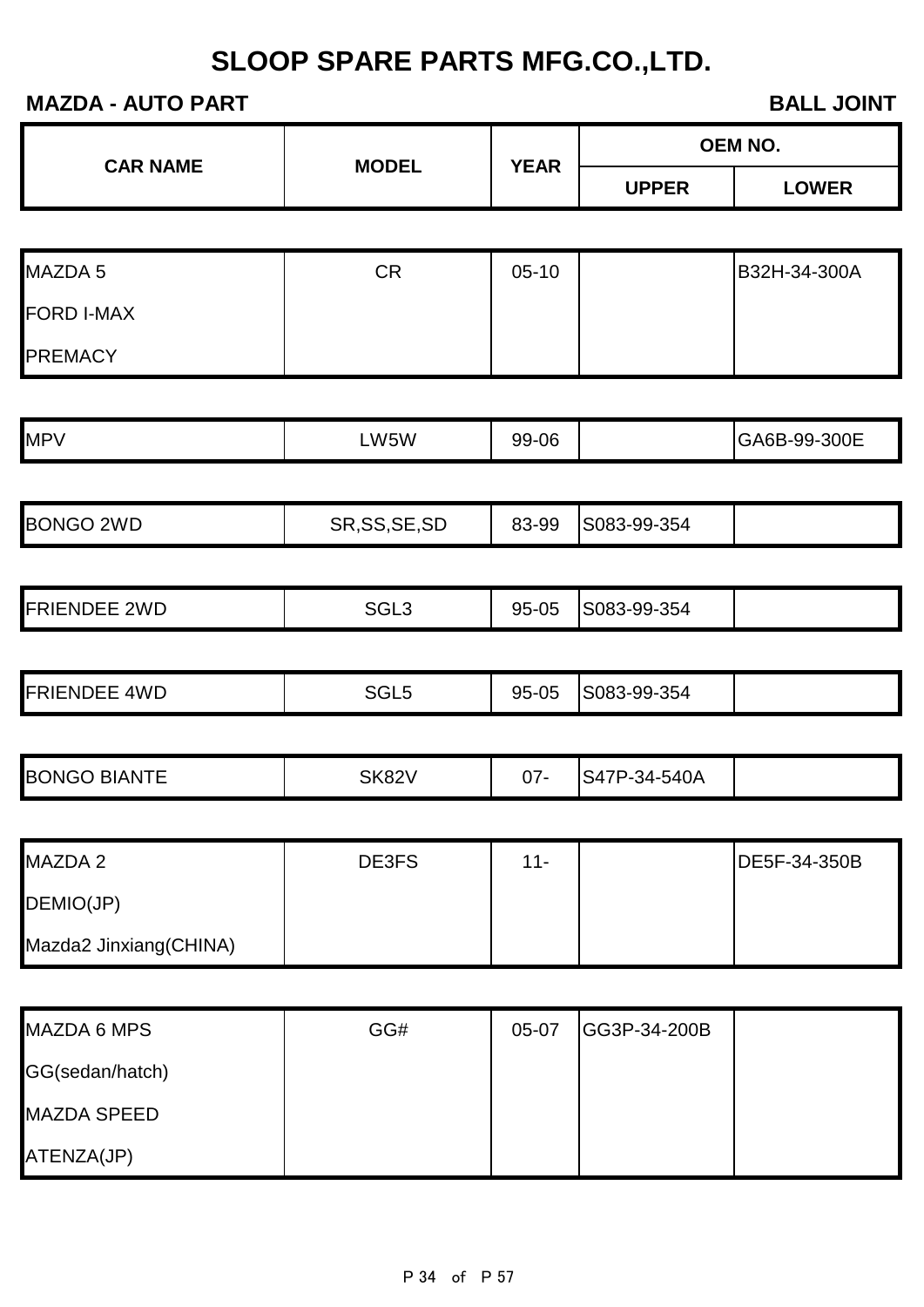#### **MAZDA - AUTO PART BALL JOINT**

| <b>CAR NAME</b> | <b>MODEL</b> | <b>YEAR</b> | <b>OEM NO.</b> |              |
|-----------------|--------------|-------------|----------------|--------------|
|                 |              |             | <b>UPPER</b>   | <b>LOWER</b> |

| MAZDA 6      | <b>GHEFP</b> | 08- | GS1D-99-200B |  |
|--------------|--------------|-----|--------------|--|
| Mazda6 Ruiyi |              |     |              |  |
| Mazda6 U1tra |              |     |              |  |

| <b>ACCORD</b> | CD7,SD8, | 94-97 | 51220-S0A-J01 |
|---------------|----------|-------|---------------|
| Isuzu Aska    |          |       |               |

| <b>ACCORD</b> | <b>COUPE</b> | 98-02 51270-S0A-003 | 51220-S0A |
|---------------|--------------|---------------------|-----------|
| Isuzu Aska    |              |                     |           |

| <b>ACCORD</b> | SEDAN | 03-07 | 51220-SDA-A01 | 51220-SDA-A02 |  |
|---------------|-------|-------|---------------|---------------|--|
|---------------|-------|-------|---------------|---------------|--|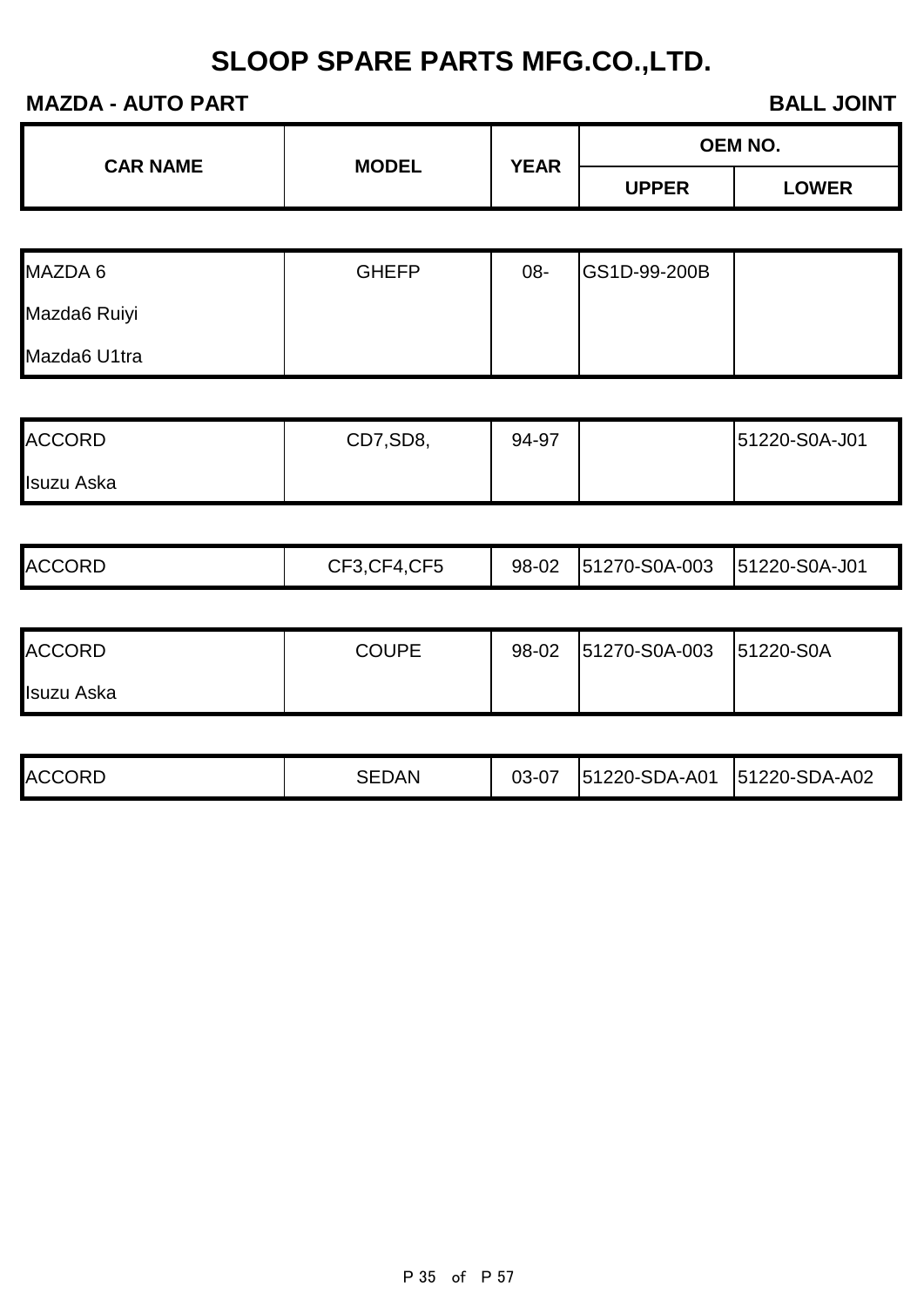### **MITSUBISHI - AUTO PART BALL JOINT**

| <b>CAR NAME</b> | <b>MODEL</b> | <b>YEAR</b> |              | <b>OEM NO.</b> |  |
|-----------------|--------------|-------------|--------------|----------------|--|
|                 |              |             | <b>UPPER</b> | <b>LOWER</b>   |  |

| <b>JOLIE/FREECA</b>    | VB5W, VB5T | 98- | MB176309 |  |
|------------------------|------------|-----|----------|--|
| Taiwan China: Freeca   |            |     |          |  |
| Philippines; Adventure |            |     |          |  |

| <b>PAJERO</b>         | V14V, V2#V, V3#V, | 90- | MB860829 |  |
|-----------------------|-------------------|-----|----------|--|
| <b>MONTERO SHOGUN</b> | V2#W,V4#W         |     |          |  |

| <b>PAJERO</b>         | V65W,V63W,V68W | 99- | MR496792 | MR496799 |
|-----------------------|----------------|-----|----------|----------|
| <b>MONTERO SHOGUN</b> | V73W.V75W.V78W |     | MR508130 |          |

| <b>TRITON 2WD</b> | KA4TT | $05 -$ | 4010A018T | 4013A090T |
|-------------------|-------|--------|-----------|-----------|
|                   |       |        | 4010A017T |           |
|                   |       |        | 4010A015T |           |

| <b>TRITON 4WD</b> | KB4T.KB8T | 05- | 4010A013T | 4013A087T |
|-------------------|-----------|-----|-----------|-----------|
|                   |           |     | 4010A014T | 4013A088T |

| <b>LANCER</b>  | CS5A.CS5W | 00-03 | MR403420 |
|----------------|-----------|-------|----------|
| virage(Taiwan) |           |       | MR403419 |
| Cedia          |           |       |          |

| <b>LANCER</b>  | CS2A-CS5W | 03-06 | MR403420 |
|----------------|-----------|-------|----------|
| virage(Taiwan) |           |       | MR403419 |
| Cedia          |           |       |          |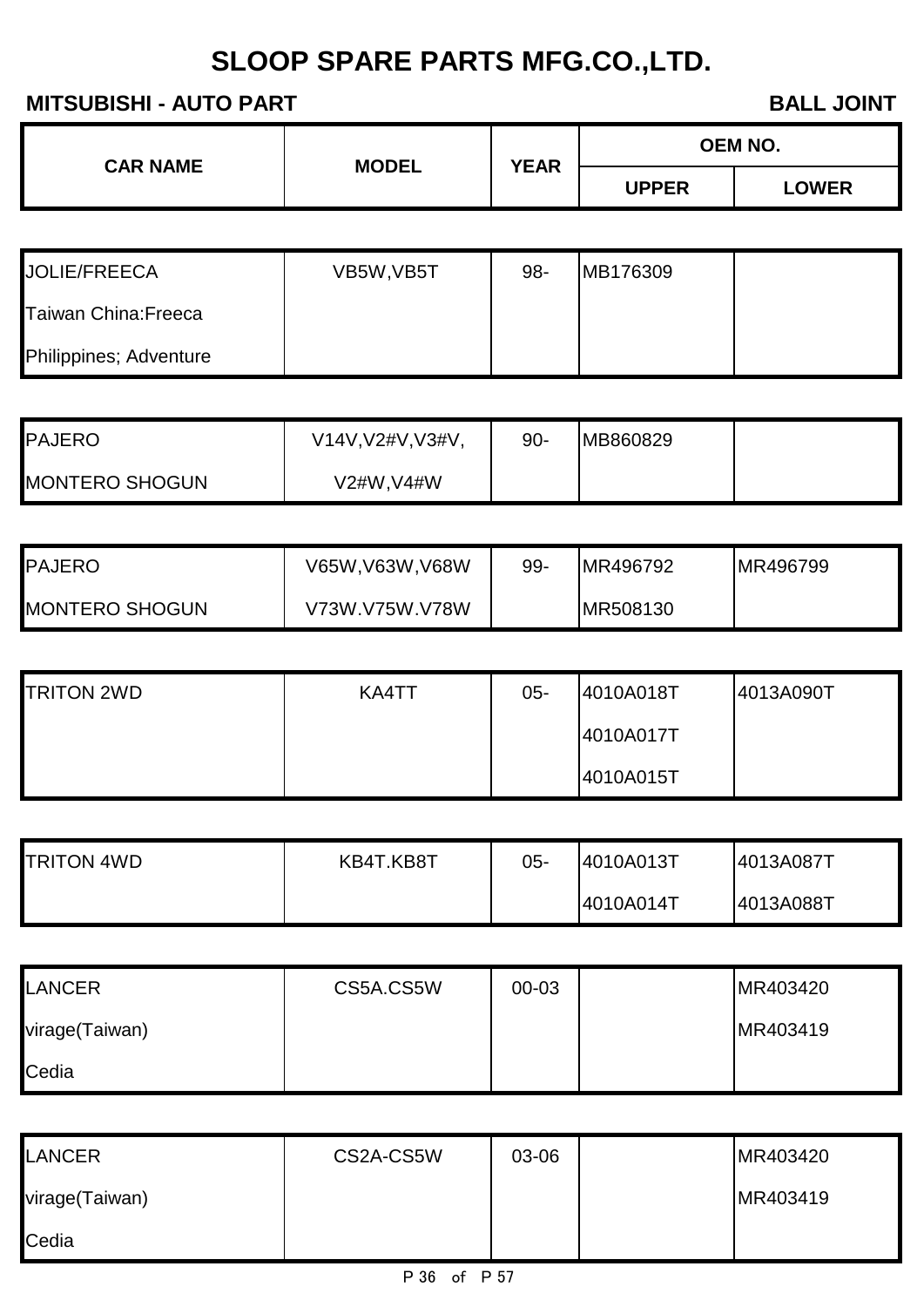#### **MITSUBISHI - AUTO PART BALL JOINT**

| BALL JOI |  |
|----------|--|
|          |  |

| <b>CAR NAME</b> | <b>MODEL</b> | <b>YEAR</b> |              | <b>OEM NO.</b> |
|-----------------|--------------|-------------|--------------|----------------|
|                 |              |             | <b>UPPER</b> | <b>LOWER</b>   |

| <b>LANCER</b>          | CS3A.6ASC2A-CZ4A | 06-07 | MR403420 |
|------------------------|------------------|-------|----------|
| Lancer Fortis (Taiwan) |                  |       | MR403419 |
| ILancer                |                  |       |          |

| <b>ZINGER 2WD</b>         | KA4T | 05- | 4010A019 | 4010A029 |
|---------------------------|------|-----|----------|----------|
| <b>FUZION(PHILIPPINE)</b> |      |     |          |          |

| <b>PAJERO</b> | V86W.V93W | 06- | 4010A015  | 4013A087T |
|---------------|-----------|-----|-----------|-----------|
|               |           |     | 4010A014T | 4013A088T |

| <b>DELICA</b>    | P01V-P15W | 86-93 | MB527349 | MB527383 |
|------------------|-----------|-------|----------|----------|
| L <sub>300</sub> |           |       |          |          |

| <b>SPACE GEAR</b>     | PA3V-PC5W | 94-07 | MR241623 |  |
|-----------------------|-----------|-------|----------|--|
| DELIGA/L400           |           |       |          |  |
| <b>HYUNDAI STAREX</b> |           |       |          |  |

| <b>OUTLANDER</b>   | CU <sub>2</sub> W | 03-05 | MR403419 |
|--------------------|-------------------|-------|----------|
| <b>MAZDA BONGO</b> |                   |       |          |

| <b>OUTLANDER</b> | CW5W | 05- | MR403419 |
|------------------|------|-----|----------|
| AIRTREK 01-08    |      |     |          |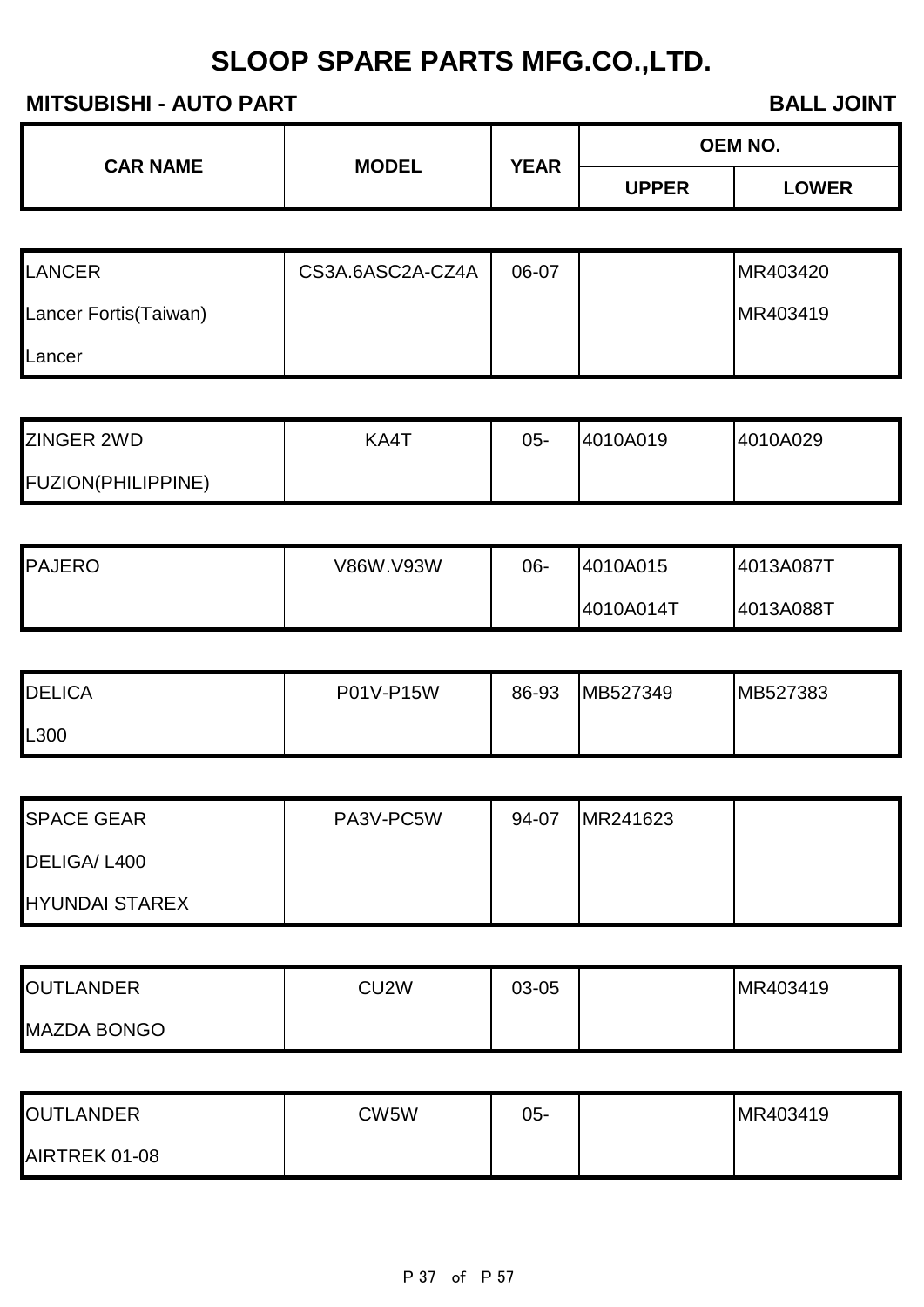### **MITSUBISHI - AUTO PART BALL JOINT**

| <b>CAR NAME</b> | <b>MODEL</b> | <b>YEAR</b> | OEM NO.      |              |
|-----------------|--------------|-------------|--------------|--------------|
|                 |              |             | <b>UPPER</b> | <b>LOWER</b> |

| <b>OUTLANDER</b> | GW5W | 05- | MR403419 |
|------------------|------|-----|----------|
| AIRTREK 07-      |      |     |          |

| <b>GALANT FORTIS</b> | CY4A | ^7<br>J 1 - | MR403420 |
|----------------------|------|-------------|----------|
|                      |      |             | MR403419 |

| <b>PAJERO</b>           | LO4#, 114# | 82-90 | 54417-44000 |  |
|-------------------------|------------|-------|-------------|--|
| <b>HYUNDAI GALLOPER</b> |            |       |             |  |

| <b>PAJERO SPORT</b> | KG4W | 09- | 4010A015  | 14013A087T |
|---------------------|------|-----|-----------|------------|
|                     |      |     | 4010A014T | 4013A088T  |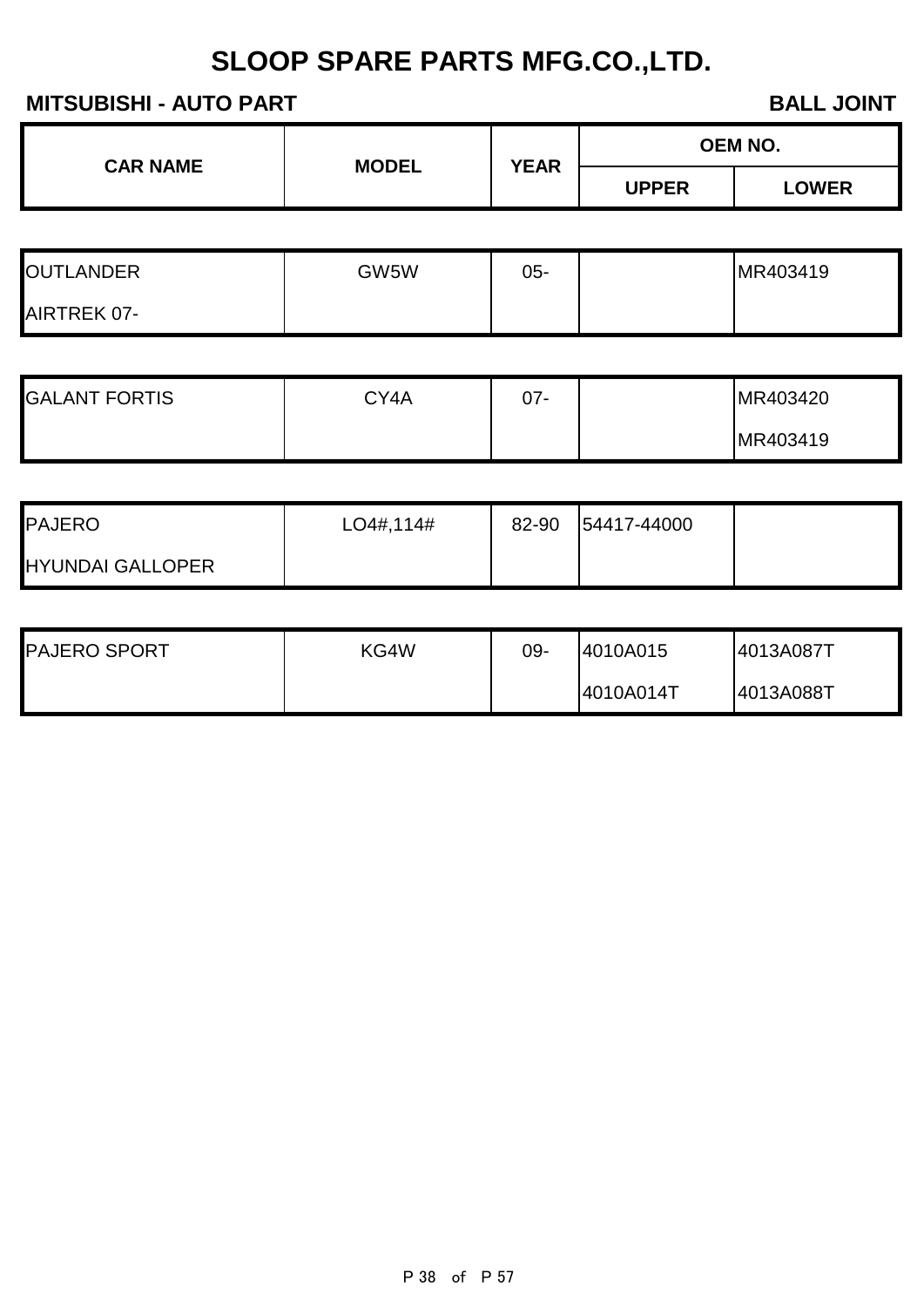**NISSAN - AUTO PART BALL JOINT** 

|                        |                  |             |              | <b>OEM NO.</b> |
|------------------------|------------------|-------------|--------------|----------------|
| <b>CAR NAME</b>        | <b>MODEL</b>     | <b>YEAR</b> | <b>UPPER</b> | <b>LOWER</b>   |
|                        |                  |             |              |                |
| <b>FRONTIER/NAVARA</b> | D22 KA24DE 2Door | 98-00       | 40110-8B425  |                |
|                        |                  |             |              |                |
| <b>FRONTIER/NAVARA</b> | D22 3.3L 4Door   | 99-00       | 40110-8B425  | 40160-9Z510    |
|                        |                  |             |              |                |
| <b>FRONTIER/NAVARA</b> | D22 2.4L 4Door   | $01 - 04$   | 40110-8B425  | 40160-9Z510    |
|                        |                  |             |              |                |
| <b>FRONTIER/NAVARA</b> | D22 4WD          | $01 - 04$   | 40110-8B425  | 40160-9Z510    |
|                        |                  |             |              |                |
| <b>FRONTIER/NAVARA</b> | D40              | $05 -$      | 40110-EA000  | 40160-EA00A    |
| <b>TERRANO</b>         |                  |             |              |                |
|                        |                  |             |              |                |
| <b>X-TRAIL</b>         | T30              | 00-06       |              | 40160-OW000    |
|                        |                  |             |              |                |
| <b>X-TRAIL</b>         | T31              | $07 -$      |              | 40160-9W200    |
|                        |                  |             |              |                |
| <b>MURANO</b>          | Z <sub>50</sub>  | 04-08       |              | 40160-9W200    |
|                        |                  |             |              |                |
| <b>GRAND LIVINA</b>    | <b>L10N</b>      | $07 -$      |              | 40160-ED00A    |
|                        |                  |             |              |                |
| <b>CEFIRO</b>          | A32              | 94-98       |              | 40160-41U00    |
| MAXIMA/INFINITI I30/30 |                  |             |              |                |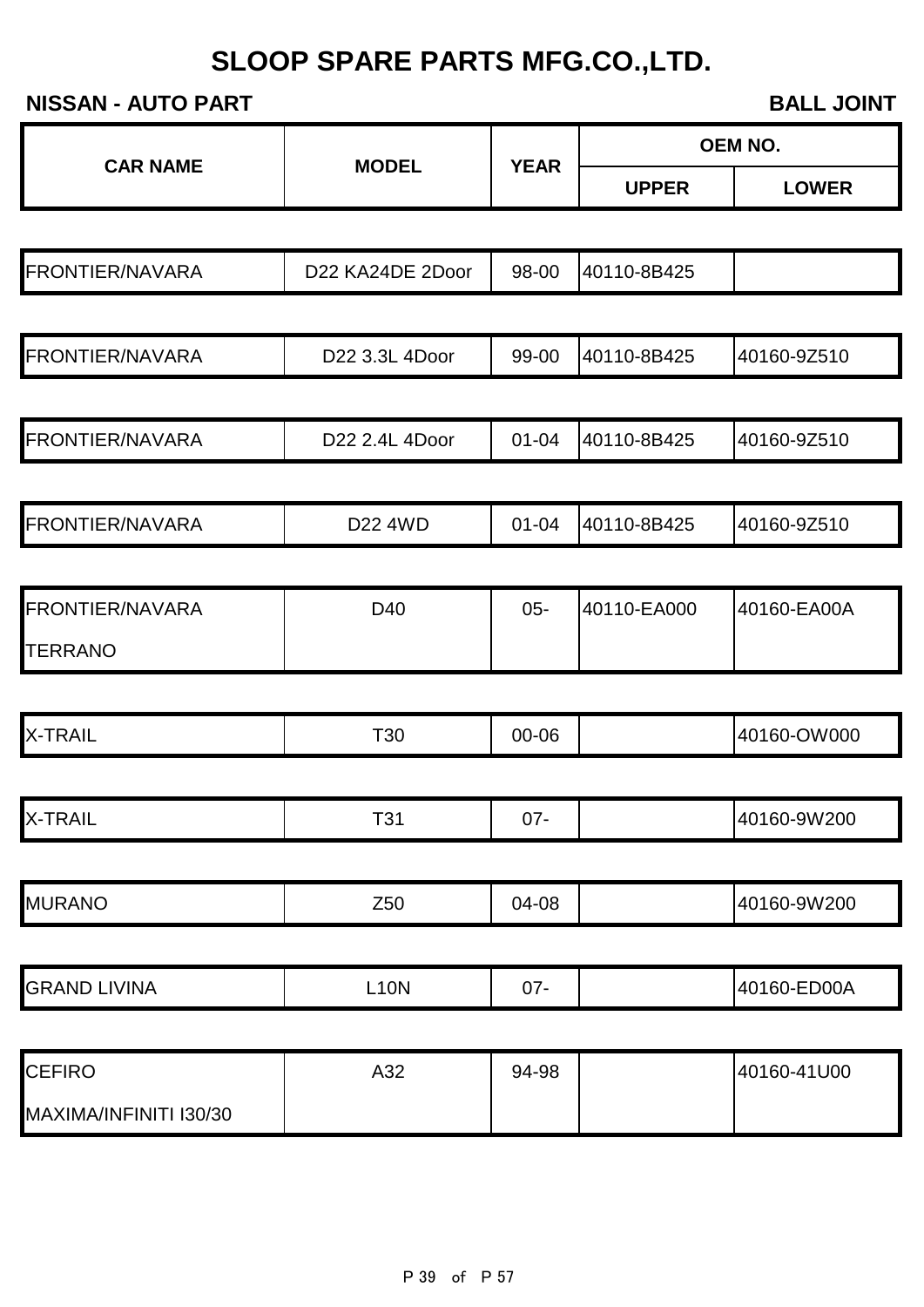#### **NISSAN - AUTO PART BALL JOINT**

|                    |              |             | <u>ыльн vviiti</u> |              |  |
|--------------------|--------------|-------------|--------------------|--------------|--|
| <b>CAR NAME</b>    | <b>MODEL</b> | <b>YEAR</b> |                    | OEM NO.      |  |
|                    |              |             | <b>UPPER</b>       | <b>LOWER</b> |  |
|                    |              |             |                    |              |  |
| <b>CEFIRO</b>      | A33          | 99-04       |                    | 40160-2Y411  |  |
| MAXIMA/INFINTI I35 |              |             |                    |              |  |
| 00-04              |              |             |                    |              |  |
|                    |              |             |                    |              |  |
| <b>TEANA</b>       | J31          | 03-07       |                    | 40160-9W200  |  |
|                    |              |             |                    |              |  |
| <b>TEANA</b>       | J32          | 08-         |                    | 40160-9W200  |  |
|                    |              |             |                    |              |  |
| <b>TIIDA</b>       | C11          | $04-$       |                    | 40160-ED00A  |  |
|                    |              |             |                    |              |  |
| <b>VERSA/TIIDA</b> | C11          | $07 -$      |                    | 40160-ED00A  |  |
| LIBERTA-VILLA      |              |             |                    |              |  |
|                    |              |             |                    |              |  |
| <b>SENTRA</b>      | <b>B14X</b>  | 95-99       |                    | 40160-ED00A  |  |
| LIBERTA-VILLA      |              |             |                    |              |  |
|                    |              |             |                    |              |  |

| <b>SENTRA</b> | B15X | 00-06 |  | 40160-F4600 |
|---------------|------|-------|--|-------------|
|---------------|------|-------|--|-------------|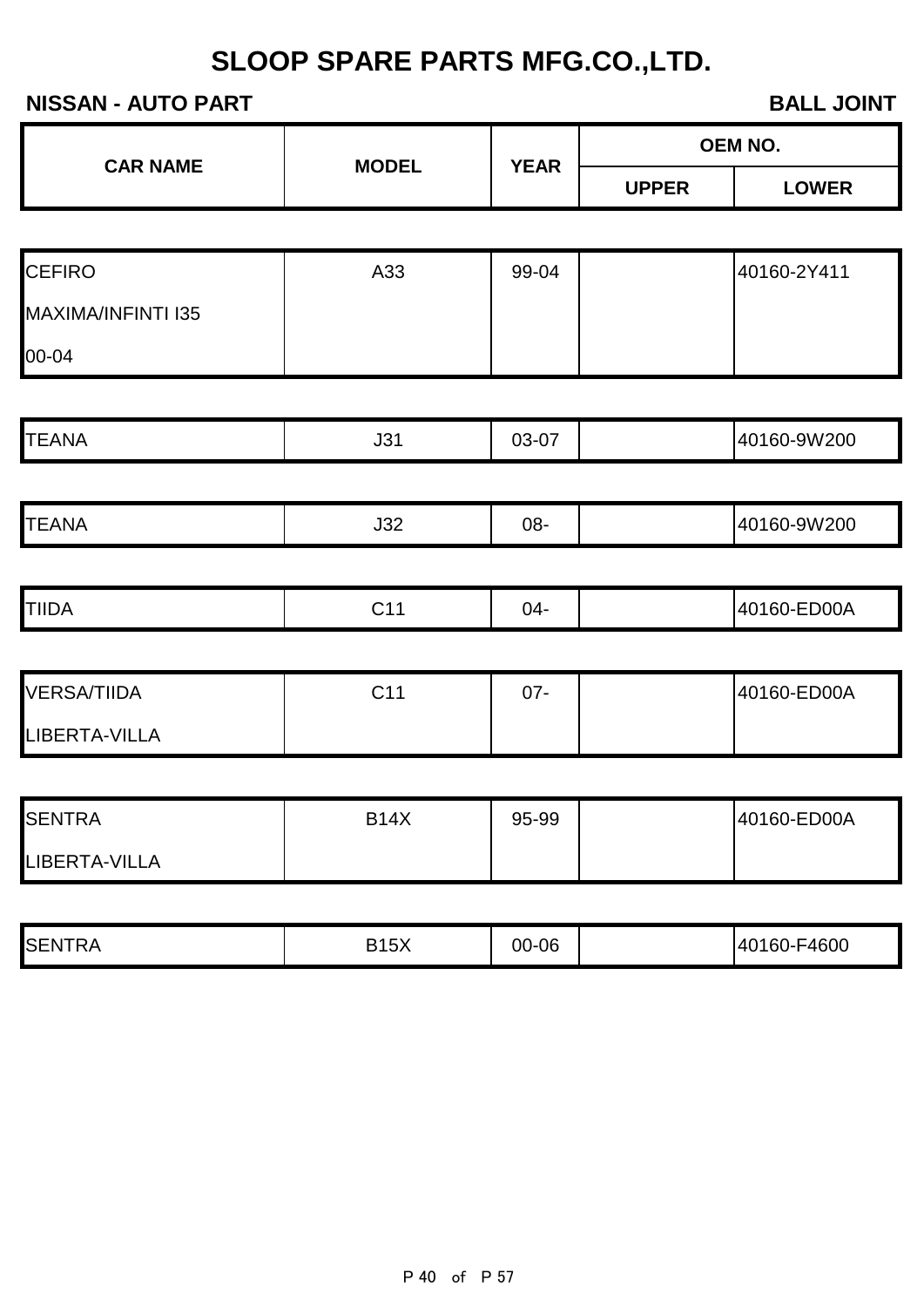**NISSAN - AUTO PART BALL JOINT UPPER LOWER** PRIMERA P10 90-95 40160-50J25 PRIMERA P11 95-99 40160-60Y60 PRIMERA P12 01-08 40160-AV606 BLUEBIRO U12 87-91 40160-51E00 SUNNY B13# 90-94 40160-50Y10 SUNNY B14 94-98 40160-60Y60 SUNNY | B15 | 99-07 | 40160-4M400 PULSAR N15 95-99 40160-60Y60 PULSAR N16 99-05 40160-60Y60 URVAN VE24 97-01 40160-01N25 CARAVAN/HOMY **CAR NAME MODEL YEAR OEM NO.**

| <b>URVAN</b> | VE25 | $\sim$<br>JI- | 40160-VW000 |
|--------------|------|---------------|-------------|
| CARAVAN/HOMY |      |               |             |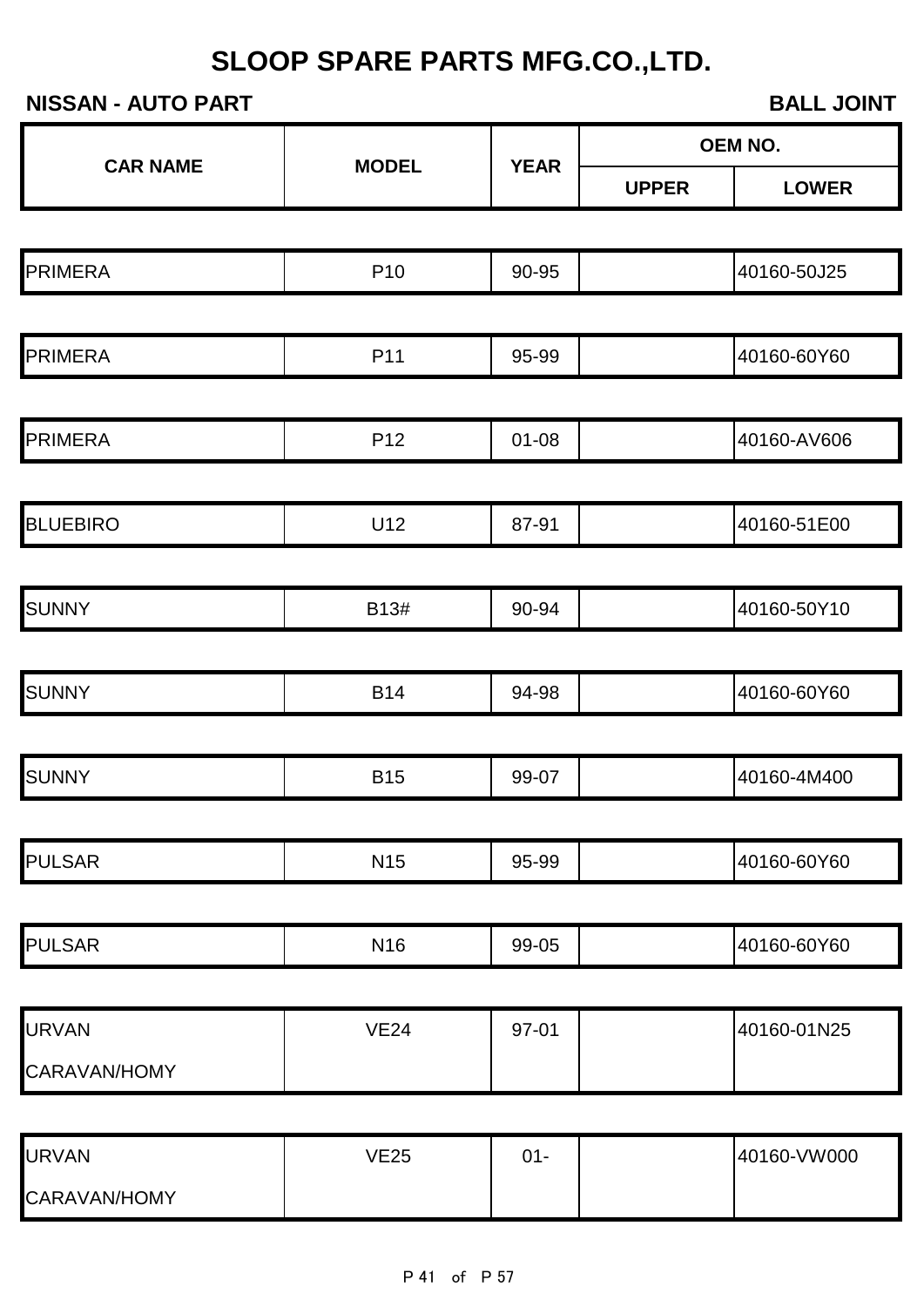### **NISSAN - AUTO PART BALL JOINT**

| <b>CAR NAME</b><br><b>MODEL</b> | <b>YEAR</b> | <b>OEM NO.</b> |              |              |
|---------------------------------|-------------|----------------|--------------|--------------|
|                                 |             |                | <b>UPPER</b> | <b>LOWER</b> |

| <b>PATHFINDER</b>   | <b>R50</b> | 96-04 | 40160-0W025 |
|---------------------|------------|-------|-------------|
| <b>INFINITI QX4</b> |            |       |             |
| <b>TERRANO</b>      |            |       |             |

| <b>PATHFINDER</b> | R51 | $05-10$ | 40160-EA000 |
|-------------------|-----|---------|-------------|
|                   |     |         | 40160-ED00A |

| <b>NOTE</b> | E11<br>ᄂ | $05 -$ | 40160-AX00B |
|-------------|----------|--------|-------------|
| lUS         |          |        |             |

| <b>DUARIS</b> | <b>J10E</b> | ^7<br>J I - | 40160-9W200 |
|---------------|-------------|-------------|-------------|
| JP. AU        |             |             |             |

| QASHQAI            | <b>J10E</b> | 07- | 40160-9W200 |
|--------------------|-------------|-----|-------------|
| <b>EU.MID EAST</b> |             |     |             |

| <b>INFINITI G20</b> | P <sub>10</sub> | 91-96 | 40160-50J25 |
|---------------------|-----------------|-------|-------------|
| <b>PRIMERA</b>      |                 |       |             |

| <b>INFINITI I30. I35</b> | A33 | 00-04 | 40160-2Y411 |
|--------------------------|-----|-------|-------------|
| <b>CEFIRO/MAXIMA</b>     |     |       |             |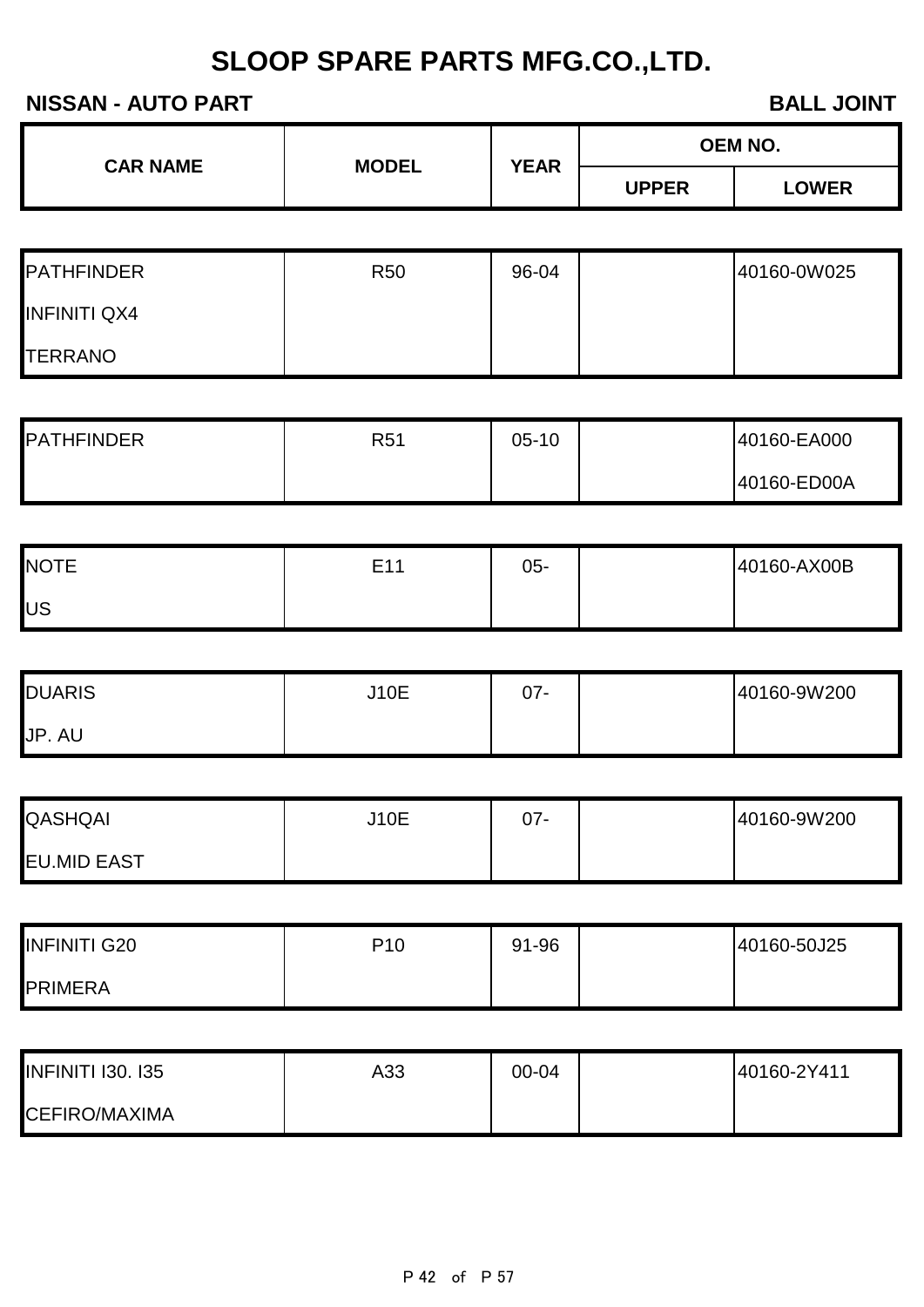| <b>CAR NAME</b> | <b>MODEL</b> | <b>YEAR</b> | OEM NO.      |              |
|-----------------|--------------|-------------|--------------|--------------|
|                 |              |             | <b>UPPER</b> | <b>LOWER</b> |
|                 |              |             |              |              |

| <b>VITARA</b> | <b>TA01.TA11</b> | 88-94 | 45700-60A00 |
|---------------|------------------|-------|-------------|
| <b>ESCODO</b> |                  |       |             |

| <b>WAGONR</b> | $\sim$ $\sim$ $\sim$<br>1.VV | 93-98 |  | 45200-69D00 |
|---------------|------------------------------|-------|--|-------------|
|---------------|------------------------------|-------|--|-------------|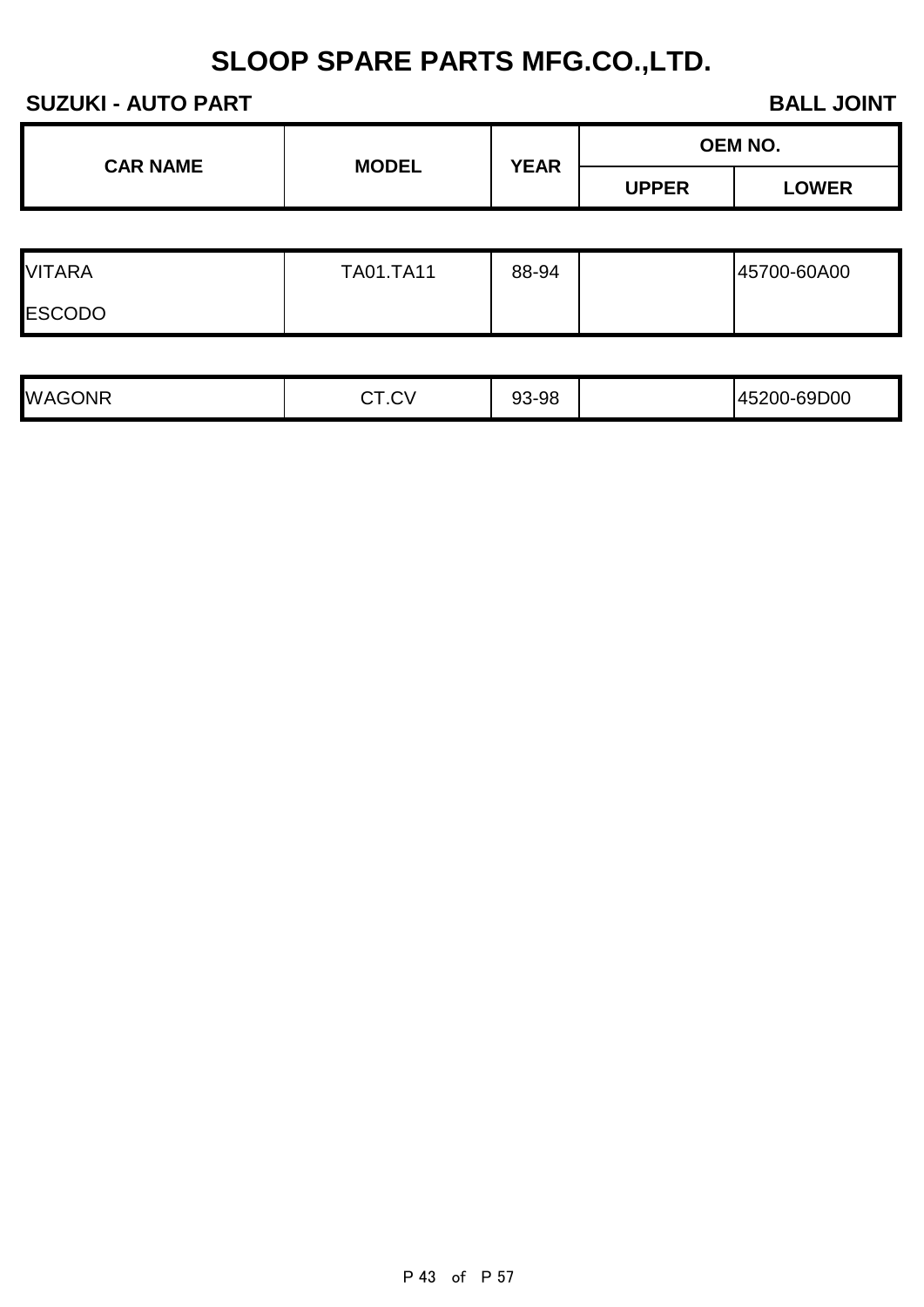**TOYOTA - AUTO PART BALL JOINT** 

| <b>OEM NO.</b> |  |  |
|----------------|--|--|
|                |  |  |

**UPPER LOWER**

| ZV20<br>-39135<br>86-90<br><b>CAMRY</b><br>20<br>√2#,C\′<br>$V_{\ell}$<br>143330- <sup>-</sup> |  |  |  |
|------------------------------------------------------------------------------------------------|--|--|--|
|                                                                                                |  |  |  |

**CAR NAME MODEL YEAR**

| <b>CAMRY</b> | CV3#,CV30,VZV3# | 90-94 |  | 43330-39135 |
|--------------|-----------------|-------|--|-------------|
|--------------|-----------------|-------|--|-------------|

| <b>CAMRY</b>        | CV4#, SV4# | 94-97 | 43330-39135 |
|---------------------|------------|-------|-------------|
| <b>INARROW-BODY</b> |            |       |             |

| <b>CAMRY</b>     | <b>SXV10, VCV10</b> | 94-97 | 43330-06020 |
|------------------|---------------------|-------|-------------|
| <b>WIDE-BODY</b> |                     |       |             |

| <b>CAMRY</b> | ,MCV21<br>CV <sub>1</sub><br>$\sqrt{2}$<br>∵∧ر | $\Omega$<br>$\bigcap$<br>.<br>ອ ເ<br>ັ | -39285<br>$\overline{\phantom{a}}$<br>143330-7 |
|--------------|------------------------------------------------|----------------------------------------|------------------------------------------------|
|              |                                                |                                        |                                                |

| <b>CAMRY</b>          | ACV30, ACV35, | $01 - 03$ | 43330-09160 |
|-----------------------|---------------|-----------|-------------|
| <b>ACV30:2.4L FWD</b> | MCV3#         |           | 43340-09010 |
| <b>ACV35:2.4L AWD</b> |               |           |             |
| MCV30:3.0L FWD        |               |           |             |
| <b>MCV31:3.3L FWD</b> |               |           |             |

| <b>CAMRY</b>          | ACV30, ACV35, | 04-06 | 43330-09160 |
|-----------------------|---------------|-------|-------------|
| <b>ACV30:2.4L FWD</b> | MCV3#         |       | 43340-09010 |
| <b>ACV35:2.4L AWD</b> |               |       |             |
| <b>MCV30:3.0L FWD</b> |               |       |             |
| <b>MCV31:3.3L FWD</b> |               |       |             |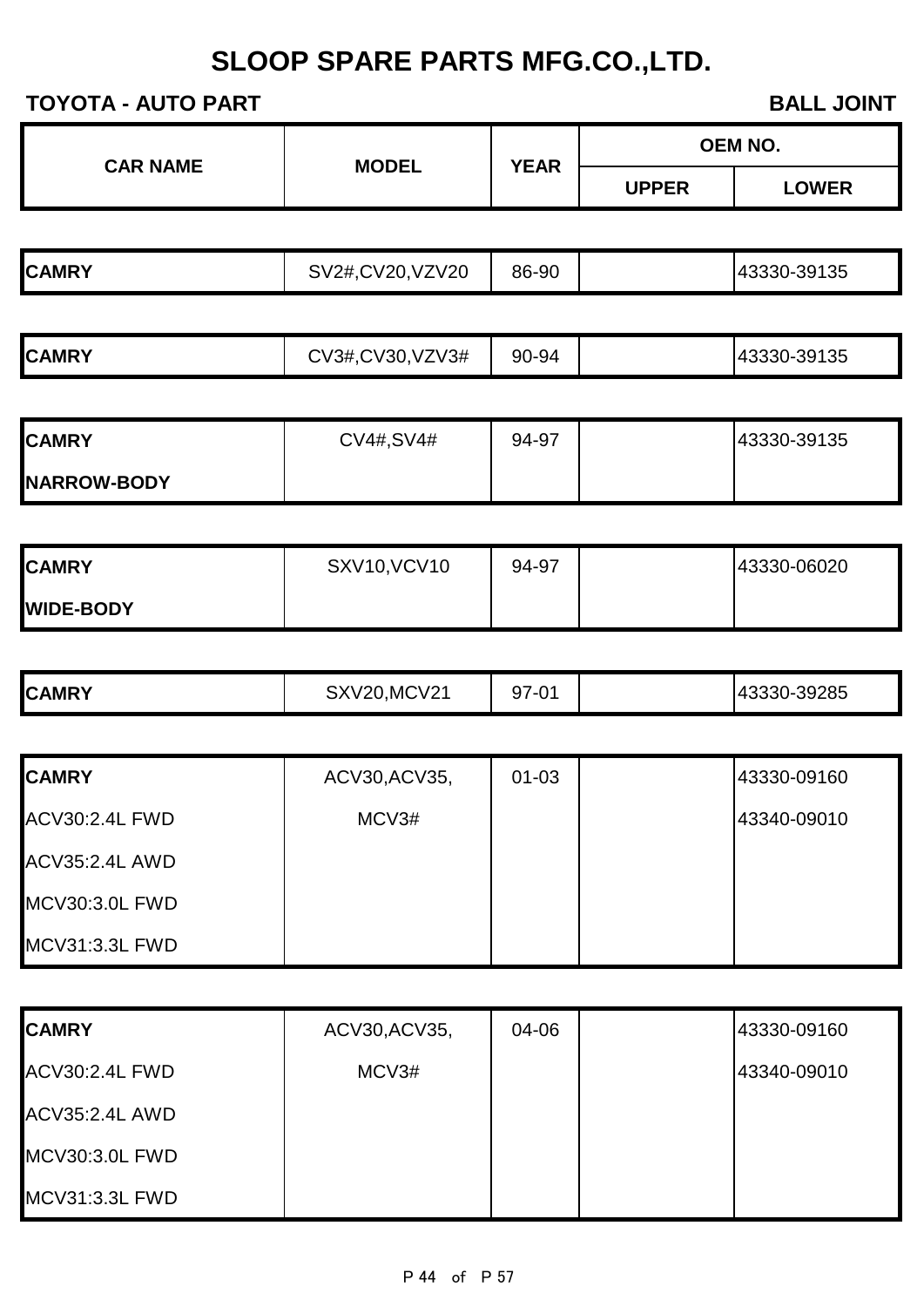|                 |                     |             |              | <b>OEM NO.</b> |
|-----------------|---------------------|-------------|--------------|----------------|
| <b>CAR NAME</b> | <b>MODEL</b>        | <b>YEAR</b> | <b>UPPER</b> | <b>LOWER</b>   |
|                 |                     |             |              |                |
| <b>CAMRY</b>    | ACV40               | $07-10$     |              | 43330-39775    |
|                 |                     |             |              | 43340-39545    |
|                 |                     |             |              |                |
| <b>AVALON</b>   | MCX20               | 99-02       |              | 43330-09051    |
|                 |                     |             |              |                |
| <b>AVALON</b>   | MCX30               | $02 - 05$   |              | 43330-09160    |
|                 |                     |             |              | 43340-09010    |
|                 |                     |             |              |                |
| <b>AVALON</b>   | GSX030              | $06-11$     |              | 43330-09330    |
|                 |                     |             |              | 43340-09040    |
|                 |                     |             |              |                |
| <b>COROLLA</b>  | AE10#, CE10#, EE10# | 91-98       |              | 43330-19095    |
|                 | for EE101           |             |              |                |
|                 |                     |             |              |                |
| <b>COROLLA</b>  | AE11#, EE11#        | 95-00       |              | 43330-19115    |
|                 |                     |             |              |                |
| <b>COROLLA</b>  | AE111, EE111,       | 98-01       |              | 43330-19115    |
|                 | ZZE11#              |             |              |                |
|                 |                     |             |              |                |
| <b>COROLLA</b>  | NZE120,121,124,     | $01 - 03$   |              | 43330-19115    |
|                 | CE121,              |             |              |                |
|                 | ZZE122,123,124      |             |              |                |
|                 |                     |             |              |                |
| <b>COROLLA</b>  | ZZE13#              | 03-06       |              | 43330-19115    |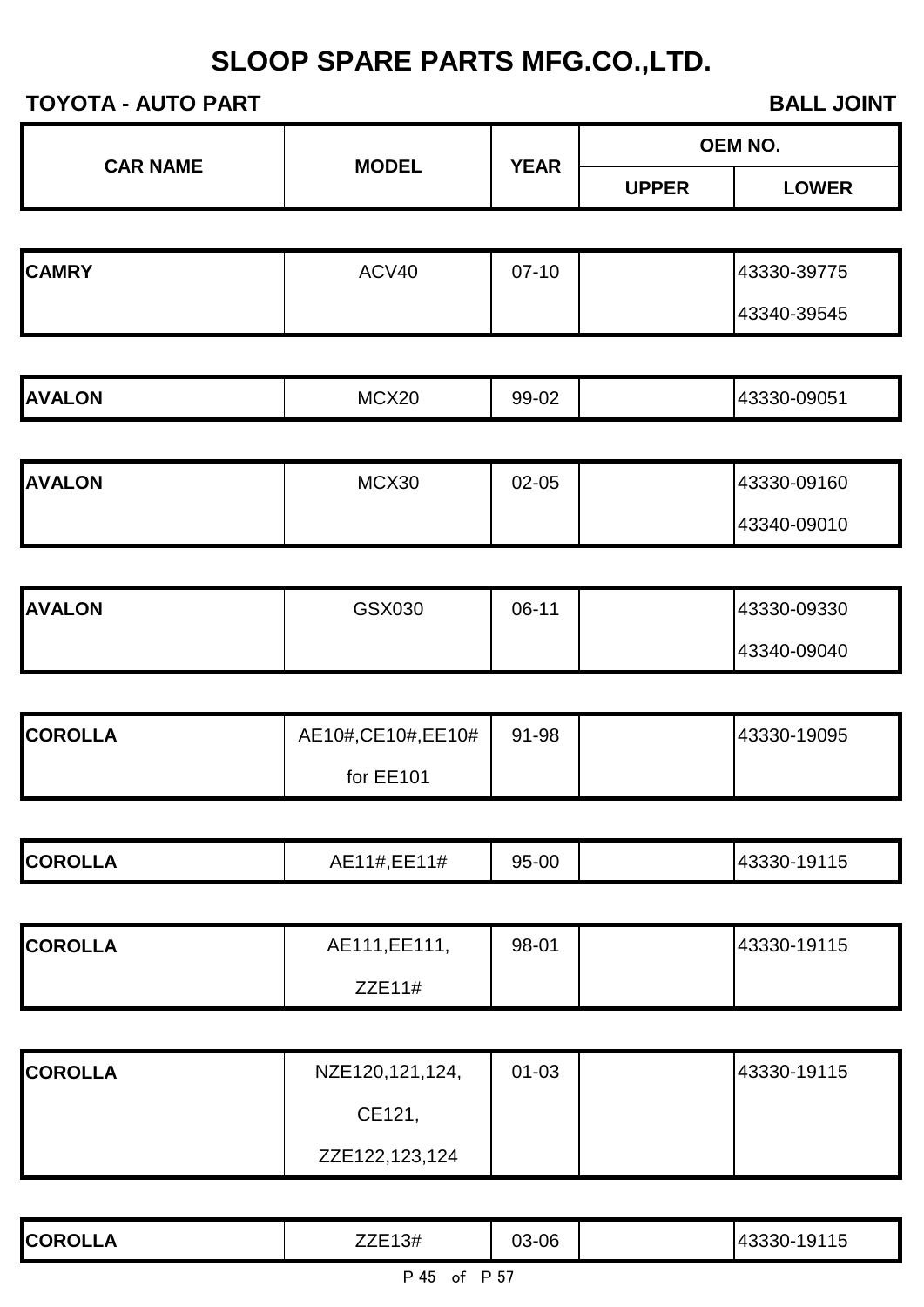| <u> וטוויים הוטויטו</u> |                      |             | <b>DALL JUIRE</b> |                |  |
|-------------------------|----------------------|-------------|-------------------|----------------|--|
| <b>CAR NAME</b>         | <b>MODEL</b>         | <b>YEAR</b> |                   | <b>OEM NO.</b> |  |
|                         |                      |             | <b>UPPER</b>      | <b>LOWER</b>   |  |
|                         |                      |             |                   |                |  |
| <b>ALTIS</b>            | CE121, NZE120        | 00-07       |                   | 43330-09070    |  |
|                         |                      |             |                   |                |  |
| <b>YARIS/VITZ</b>       | <b>NCP10, NCP15,</b> | 99-00       |                   | 43308-59035    |  |
|                         | <b>SCP10,</b>        |             |                   |                |  |
|                         |                      |             |                   |                |  |
| <b>YARIS/VITZ</b>       | NCP <sub>13</sub>    | 00-02       |                   | 43308-59035    |  |
|                         |                      |             |                   |                |  |
| <b>YARIS/VITZ</b>       | SCP <sub>13</sub>    | 02-04       |                   | 43308-59035    |  |
|                         |                      |             |                   |                |  |
| <b>YARIS</b>            | <b>NCP91,93</b>      | $05 - 11$   |                   | 43308-09070    |  |
|                         |                      |             |                   |                |  |
| <b>VIOS</b>             | NCP4#                | 02-06       |                   | 43308-59035    |  |
|                         |                      |             |                   |                |  |
| <b>VIOS</b>             | NCP93                | $07 - 14$   |                   | 43308-59035    |  |
|                         |                      |             |                   |                |  |
| <b>HILUX</b>            | KZN185, RZN18#,      | 95-97       | 43310-39016       | 43330-39415    |  |
|                         | <b>VZN18#</b>        |             |                   | 43340-39325    |  |
|                         |                      |             |                   |                |  |
| <b>HILUX</b>            | LN14#,15#,           | 97-02       | 43350-39125       | 43330-39445    |  |
|                         | RZN147, RZN152       |             |                   |                |  |
|                         |                      |             |                   |                |  |
| <b>HILUX</b>            | <b>RZN21#</b>        | 02-05       | 43310-60050       | 43330-60010    |  |
|                         |                      |             |                   |                |  |
| <b>HILUX</b>            | RZN2#                | $05 - 11$   | 43310-09030       | 43330-09490    |  |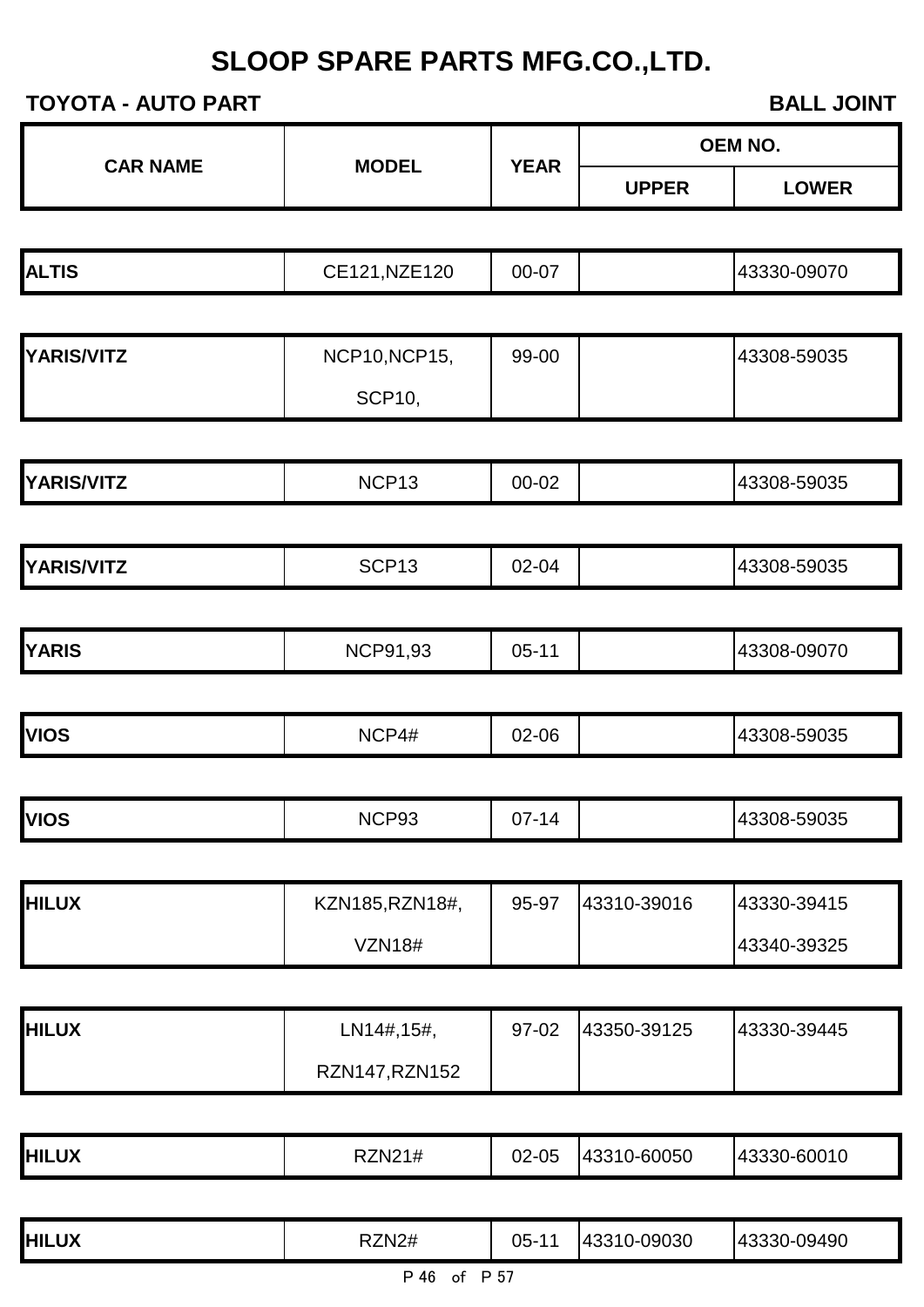| <b>CAR NAME</b> | <b>MODEL</b> | <b>YEAR</b> | <b>OEM NO.</b> |       |  |
|-----------------|--------------|-------------|----------------|-------|--|
|                 |              |             | <b>UPPER</b>   | LOWER |  |

| <b>HILUX</b> | LN16#,LN17#   | 89-97 | 43350-39085 | 43340-39245 |
|--------------|---------------|-------|-------------|-------------|
| <b>I4WD</b>  | RZN16#,RZN174 |       |             |             |

| <b>HILUX</b> | KUN1# | 04- | 43310-09015 | 43330-29295 |
|--------------|-------|-----|-------------|-------------|
| <b>VIGO</b>  |       |     |             |             |

| <b>HILUX</b> | KUN2# | $04 -$ | 43310-09015 | 43330-09295 |
|--------------|-------|--------|-------------|-------------|
| <b>VIGO</b>  |       |        |             |             |
| 4WD          |       |        |             |             |

| <b>HIACE</b> | LH10#-18# KZH10#- | 95-04 | 43330-29345 |
|--------------|-------------------|-------|-------------|
|              | 13# RZH10#-13#    |       |             |

| <b>HIACE</b>   | KDH2## TRH## | 04- | 43330-29565 |
|----------------|--------------|-----|-------------|
| <b>TRH200V</b> |              |     |             |

| <b>ZACE</b>   | <b>KF60 KF70 KF72</b> | 96- | 43350-29085 | 43330-29245 |
|---------------|-----------------------|-----|-------------|-------------|
| <b>KIJANG</b> | KF80                  |     |             |             |

| <b>INNOVA</b> | KUN40 TGN4# | 04- | 43310-09015 | 43330-09295 |
|---------------|-------------|-----|-------------|-------------|
| <b>KIJANG</b> |             |     |             |             |

| FORTUNER | $\mathsf{r}_\mathsf{GN51}$<br>KUN <sub>5</sub><br>- | 05- | 43310-09015 | 43330-09510 |
|----------|-----------------------------------------------------|-----|-------------|-------------|
|----------|-----------------------------------------------------|-----|-------------|-------------|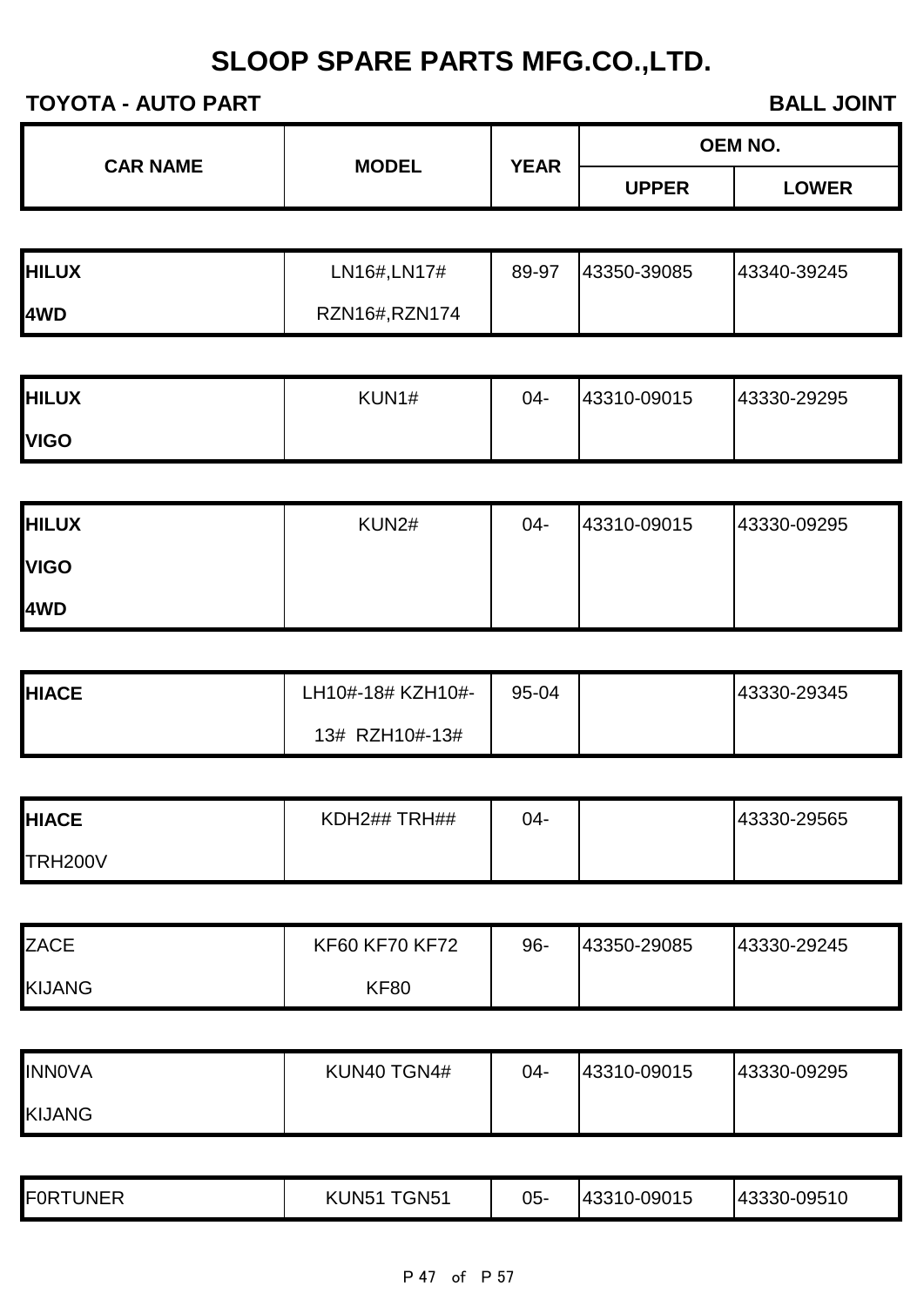| <b>CAR NAME</b> | <b>MODEL</b> | OEM NO.<br><b>YEAR</b> |              |
|-----------------|--------------|------------------------|--------------|
|                 |              |                        | <b>UPPER</b> |

| <b>LANDCRUISER</b> | KZJ9# RZJ9# VZJ9# | 96-02 | 43310-39016 | 43330-39415 |
|--------------------|-------------------|-------|-------------|-------------|
| <b>PRADO</b>       | KDJ9#             |       |             | 43340-39325 |
| VZJ95R             |                   |       |             |             |

| <b>LANDCRUISER</b>    | <b>RZJ12#4WD</b> | $02 - 07$ | 43310--60050 | 43340-60010 |
|-----------------------|------------------|-----------|--------------|-------------|
| <b>PRAD0</b>          |                  |           |              | 43330-60010 |
| LEXUS GX470           |                  |           |              |             |
| <b>RZJ 2.7L</b>       |                  |           |              |             |
| VZJ 3.4L V6 (05-4.0L) |                  |           |              |             |
| KDJ 3.0L diesel       |                  |           |              |             |
| GRJ 4.0L V6 (05-4.0L) |                  |           |              |             |
| TRJ 2.7 (2004-)       |                  |           |              |             |

| LAND           | HDJ101, UZJ100 | 98-02 | 43310-60030 | 43340-60010 |
|----------------|----------------|-------|-------------|-------------|
| <b>CRUISER</b> |                |       |             |             |
| LEXUS LX470    |                |       |             |             |

| LAND           | HDJ101, UZJ100 | 03-06 | 43310-60050 | 43330-60010 |
|----------------|----------------|-------|-------------|-------------|
| <b>CRUISER</b> |                |       |             |             |
| UZJ100R        |                |       |             |             |
| LEXUS LX470    |                |       |             |             |

| <b>WISH</b> | $\rightarrow \rightarrow \rightarrow \rightarrow$<br>ANE<br>16<br>ZN⊢.<br>. . | ^^<br><u> სა-</u> |  | 9115<br>$143330-2$ |
|-------------|-------------------------------------------------------------------------------|-------------------|--|--------------------|
|-------------|-------------------------------------------------------------------------------|-------------------|--|--------------------|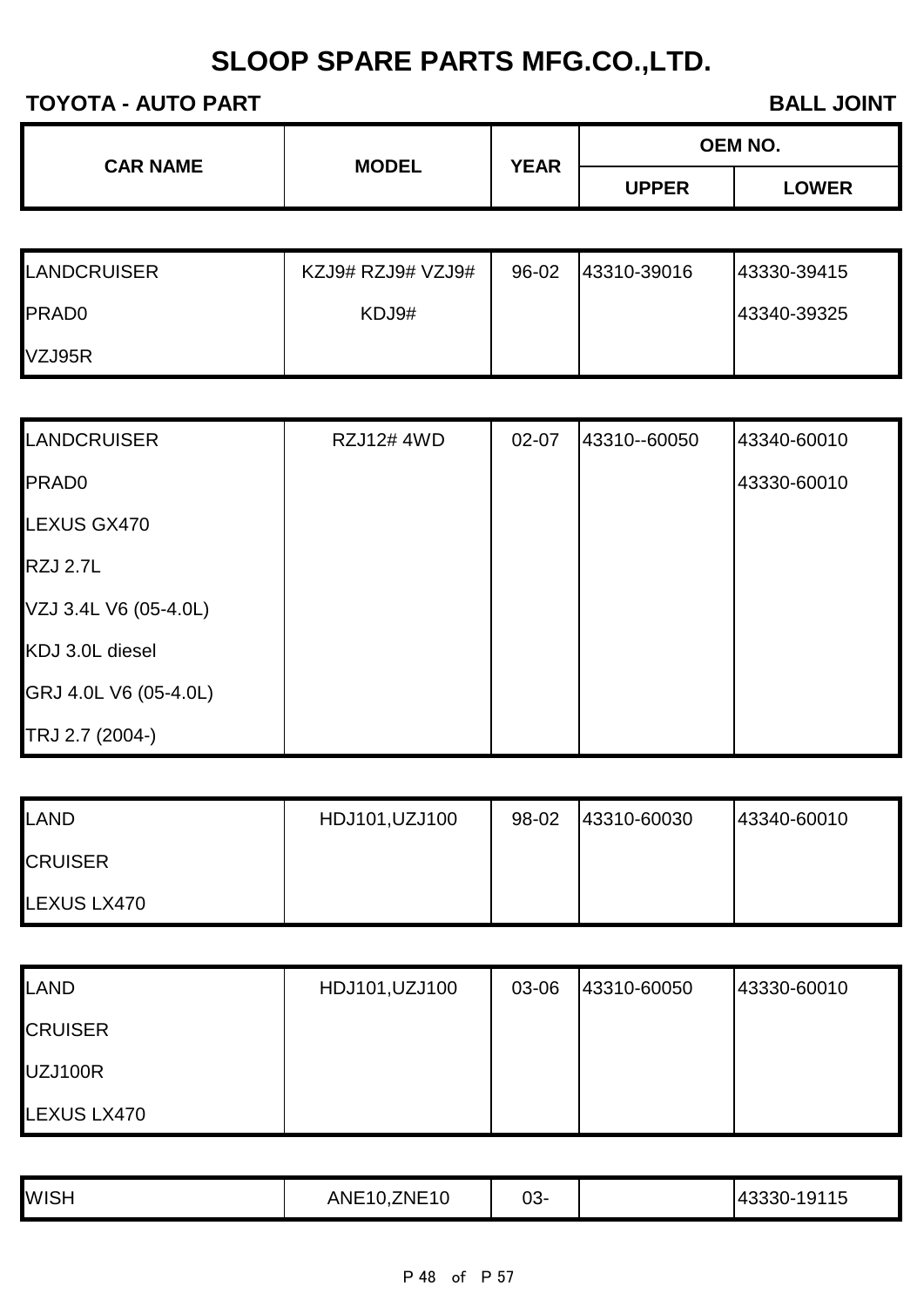| <b>CAR NAME</b> | <b>MODEL</b>                  | <b>YEAR</b>  |              | OEM NO.      |
|-----------------|-------------------------------|--------------|--------------|--------------|
|                 |                               | <b>UPPER</b> | <b>LOWER</b> |              |
|                 |                               |              |              |              |
| <b>MISH</b>     | $\triangle$ NIF <sub>11</sub> | <b>N3-U8</b> |              | 143330-29425 |

| <b>I</b> WISH | ANE <sub>11</sub> | 03-08 | 43330-29425 |
|---------------|-------------------|-------|-------------|
|               | ANE11: 2.0L       |       |             |
|               | 6-SEATER          |       |             |

| <b>WISH</b> | ZNE <sub>14</sub> | 03-08 | 43330-19115 |
|-------------|-------------------|-------|-------------|
|             | ZNE14: 1.8L 4WD   |       |             |

| RAV-4 | ATU<br>$\mathbf{u}$ | 94-99<br>$\mathbf{v}$ | -49025<br>$\overline{u}$<br>- 3331 - |
|-------|---------------------|-----------------------|--------------------------------------|
|       |                     |                       |                                      |

| RAV-4 | $ACA2\#$ , $CLA2\#$ , | 00-03 | 43330-19115 |
|-------|-----------------------|-------|-------------|
|       | $ZCA2 \#$             |       |             |

| RAV-4<br>$\sim$<br>JSA | <b>7CA20</b> | 04-05 | 9115<br>-ו ור |
|------------------------|--------------|-------|---------------|
|                        |              |       |               |

|  | RAV-4<br>JJA | $\Lambda$ or<br>่า⊢งบ<br>− | 06-08 |  | 49095<br>ıд |
|--|--------------|----------------------------|-------|--|-------------|
|--|--------------|----------------------------|-------|--|-------------|

|  | <b>ANDER</b><br>'HIGH | .MCU2#<br>AC<br>J2# | $\sim$<br>∩∤<br>∵-∪ພ |  | 43330-09160 |
|--|-----------------------|---------------------|----------------------|--|-------------|
|--|-----------------------|---------------------|----------------------|--|-------------|

| <b>HIGH LANDER</b> | ACU2#.MCU2# | 04-07 | 43330-09160 |
|--------------------|-------------|-------|-------------|
|                    |             |       | 43340-09010 |

| <b>HIGH LANDER 4WD</b> | ACU2#.MCU2# | $01 - 03$ | 43330-09160 |
|------------------------|-------------|-----------|-------------|
|                        |             |           | 43340-09010 |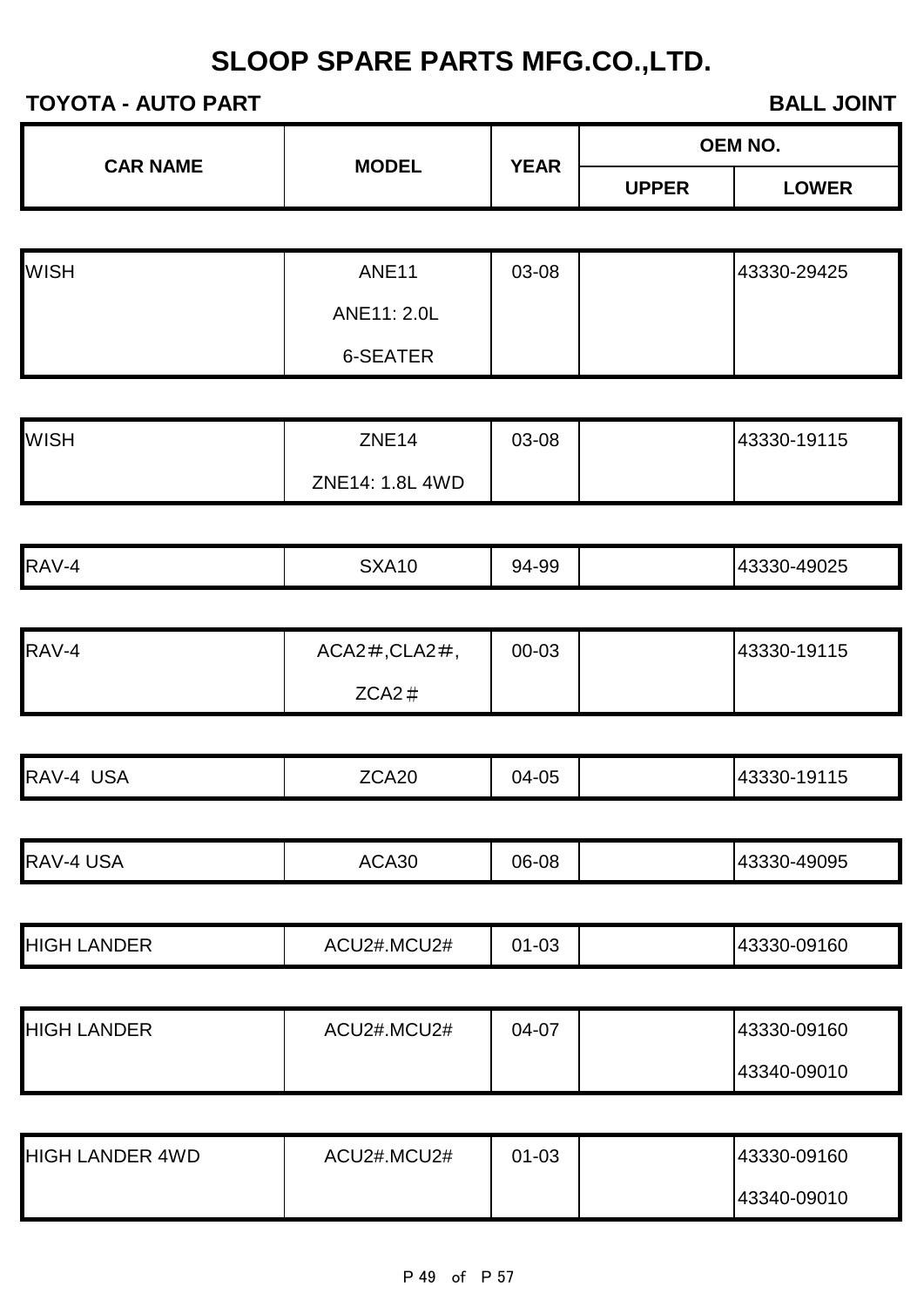| P 50 | ot of | P 57 |
|------|-------|------|
|      |       |      |

|                   |                    |             |              | <b>OEM NO.</b> |
|-------------------|--------------------|-------------|--------------|----------------|
| <b>CAR NAME</b>   | <b>MODEL</b>       | <b>YEAR</b> | <b>UPPER</b> | <b>LOWER</b>   |
|                   |                    |             |              |                |
| <b>SIENNA</b>     | MCL <sub>2#</sub>  | 98-03       |              | 43330-39435    |
|                   |                    |             |              |                |
| <b>SIENNA</b>     | MCL2#              | $04 - 10$   |              | 43330-09160    |
|                   |                    |             |              | 43340-09010    |
|                   |                    |             |              |                |
| 4RUNNER           | RZN18#, VZN18#     | 96-02       | 43310-35061  | 43330-39585    |
|                   |                    |             |              | 43340-39465    |
|                   |                    |             |              |                |
| 4RUNNER           | GRN21#, UZN21#     | 03-05       | 43310-60050  | 43330-60010    |
|                   |                    |             |              |                |
| PREVIA ESTIMA     | TCR1#.TCR2#        | 90-99       |              | 43330-29235    |
|                   |                    |             |              |                |
| <b>PREVIA</b>     | <b>ACR30.CLR30</b> | 00-03       |              | 43330-29405    |
|                   |                    |             |              | 43340-29175    |
|                   |                    |             |              |                |
| <b>PERVIA</b>     | ACR30.CLR30        | 03-06       |              | 43330-29405    |
|                   |                    |             |              | 43340-29175    |
|                   |                    |             |              |                |
| <b>HILUX SURF</b> | RZN18#.VZN18#      | 96-02       | 43310-35061  | 43330-39585    |
|                   |                    |             |              | 43340-39465    |
|                   |                    |             |              |                |
| <b>HILUX SURF</b> | GRN21#.UZN21#      | 03-05       | 43310-60050  | 43330-60010    |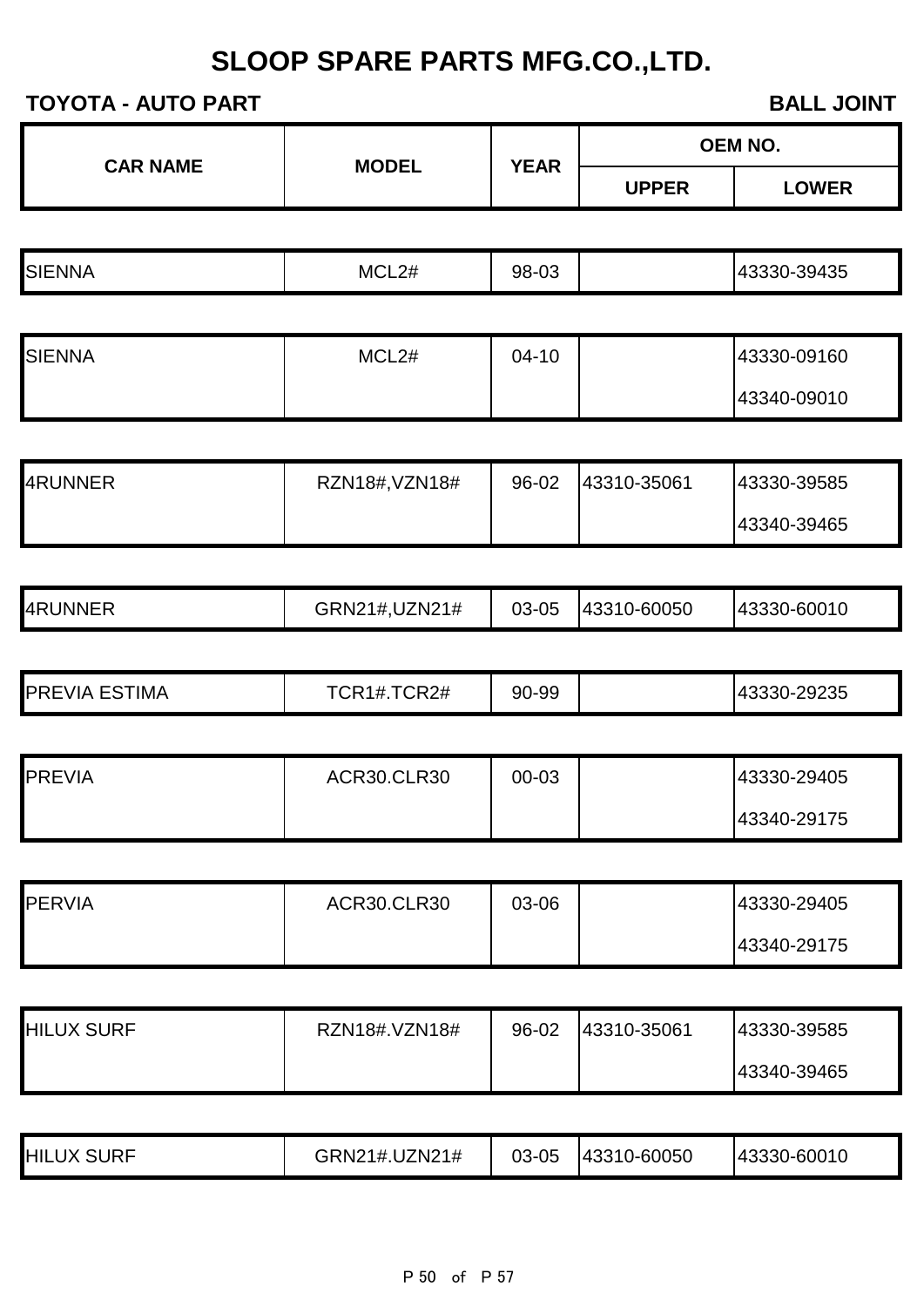| <b>CAR NAME</b> | <b>MODEL</b> | <b>YEAR</b> |              | <b>OEM NO.</b> |
|-----------------|--------------|-------------|--------------|----------------|
|                 |              |             | <b>UPPER</b> | <b>LOWER</b>   |

| <b>KLUGER</b> | ACU2# MCU2# | 00-03 | 43330-09160 |
|---------------|-------------|-------|-------------|
|               |             |       | 43340-09010 |

| <b>KLUGER</b> | ACU2# MCU2# | 04-07 | 43330-09160 |
|---------------|-------------|-------|-------------|
|               |             |       | 43340-09010 |

| <b>KLUGER</b> | ACU2# MCU2# | 01-03 | 43330-09160 |
|---------------|-------------|-------|-------------|
|               |             |       | 43340-09010 |

| <b>BELTA</b> | NCP96, SCP92, | $05 - 11$ | 43308-09070 |
|--------------|---------------|-----------|-------------|
| VIOS JP      | KSP92         |           |             |

| <b>TACOMA 2WD</b>       | VZN150,RZN140/150 | 95-04 | 43350-39105 | 43330-39355  |
|-------------------------|-------------------|-------|-------------|--------------|
| <b>XTRA CAB</b>         |                   |       | 43360-39095 | 143340-39275 |
| <b>PRODUCED BY HINO</b> |                   |       |             |              |

| <b>TACOMA 2WD</b>       | VZN150, RZN140/150 | 95-00 | 43310-39016 | 43330-39367 |
|-------------------------|--------------------|-------|-------------|-------------|
| <b>EXENDED CAB</b>      | for p.s.           |       |             | 43340-39287 |
| <b>PRODUCED BY HINO</b> |                    |       |             |             |

| <b>TACOMA 2WD</b>        | VZN150,RZN140/150 | $95 - 00$ | 43310-39016 | 43330-39367 |
|--------------------------|-------------------|-----------|-------------|-------------|
| <b>PRERUNNER BY HINO</b> | for manual        |           |             | 43340-39287 |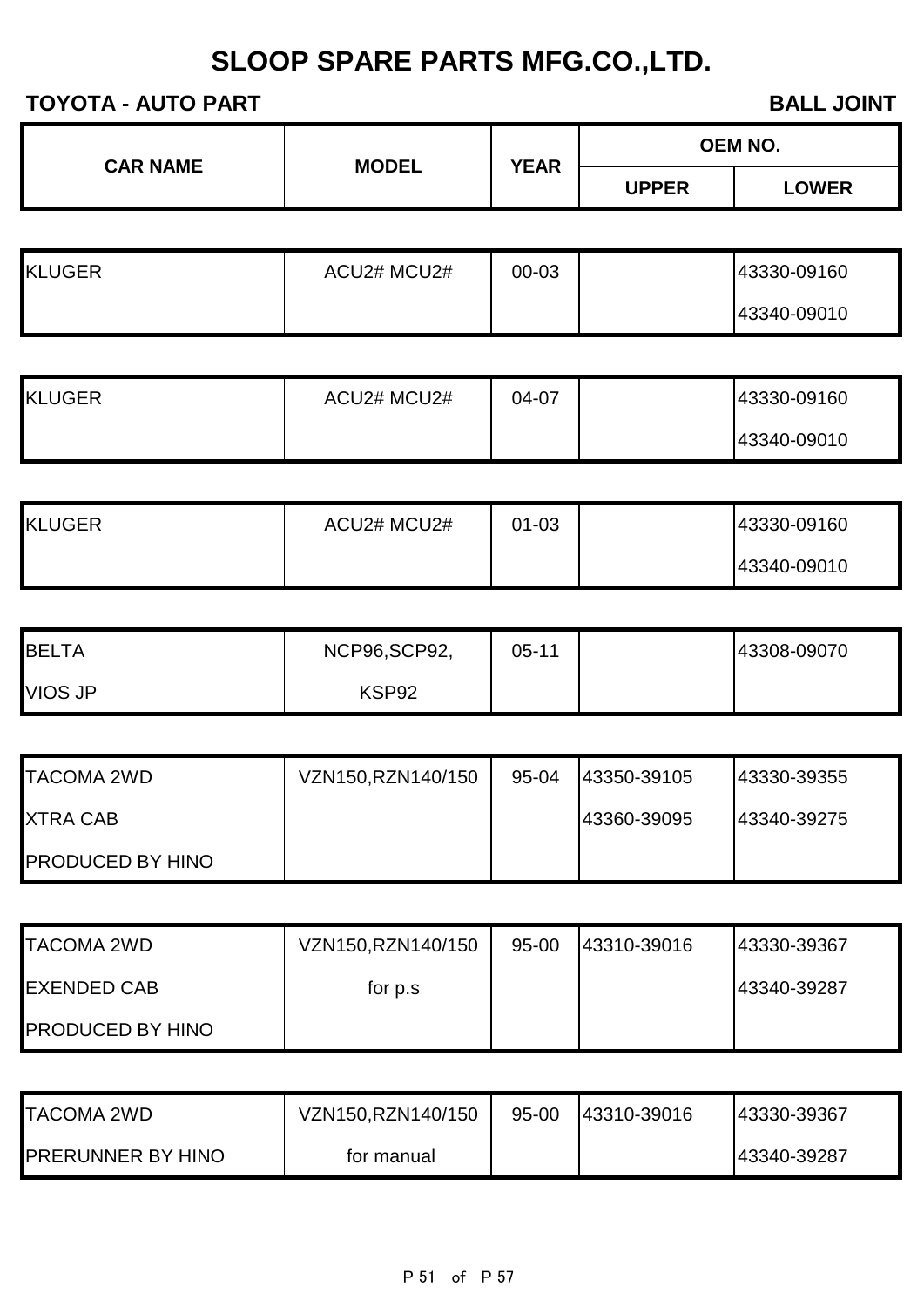| <b>CAR NAME</b> | <b>MODEL</b> | <b>YEAR</b> | OEM NO.      |              |  |
|-----------------|--------------|-------------|--------------|--------------|--|
|                 |              |             | <b>UPPER</b> | <b>LOWER</b> |  |

| <b>TACOMA 2WD</b>           | VZN150, RZN140/150 | $01 - 04$ | 43310-39016 | 43330-39367 |
|-----------------------------|--------------------|-----------|-------------|-------------|
| <b>REGULAR CAB PRODUCED</b> |                    |           |             | 43340-39287 |
| <b>BY HINO</b>              |                    |           |             |             |

| <b>PRERUNNER</b>            | VZN150, RZN140/150 | 98-00 | 43310-39016 | 43330-39367 |
|-----------------------------|--------------------|-------|-------------|-------------|
| <b>PRERUNNER BY HINO</b>    | for p.s.           |       |             | 43340-39287 |
| <b>PRERUNNER FROM 1998.</b> |                    |       |             |             |
| 和4WD TACOMA 共用懸吊架構          |                    |       |             |             |
| <b>PRODUCED BY HINO</b>     |                    |       |             |             |

| <b>PRERUNNER</b>            | VZN150, RZN140/150 | 98-00 | 43310-39016 | 143330-39367 |
|-----------------------------|--------------------|-------|-------------|--------------|
| <b>PRERUNNER FROM 1998.</b> | for manual         |       |             | 43340-39287  |
| 和4WD TACOMA 共用懸吊架構          |                    |       |             |              |
| <b>PRODUCED BY HINO</b>     |                    |       |             |              |

| <b>PRERUNNER</b>            | VZN150, RZN140/150 | $01 - 02$ | 143310-39016 | 143330-39367 |
|-----------------------------|--------------------|-----------|--------------|--------------|
| <b>PRERUNNER FROM 1998.</b> |                    |           |              | 43340-39287  |
| 和4WD TACOMA 共用懸吊架構          |                    |           |              |              |
| <b>PRODUCED BY HINO</b>     |                    |           |              |              |

| <b>TCOMA 4WD</b>        | VZN170/171, RZN160 | 95-98 | 43310-39016 | 43330-39367 |
|-------------------------|--------------------|-------|-------------|-------------|
| <b>PRODUCED BY HINO</b> | /161 for $p.s$     |       |             | 43340-39287 |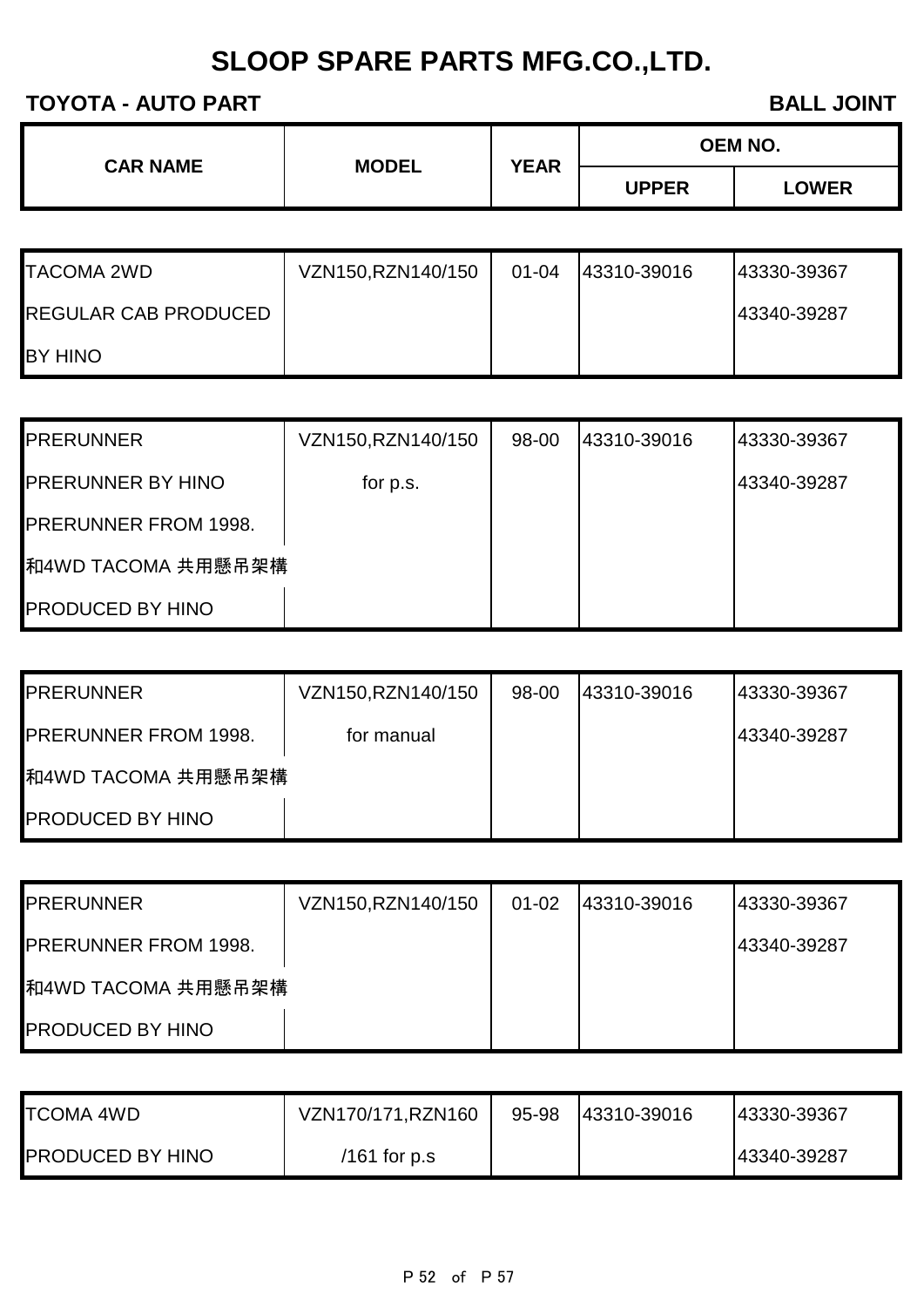| <b>CAR NAME</b> | <b>MODEL</b> |             | <b>OEM NO.</b>          |              |
|-----------------|--------------|-------------|-------------------------|--------------|
|                 |              | <b>YEAR</b> | <b>UPPER</b>            | <b>LOWER</b> |
|                 |              |             |                         |              |
| -------<br>.    |              | -- - -      | $1 - 1 - 1 - 1 - 1 - 1$ |              |

| <b>TCOMA 4WD</b>        | VZN170/171, RZN160 | 95-98 | 143310-39016 | 143330-39367 |
|-------------------------|--------------------|-------|--------------|--------------|
| <b>PRODUCED BY HINO</b> | /161 for manual    |       |              | 43340-39287  |

| <b>TCOMA 4WD</b>        | VZN170/171, RZN160 | $01 - 03$ | 143310-39016 | 43330-39556 |
|-------------------------|--------------------|-----------|--------------|-------------|
| <b>PRODUCED BY HINO</b> | /161 for manual    |           |              | 43340-39436 |

| <b>TUNDR</b>              | <b>TUNDRA</b> | $00 - 02$ | 43310-35061 | 43330-39466 |
|---------------------------|---------------|-----------|-------------|-------------|
| <b>PRODUCED BY TOYOYA</b> |               |           |             | 43340-39356 |

| ITUNDRA                   | <b>TUNDRA</b> | 03-04 | 43310-35061 | 43330-39605 |
|---------------------------|---------------|-------|-------------|-------------|
| <b>PRODUCED BY TOYOYA</b> |               |       |             | 43340-39485 |

| <b>TUNDR</b> | TUN | 04-06 | 43310-39016 | 43330-39655 |
|--------------|-----|-------|-------------|-------------|
|              |     |       |             | 43340-39515 |

| <b>ISEQU0IA</b> | <b>SEQ</b> | $01 - 02$ | 43310-39016 | 43330-39466 |
|-----------------|------------|-----------|-------------|-------------|
|                 |            |           |             | 43340-39356 |

| <b>SEQU0IA</b> | <b>SEQ</b> | 03-06 | 43310-39016 | 43330-39605 |
|----------------|------------|-------|-------------|-------------|
|                |            |       |             | 43340-39485 |
|                |            |       |             | 43330-39825 |
|                |            |       |             | 43340-39595 |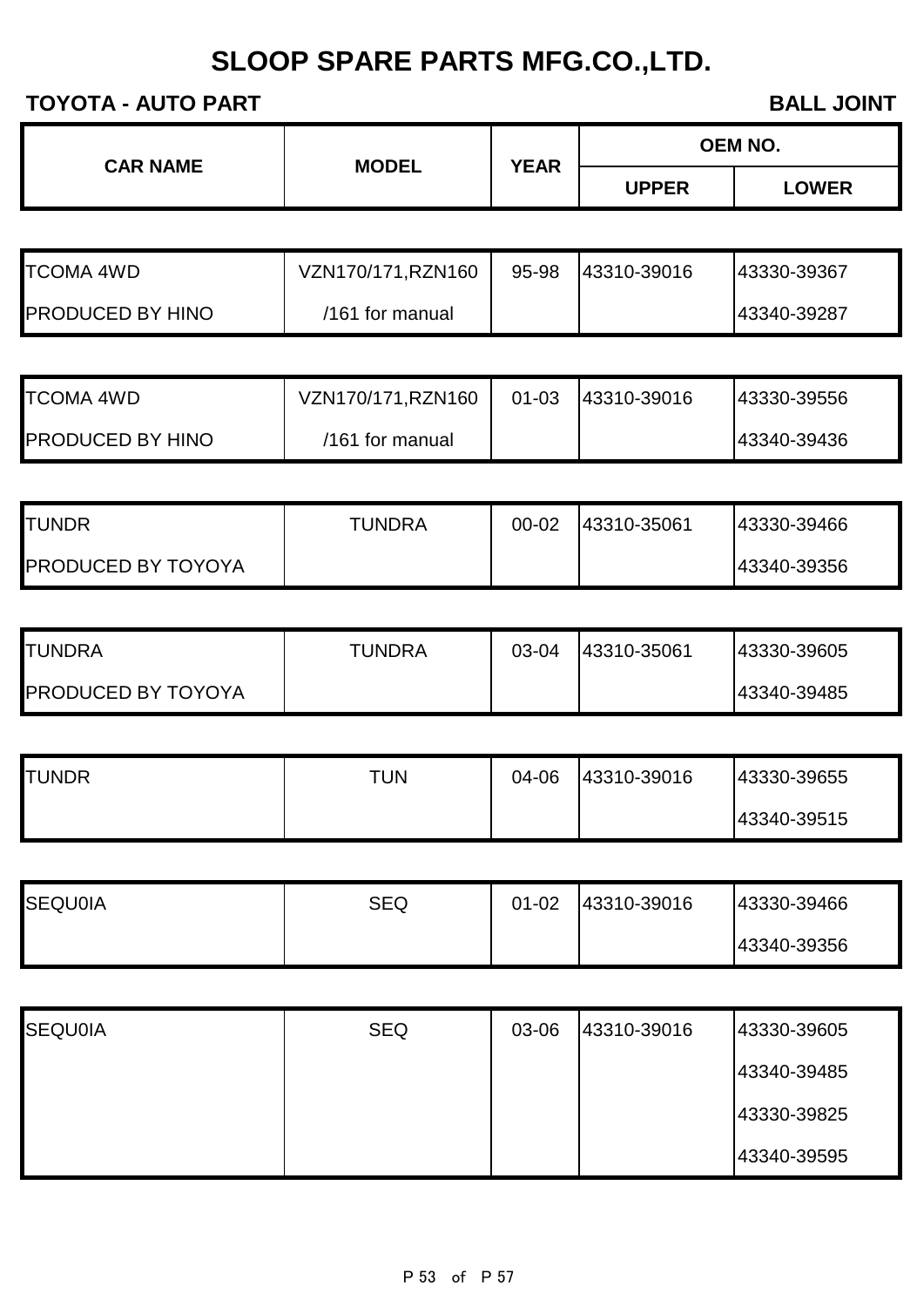| <b>CAR NAME</b>     | <b>MODEL</b>  | <b>YEAR</b> | OEM NO.      |              |
|---------------------|---------------|-------------|--------------|--------------|
|                     |               |             | <b>UPPER</b> | <b>LOWER</b> |
|                     |               |             |              |              |
| <b>LAND CRUISER</b> | <b>GRJ150</b> | 09-         |              | 43330-60040  |
| <b>PRADO</b>        |               |             |              |              |
|                     |               |             |              |              |
| <b>ALTIS</b>        | ZZE14#        | 08-         |              | 43330-09680  |
|                     |               |             |              |              |
| <b>AXIO</b>         | E14#          | 06-         |              | 43330-09680  |
|                     |               |             |              |              |

|--|

| <b>CORNA</b>           | AT190.CT19#.ST19# | 92-96 | 43330-29265 |
|------------------------|-------------------|-------|-------------|
| Indoesia:Corone        |                   |       |             |
| Absolute Corona Exsior |                   |       |             |
| Philippine. Thailand   |                   |       |             |
| Taiwan                 |                   |       |             |
| <b>CARINA UK</b>       |                   |       |             |

| <b>CORNA</b>  | AT21#.CT210.CT211 | 96-01 | 43330-29265 |
|---------------|-------------------|-------|-------------|
| Corona Premio |                   |       |             |

| -9229 | <b>COR</b><br>EXIV<br>∴ONA : | <b>CT10#</b><br>1 O H | 89-93 |  | າດາາຊ<br>u<br>14.3.3.<br>JU- |
|-------|------------------------------|-----------------------|-------|--|------------------------------|
|-------|------------------------------|-----------------------|-------|--|------------------------------|

|  | <b>EXIV</b><br><b>ORONA</b> ∟. | 202<br>20 M<br>$\sim$ | 93-99 |  | へへへィー<br>$\overline{\phantom{a}}$<br>1931 D<br>-- |
|--|--------------------------------|-----------------------|-------|--|---------------------------------------------------|
|--|--------------------------------|-----------------------|-------|--|---------------------------------------------------|

| <b>CEI</b><br><b>CARINA</b><br>. A/I | Г19#<br>л<br>ч<br>ч± | ∩r<br>$2 - 96$<br>YZ. | ヽ⌒⌒ー<br>265<br>$\overline{\phantom{a}}$<br>-- |
|--------------------------------------|----------------------|-----------------------|-----------------------------------------------|
|                                      |                      |                       |                                               |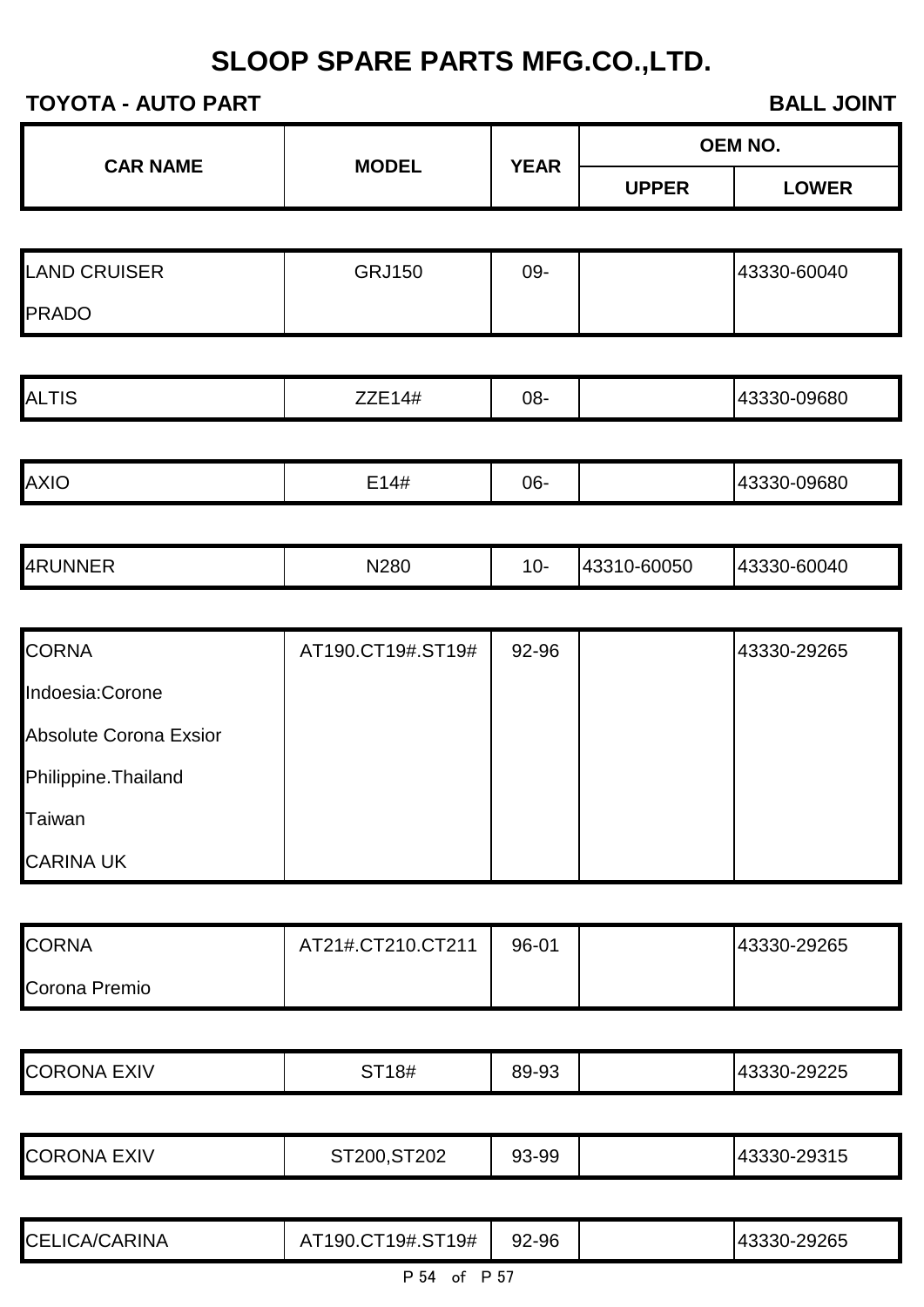#### **TOYOTA - AUTO PART BALL JOINT**

**OEM NO.**

| <b>CELICA/CARINA</b> | .0T011<br>7210.<br>$^{\circ}$ 1#.CT2<br>-<br>$\overline{ }$ | 96-01 | 43330-29265 |
|----------------------|-------------------------------------------------------------|-------|-------------|

**CAR NAME MODEL YEAR**

| <b>CELICA/CARINA</b> | ST18# | 89-93 | 43330-29225 |
|----------------------|-------|-------|-------------|
| <b>IED</b>           |       |       |             |

| <b>CELICA/CARINA</b> | ST200, ST202 | 93-99 | 43330-29315 |
|----------------------|--------------|-------|-------------|
| <b>IED</b>           |              |       |             |

| <b>CADINA</b> | AT190.CT190#. | 92-97 | 43330-29265 |
|---------------|---------------|-------|-------------|
|               | ST190#        |       |             |

| <b>CADINA</b> | AZT24#ST246, | $02 - 07$ | 43330-09190 |
|---------------|--------------|-----------|-------------|
|               | ZZT241       |           |             |

| <b>ENSIS</b><br><b>AVE</b> | —————————<br>1 Z J H | $3 - 05$<br>∩∩<br>UJ. | $-0921C$<br>,,,<br>. ר. ר<br>יו ר |
|----------------------------|----------------------|-----------------------|-----------------------------------|

| <b>HARRIER</b> | ACU1#, MCU1#, | 97-03 | 43330-39435 |
|----------------|---------------|-------|-------------|
|                | SXU1#         |       |             |

| <b>HARRIER</b> | ACU3#, MCU3# | 03- | 43330-09160 |
|----------------|--------------|-----|-------------|
| RX300.RX330    |              |     | 43340-09010 |

| <b>PROBOX</b> | NCP59, NCP55 | n n<br>-22 |  | 43308-59035 |
|---------------|--------------|------------|--|-------------|
|---------------|--------------|------------|--|-------------|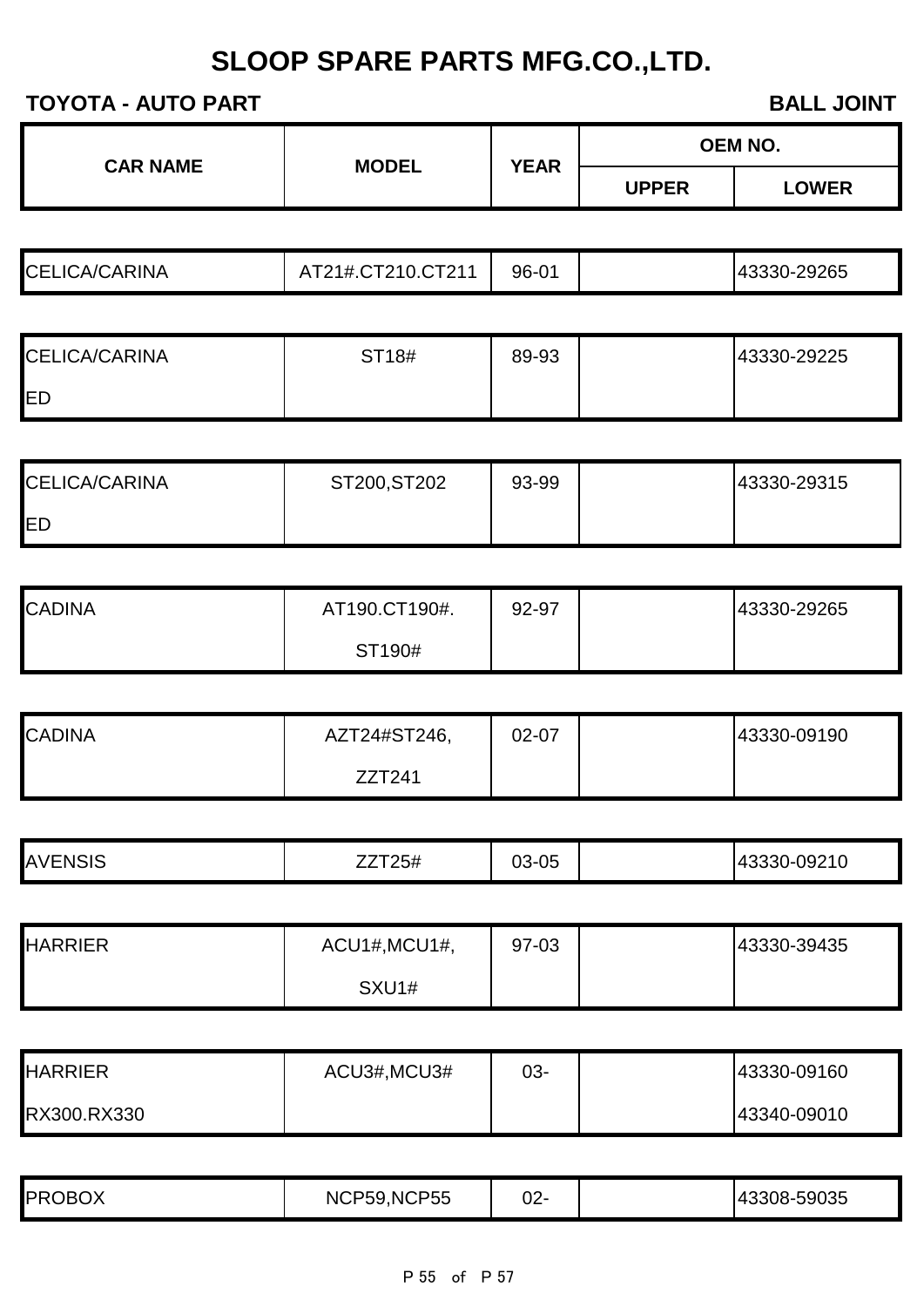| <b>TOYOTA - AUTO PART</b>   |                |             | <b>BALL JOINT</b> |              |  |
|-----------------------------|----------------|-------------|-------------------|--------------|--|
| <b>CAR NAME</b>             | <b>MODEL</b>   | <b>YEAR</b> | <b>OEM NO.</b>    |              |  |
|                             |                |             | <b>UPPER</b>      | <b>LOWER</b> |  |
|                             |                |             |                   |              |  |
| <b>SUCCEED</b>              | NCP59,NCP55    | $02 -$      |                   | 43308-59035  |  |
|                             |                |             |                   |              |  |
| <b>RUSH</b>                 | F700,J200E     | 06-         |                   | 43330-BZ120  |  |
| <b>AYGO</b>                 | KGB10, WNB10   | $05 -$      |                   | 43308-0H010  |  |
| <b>MATRIX</b>               | E130           | 03-05       |                   | 43330-09190  |  |
| Voltz N US                  |                |             |                   |              |  |
|                             |                |             |                   |              |  |
| PREVIA ESTIMA               | ACR50, GSR50   | 06-08       |                   | 43330-49095  |  |
| <b>SPACIO MPV</b>           |                |             |                   |              |  |
| <b>COROLLA RUMION</b>       | NZE151, ZRE15# | $07 -$      |                   | 43330-49095  |  |
| <b>TOYOTA RUKUS</b>         |                |             |                   |              |  |
| <b>SCION XB</b>             | <b>AZE151</b>  | 08-         |                   | 43330-49095  |  |
| <b>Toyota Urban Cruiser</b> |                |             |                   |              |  |
|                             |                |             |                   |              |  |
| <b>AURIS</b>                | ADE150         | $07 -$      |                   | 43330-49095  |  |
| <b>Toyota Corolla</b>       |                |             |                   |              |  |
| <b>Hatchback</b>            |                |             |                   |              |  |

|--|